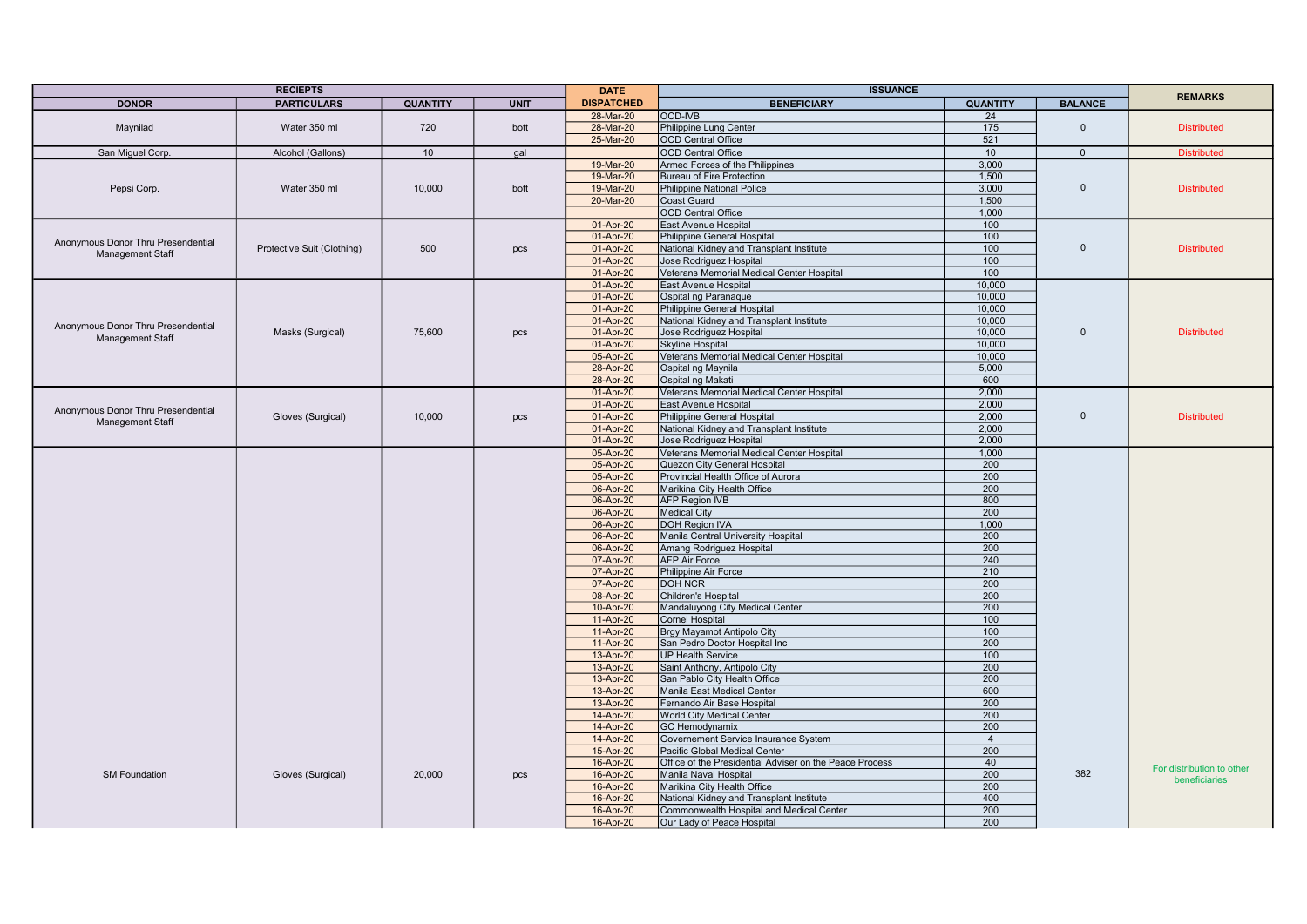| 17-Apr-20<br>Rizal Provincial Hospital (Morong)<br>200<br>17-Apr-20<br>200<br>Saint Victoria Hospital<br>17-Apr-20<br>Jecson Medical Center - Dept of Radiology<br>200<br>400<br>17-Apr-20<br>Jose Rodriguez Hospital<br>17-Apr-20<br>San Marcelino District Hospital<br>200<br>200<br>17-Apr-20<br>Pasig City Children's Hospital<br>17-Apr-20<br><b>Rizal Provincial Hospital</b><br>200<br>18-Apr-20<br>Navotas City<br>400<br>18-Apr-20<br>100<br><b>Torres Family</b><br>400<br>Las Pinas City<br>19-Apr-20<br><b>OCD</b> Central Office<br>1,674<br>22-Apr-20<br>Tow Eastmin Air Force - TOGII<br>100<br>200<br>23-Apr-20<br>Municipality of Cainta<br>400<br>23-Apr-20<br>Municipality of Badoc, Ilocos Norte<br>200<br>28-Apr-20<br>National Kidney and Transplant Institute<br>200<br>28-Apr-20<br>East Avenue Medical Center<br>Department of National Defense<br>50<br>30-Apr-20<br>08-Jun-20<br>OCDRO-BARMM<br>3,000<br>500<br>16-Jun-20<br>Department of National Defense<br>22-Jun-20<br>1,000<br>Enderun<br>Palacio de Maynila - Testing Facility<br>1,000<br>24-Jun-20<br>500<br>05-Apr-20<br>Veterans Memorial Medical Center Hospital<br>100<br>05-Apr-20<br>Quezon City General Hospital<br>05-Apr-20<br>Provincial Health Office of Aurora<br>100<br>06-Apr-20<br>Marikina City Health Office<br>100<br>400<br><b>AFP Region IVB</b><br>06-Apr-20<br>100<br>06-Apr-20<br><b>Medical City</b><br>500<br>06-Apr-20<br>DOH Region IVA<br>06-Apr-20<br>Manila Central University Hospital<br>100<br>100<br>06-Apr-20<br>Amang Rodriguez Hospital<br><b>AFP Air Force</b><br>07-Apr-20<br>120<br>07-Apr-20<br>Philippine Air Force<br>120<br>100<br>07-Apr-20<br><b>DOH NCR</b><br>100<br>08-Apr-20<br>Children's Hospital<br>10-Apr-20<br>Mandaluyong City Medical Center<br>100<br>50<br>11-Apr-20<br>Cornel Hospital<br>Brgy Mayamot Antipolo City<br>50<br>11-Apr-20<br>11-Apr-20<br>San Pedro Doctor Hospital Inc<br>100<br>13-Apr-20<br><b>UP Health Service</b><br>50<br>100<br>13-Apr-20<br>Saint Anthony, Antipolo City<br>13-Apr-20<br>San Pablo City Health Office<br>100<br>Manila East Medical Center<br>300<br>13-Apr-20<br>Fernando Air Base Hospital<br>100<br>13-Apr-20<br>14-Apr-20<br><b>World City Medical Center</b><br>100<br>$\Omega$<br>Protective Suit (Clothing)<br>5,000<br><b>Distributed</b><br><b>SM Foundation</b><br>pcs<br>100<br>14-Apr-20<br>GC Hemodynamix<br>14-Apr-20<br>Governement Service Insurance System<br>$\overline{2}$<br>100<br>15-Apr-20<br>Pacific Global Medical Center<br>Office of the Presidential Adviser on the Peace Process<br>16-Apr-20<br>20<br>16-Apr-20<br>Manila Naval Hospital<br>100<br>100<br>16-Apr-20<br>Marikina City Health Office<br>Our Lady of Peace Hospital<br>100<br>16-Apr-20<br>16-Apr-20<br>National Kidney and Transplant Institute<br>200<br>100<br>16-Apr-20<br>Commonwealth Hospital and Medical Center<br>Muntinlupa Hospital<br>$5\overline{)}$<br>16-Apr-20<br>17-Apr-20<br><b>Rizal Provincial Hospital</b><br>100<br>17-Apr-20<br>Calamba Medical Society<br>100<br>100<br>17-Apr-20<br>Rizal Provincial Hospital (Morong)<br>17-Apr-20<br>Saint Victoria Hospital<br>100<br>OCD Central Office<br>25<br>Municipality of Badoc, Ilocos Norte<br>200<br>23-Apr-20<br>30-Apr-20<br>Department of National Defense |  |  | 17-Apr-20 | Calamba Medical Society | 200 |  |
|------------------------------------------------------------------------------------------------------------------------------------------------------------------------------------------------------------------------------------------------------------------------------------------------------------------------------------------------------------------------------------------------------------------------------------------------------------------------------------------------------------------------------------------------------------------------------------------------------------------------------------------------------------------------------------------------------------------------------------------------------------------------------------------------------------------------------------------------------------------------------------------------------------------------------------------------------------------------------------------------------------------------------------------------------------------------------------------------------------------------------------------------------------------------------------------------------------------------------------------------------------------------------------------------------------------------------------------------------------------------------------------------------------------------------------------------------------------------------------------------------------------------------------------------------------------------------------------------------------------------------------------------------------------------------------------------------------------------------------------------------------------------------------------------------------------------------------------------------------------------------------------------------------------------------------------------------------------------------------------------------------------------------------------------------------------------------------------------------------------------------------------------------------------------------------------------------------------------------------------------------------------------------------------------------------------------------------------------------------------------------------------------------------------------------------------------------------------------------------------------------------------------------------------------------------------------------------------------------------------------------------------------------------------------------------------------------------------------------------------------------------------------------------------------------------------------------------------------------------------------------------------------------------------------------------------------------------------------------------------------------------------------------------------------------------------------------------------------------------------------------------------------------------------------------------------------------------------------------------------------------------------------------------------------------------------------|--|--|-----------|-------------------------|-----|--|
|                                                                                                                                                                                                                                                                                                                                                                                                                                                                                                                                                                                                                                                                                                                                                                                                                                                                                                                                                                                                                                                                                                                                                                                                                                                                                                                                                                                                                                                                                                                                                                                                                                                                                                                                                                                                                                                                                                                                                                                                                                                                                                                                                                                                                                                                                                                                                                                                                                                                                                                                                                                                                                                                                                                                                                                                                                                                                                                                                                                                                                                                                                                                                                                                                                                                                                                        |  |  |           |                         |     |  |
|                                                                                                                                                                                                                                                                                                                                                                                                                                                                                                                                                                                                                                                                                                                                                                                                                                                                                                                                                                                                                                                                                                                                                                                                                                                                                                                                                                                                                                                                                                                                                                                                                                                                                                                                                                                                                                                                                                                                                                                                                                                                                                                                                                                                                                                                                                                                                                                                                                                                                                                                                                                                                                                                                                                                                                                                                                                                                                                                                                                                                                                                                                                                                                                                                                                                                                                        |  |  |           |                         |     |  |
|                                                                                                                                                                                                                                                                                                                                                                                                                                                                                                                                                                                                                                                                                                                                                                                                                                                                                                                                                                                                                                                                                                                                                                                                                                                                                                                                                                                                                                                                                                                                                                                                                                                                                                                                                                                                                                                                                                                                                                                                                                                                                                                                                                                                                                                                                                                                                                                                                                                                                                                                                                                                                                                                                                                                                                                                                                                                                                                                                                                                                                                                                                                                                                                                                                                                                                                        |  |  |           |                         |     |  |
|                                                                                                                                                                                                                                                                                                                                                                                                                                                                                                                                                                                                                                                                                                                                                                                                                                                                                                                                                                                                                                                                                                                                                                                                                                                                                                                                                                                                                                                                                                                                                                                                                                                                                                                                                                                                                                                                                                                                                                                                                                                                                                                                                                                                                                                                                                                                                                                                                                                                                                                                                                                                                                                                                                                                                                                                                                                                                                                                                                                                                                                                                                                                                                                                                                                                                                                        |  |  |           |                         |     |  |
|                                                                                                                                                                                                                                                                                                                                                                                                                                                                                                                                                                                                                                                                                                                                                                                                                                                                                                                                                                                                                                                                                                                                                                                                                                                                                                                                                                                                                                                                                                                                                                                                                                                                                                                                                                                                                                                                                                                                                                                                                                                                                                                                                                                                                                                                                                                                                                                                                                                                                                                                                                                                                                                                                                                                                                                                                                                                                                                                                                                                                                                                                                                                                                                                                                                                                                                        |  |  |           |                         |     |  |
|                                                                                                                                                                                                                                                                                                                                                                                                                                                                                                                                                                                                                                                                                                                                                                                                                                                                                                                                                                                                                                                                                                                                                                                                                                                                                                                                                                                                                                                                                                                                                                                                                                                                                                                                                                                                                                                                                                                                                                                                                                                                                                                                                                                                                                                                                                                                                                                                                                                                                                                                                                                                                                                                                                                                                                                                                                                                                                                                                                                                                                                                                                                                                                                                                                                                                                                        |  |  |           |                         |     |  |
|                                                                                                                                                                                                                                                                                                                                                                                                                                                                                                                                                                                                                                                                                                                                                                                                                                                                                                                                                                                                                                                                                                                                                                                                                                                                                                                                                                                                                                                                                                                                                                                                                                                                                                                                                                                                                                                                                                                                                                                                                                                                                                                                                                                                                                                                                                                                                                                                                                                                                                                                                                                                                                                                                                                                                                                                                                                                                                                                                                                                                                                                                                                                                                                                                                                                                                                        |  |  |           |                         |     |  |
|                                                                                                                                                                                                                                                                                                                                                                                                                                                                                                                                                                                                                                                                                                                                                                                                                                                                                                                                                                                                                                                                                                                                                                                                                                                                                                                                                                                                                                                                                                                                                                                                                                                                                                                                                                                                                                                                                                                                                                                                                                                                                                                                                                                                                                                                                                                                                                                                                                                                                                                                                                                                                                                                                                                                                                                                                                                                                                                                                                                                                                                                                                                                                                                                                                                                                                                        |  |  |           |                         |     |  |
|                                                                                                                                                                                                                                                                                                                                                                                                                                                                                                                                                                                                                                                                                                                                                                                                                                                                                                                                                                                                                                                                                                                                                                                                                                                                                                                                                                                                                                                                                                                                                                                                                                                                                                                                                                                                                                                                                                                                                                                                                                                                                                                                                                                                                                                                                                                                                                                                                                                                                                                                                                                                                                                                                                                                                                                                                                                                                                                                                                                                                                                                                                                                                                                                                                                                                                                        |  |  |           |                         |     |  |
|                                                                                                                                                                                                                                                                                                                                                                                                                                                                                                                                                                                                                                                                                                                                                                                                                                                                                                                                                                                                                                                                                                                                                                                                                                                                                                                                                                                                                                                                                                                                                                                                                                                                                                                                                                                                                                                                                                                                                                                                                                                                                                                                                                                                                                                                                                                                                                                                                                                                                                                                                                                                                                                                                                                                                                                                                                                                                                                                                                                                                                                                                                                                                                                                                                                                                                                        |  |  |           |                         |     |  |
|                                                                                                                                                                                                                                                                                                                                                                                                                                                                                                                                                                                                                                                                                                                                                                                                                                                                                                                                                                                                                                                                                                                                                                                                                                                                                                                                                                                                                                                                                                                                                                                                                                                                                                                                                                                                                                                                                                                                                                                                                                                                                                                                                                                                                                                                                                                                                                                                                                                                                                                                                                                                                                                                                                                                                                                                                                                                                                                                                                                                                                                                                                                                                                                                                                                                                                                        |  |  |           |                         |     |  |
|                                                                                                                                                                                                                                                                                                                                                                                                                                                                                                                                                                                                                                                                                                                                                                                                                                                                                                                                                                                                                                                                                                                                                                                                                                                                                                                                                                                                                                                                                                                                                                                                                                                                                                                                                                                                                                                                                                                                                                                                                                                                                                                                                                                                                                                                                                                                                                                                                                                                                                                                                                                                                                                                                                                                                                                                                                                                                                                                                                                                                                                                                                                                                                                                                                                                                                                        |  |  |           |                         |     |  |
|                                                                                                                                                                                                                                                                                                                                                                                                                                                                                                                                                                                                                                                                                                                                                                                                                                                                                                                                                                                                                                                                                                                                                                                                                                                                                                                                                                                                                                                                                                                                                                                                                                                                                                                                                                                                                                                                                                                                                                                                                                                                                                                                                                                                                                                                                                                                                                                                                                                                                                                                                                                                                                                                                                                                                                                                                                                                                                                                                                                                                                                                                                                                                                                                                                                                                                                        |  |  |           |                         |     |  |
|                                                                                                                                                                                                                                                                                                                                                                                                                                                                                                                                                                                                                                                                                                                                                                                                                                                                                                                                                                                                                                                                                                                                                                                                                                                                                                                                                                                                                                                                                                                                                                                                                                                                                                                                                                                                                                                                                                                                                                                                                                                                                                                                                                                                                                                                                                                                                                                                                                                                                                                                                                                                                                                                                                                                                                                                                                                                                                                                                                                                                                                                                                                                                                                                                                                                                                                        |  |  |           |                         |     |  |
|                                                                                                                                                                                                                                                                                                                                                                                                                                                                                                                                                                                                                                                                                                                                                                                                                                                                                                                                                                                                                                                                                                                                                                                                                                                                                                                                                                                                                                                                                                                                                                                                                                                                                                                                                                                                                                                                                                                                                                                                                                                                                                                                                                                                                                                                                                                                                                                                                                                                                                                                                                                                                                                                                                                                                                                                                                                                                                                                                                                                                                                                                                                                                                                                                                                                                                                        |  |  |           |                         |     |  |
|                                                                                                                                                                                                                                                                                                                                                                                                                                                                                                                                                                                                                                                                                                                                                                                                                                                                                                                                                                                                                                                                                                                                                                                                                                                                                                                                                                                                                                                                                                                                                                                                                                                                                                                                                                                                                                                                                                                                                                                                                                                                                                                                                                                                                                                                                                                                                                                                                                                                                                                                                                                                                                                                                                                                                                                                                                                                                                                                                                                                                                                                                                                                                                                                                                                                                                                        |  |  |           |                         |     |  |
|                                                                                                                                                                                                                                                                                                                                                                                                                                                                                                                                                                                                                                                                                                                                                                                                                                                                                                                                                                                                                                                                                                                                                                                                                                                                                                                                                                                                                                                                                                                                                                                                                                                                                                                                                                                                                                                                                                                                                                                                                                                                                                                                                                                                                                                                                                                                                                                                                                                                                                                                                                                                                                                                                                                                                                                                                                                                                                                                                                                                                                                                                                                                                                                                                                                                                                                        |  |  |           |                         |     |  |
|                                                                                                                                                                                                                                                                                                                                                                                                                                                                                                                                                                                                                                                                                                                                                                                                                                                                                                                                                                                                                                                                                                                                                                                                                                                                                                                                                                                                                                                                                                                                                                                                                                                                                                                                                                                                                                                                                                                                                                                                                                                                                                                                                                                                                                                                                                                                                                                                                                                                                                                                                                                                                                                                                                                                                                                                                                                                                                                                                                                                                                                                                                                                                                                                                                                                                                                        |  |  |           |                         |     |  |
|                                                                                                                                                                                                                                                                                                                                                                                                                                                                                                                                                                                                                                                                                                                                                                                                                                                                                                                                                                                                                                                                                                                                                                                                                                                                                                                                                                                                                                                                                                                                                                                                                                                                                                                                                                                                                                                                                                                                                                                                                                                                                                                                                                                                                                                                                                                                                                                                                                                                                                                                                                                                                                                                                                                                                                                                                                                                                                                                                                                                                                                                                                                                                                                                                                                                                                                        |  |  |           |                         |     |  |
|                                                                                                                                                                                                                                                                                                                                                                                                                                                                                                                                                                                                                                                                                                                                                                                                                                                                                                                                                                                                                                                                                                                                                                                                                                                                                                                                                                                                                                                                                                                                                                                                                                                                                                                                                                                                                                                                                                                                                                                                                                                                                                                                                                                                                                                                                                                                                                                                                                                                                                                                                                                                                                                                                                                                                                                                                                                                                                                                                                                                                                                                                                                                                                                                                                                                                                                        |  |  |           |                         |     |  |
|                                                                                                                                                                                                                                                                                                                                                                                                                                                                                                                                                                                                                                                                                                                                                                                                                                                                                                                                                                                                                                                                                                                                                                                                                                                                                                                                                                                                                                                                                                                                                                                                                                                                                                                                                                                                                                                                                                                                                                                                                                                                                                                                                                                                                                                                                                                                                                                                                                                                                                                                                                                                                                                                                                                                                                                                                                                                                                                                                                                                                                                                                                                                                                                                                                                                                                                        |  |  |           |                         |     |  |
|                                                                                                                                                                                                                                                                                                                                                                                                                                                                                                                                                                                                                                                                                                                                                                                                                                                                                                                                                                                                                                                                                                                                                                                                                                                                                                                                                                                                                                                                                                                                                                                                                                                                                                                                                                                                                                                                                                                                                                                                                                                                                                                                                                                                                                                                                                                                                                                                                                                                                                                                                                                                                                                                                                                                                                                                                                                                                                                                                                                                                                                                                                                                                                                                                                                                                                                        |  |  |           |                         |     |  |
|                                                                                                                                                                                                                                                                                                                                                                                                                                                                                                                                                                                                                                                                                                                                                                                                                                                                                                                                                                                                                                                                                                                                                                                                                                                                                                                                                                                                                                                                                                                                                                                                                                                                                                                                                                                                                                                                                                                                                                                                                                                                                                                                                                                                                                                                                                                                                                                                                                                                                                                                                                                                                                                                                                                                                                                                                                                                                                                                                                                                                                                                                                                                                                                                                                                                                                                        |  |  |           |                         |     |  |
|                                                                                                                                                                                                                                                                                                                                                                                                                                                                                                                                                                                                                                                                                                                                                                                                                                                                                                                                                                                                                                                                                                                                                                                                                                                                                                                                                                                                                                                                                                                                                                                                                                                                                                                                                                                                                                                                                                                                                                                                                                                                                                                                                                                                                                                                                                                                                                                                                                                                                                                                                                                                                                                                                                                                                                                                                                                                                                                                                                                                                                                                                                                                                                                                                                                                                                                        |  |  |           |                         |     |  |
|                                                                                                                                                                                                                                                                                                                                                                                                                                                                                                                                                                                                                                                                                                                                                                                                                                                                                                                                                                                                                                                                                                                                                                                                                                                                                                                                                                                                                                                                                                                                                                                                                                                                                                                                                                                                                                                                                                                                                                                                                                                                                                                                                                                                                                                                                                                                                                                                                                                                                                                                                                                                                                                                                                                                                                                                                                                                                                                                                                                                                                                                                                                                                                                                                                                                                                                        |  |  |           |                         |     |  |
|                                                                                                                                                                                                                                                                                                                                                                                                                                                                                                                                                                                                                                                                                                                                                                                                                                                                                                                                                                                                                                                                                                                                                                                                                                                                                                                                                                                                                                                                                                                                                                                                                                                                                                                                                                                                                                                                                                                                                                                                                                                                                                                                                                                                                                                                                                                                                                                                                                                                                                                                                                                                                                                                                                                                                                                                                                                                                                                                                                                                                                                                                                                                                                                                                                                                                                                        |  |  |           |                         |     |  |
|                                                                                                                                                                                                                                                                                                                                                                                                                                                                                                                                                                                                                                                                                                                                                                                                                                                                                                                                                                                                                                                                                                                                                                                                                                                                                                                                                                                                                                                                                                                                                                                                                                                                                                                                                                                                                                                                                                                                                                                                                                                                                                                                                                                                                                                                                                                                                                                                                                                                                                                                                                                                                                                                                                                                                                                                                                                                                                                                                                                                                                                                                                                                                                                                                                                                                                                        |  |  |           |                         |     |  |
|                                                                                                                                                                                                                                                                                                                                                                                                                                                                                                                                                                                                                                                                                                                                                                                                                                                                                                                                                                                                                                                                                                                                                                                                                                                                                                                                                                                                                                                                                                                                                                                                                                                                                                                                                                                                                                                                                                                                                                                                                                                                                                                                                                                                                                                                                                                                                                                                                                                                                                                                                                                                                                                                                                                                                                                                                                                                                                                                                                                                                                                                                                                                                                                                                                                                                                                        |  |  |           |                         |     |  |
|                                                                                                                                                                                                                                                                                                                                                                                                                                                                                                                                                                                                                                                                                                                                                                                                                                                                                                                                                                                                                                                                                                                                                                                                                                                                                                                                                                                                                                                                                                                                                                                                                                                                                                                                                                                                                                                                                                                                                                                                                                                                                                                                                                                                                                                                                                                                                                                                                                                                                                                                                                                                                                                                                                                                                                                                                                                                                                                                                                                                                                                                                                                                                                                                                                                                                                                        |  |  |           |                         |     |  |
|                                                                                                                                                                                                                                                                                                                                                                                                                                                                                                                                                                                                                                                                                                                                                                                                                                                                                                                                                                                                                                                                                                                                                                                                                                                                                                                                                                                                                                                                                                                                                                                                                                                                                                                                                                                                                                                                                                                                                                                                                                                                                                                                                                                                                                                                                                                                                                                                                                                                                                                                                                                                                                                                                                                                                                                                                                                                                                                                                                                                                                                                                                                                                                                                                                                                                                                        |  |  |           |                         |     |  |
|                                                                                                                                                                                                                                                                                                                                                                                                                                                                                                                                                                                                                                                                                                                                                                                                                                                                                                                                                                                                                                                                                                                                                                                                                                                                                                                                                                                                                                                                                                                                                                                                                                                                                                                                                                                                                                                                                                                                                                                                                                                                                                                                                                                                                                                                                                                                                                                                                                                                                                                                                                                                                                                                                                                                                                                                                                                                                                                                                                                                                                                                                                                                                                                                                                                                                                                        |  |  |           |                         |     |  |
|                                                                                                                                                                                                                                                                                                                                                                                                                                                                                                                                                                                                                                                                                                                                                                                                                                                                                                                                                                                                                                                                                                                                                                                                                                                                                                                                                                                                                                                                                                                                                                                                                                                                                                                                                                                                                                                                                                                                                                                                                                                                                                                                                                                                                                                                                                                                                                                                                                                                                                                                                                                                                                                                                                                                                                                                                                                                                                                                                                                                                                                                                                                                                                                                                                                                                                                        |  |  |           |                         |     |  |
|                                                                                                                                                                                                                                                                                                                                                                                                                                                                                                                                                                                                                                                                                                                                                                                                                                                                                                                                                                                                                                                                                                                                                                                                                                                                                                                                                                                                                                                                                                                                                                                                                                                                                                                                                                                                                                                                                                                                                                                                                                                                                                                                                                                                                                                                                                                                                                                                                                                                                                                                                                                                                                                                                                                                                                                                                                                                                                                                                                                                                                                                                                                                                                                                                                                                                                                        |  |  |           |                         |     |  |
|                                                                                                                                                                                                                                                                                                                                                                                                                                                                                                                                                                                                                                                                                                                                                                                                                                                                                                                                                                                                                                                                                                                                                                                                                                                                                                                                                                                                                                                                                                                                                                                                                                                                                                                                                                                                                                                                                                                                                                                                                                                                                                                                                                                                                                                                                                                                                                                                                                                                                                                                                                                                                                                                                                                                                                                                                                                                                                                                                                                                                                                                                                                                                                                                                                                                                                                        |  |  |           |                         |     |  |
|                                                                                                                                                                                                                                                                                                                                                                                                                                                                                                                                                                                                                                                                                                                                                                                                                                                                                                                                                                                                                                                                                                                                                                                                                                                                                                                                                                                                                                                                                                                                                                                                                                                                                                                                                                                                                                                                                                                                                                                                                                                                                                                                                                                                                                                                                                                                                                                                                                                                                                                                                                                                                                                                                                                                                                                                                                                                                                                                                                                                                                                                                                                                                                                                                                                                                                                        |  |  |           |                         |     |  |
|                                                                                                                                                                                                                                                                                                                                                                                                                                                                                                                                                                                                                                                                                                                                                                                                                                                                                                                                                                                                                                                                                                                                                                                                                                                                                                                                                                                                                                                                                                                                                                                                                                                                                                                                                                                                                                                                                                                                                                                                                                                                                                                                                                                                                                                                                                                                                                                                                                                                                                                                                                                                                                                                                                                                                                                                                                                                                                                                                                                                                                                                                                                                                                                                                                                                                                                        |  |  |           |                         |     |  |
|                                                                                                                                                                                                                                                                                                                                                                                                                                                                                                                                                                                                                                                                                                                                                                                                                                                                                                                                                                                                                                                                                                                                                                                                                                                                                                                                                                                                                                                                                                                                                                                                                                                                                                                                                                                                                                                                                                                                                                                                                                                                                                                                                                                                                                                                                                                                                                                                                                                                                                                                                                                                                                                                                                                                                                                                                                                                                                                                                                                                                                                                                                                                                                                                                                                                                                                        |  |  |           |                         |     |  |
|                                                                                                                                                                                                                                                                                                                                                                                                                                                                                                                                                                                                                                                                                                                                                                                                                                                                                                                                                                                                                                                                                                                                                                                                                                                                                                                                                                                                                                                                                                                                                                                                                                                                                                                                                                                                                                                                                                                                                                                                                                                                                                                                                                                                                                                                                                                                                                                                                                                                                                                                                                                                                                                                                                                                                                                                                                                                                                                                                                                                                                                                                                                                                                                                                                                                                                                        |  |  |           |                         |     |  |
|                                                                                                                                                                                                                                                                                                                                                                                                                                                                                                                                                                                                                                                                                                                                                                                                                                                                                                                                                                                                                                                                                                                                                                                                                                                                                                                                                                                                                                                                                                                                                                                                                                                                                                                                                                                                                                                                                                                                                                                                                                                                                                                                                                                                                                                                                                                                                                                                                                                                                                                                                                                                                                                                                                                                                                                                                                                                                                                                                                                                                                                                                                                                                                                                                                                                                                                        |  |  |           |                         |     |  |
|                                                                                                                                                                                                                                                                                                                                                                                                                                                                                                                                                                                                                                                                                                                                                                                                                                                                                                                                                                                                                                                                                                                                                                                                                                                                                                                                                                                                                                                                                                                                                                                                                                                                                                                                                                                                                                                                                                                                                                                                                                                                                                                                                                                                                                                                                                                                                                                                                                                                                                                                                                                                                                                                                                                                                                                                                                                                                                                                                                                                                                                                                                                                                                                                                                                                                                                        |  |  |           |                         |     |  |
|                                                                                                                                                                                                                                                                                                                                                                                                                                                                                                                                                                                                                                                                                                                                                                                                                                                                                                                                                                                                                                                                                                                                                                                                                                                                                                                                                                                                                                                                                                                                                                                                                                                                                                                                                                                                                                                                                                                                                                                                                                                                                                                                                                                                                                                                                                                                                                                                                                                                                                                                                                                                                                                                                                                                                                                                                                                                                                                                                                                                                                                                                                                                                                                                                                                                                                                        |  |  |           |                         |     |  |
|                                                                                                                                                                                                                                                                                                                                                                                                                                                                                                                                                                                                                                                                                                                                                                                                                                                                                                                                                                                                                                                                                                                                                                                                                                                                                                                                                                                                                                                                                                                                                                                                                                                                                                                                                                                                                                                                                                                                                                                                                                                                                                                                                                                                                                                                                                                                                                                                                                                                                                                                                                                                                                                                                                                                                                                                                                                                                                                                                                                                                                                                                                                                                                                                                                                                                                                        |  |  |           |                         |     |  |
|                                                                                                                                                                                                                                                                                                                                                                                                                                                                                                                                                                                                                                                                                                                                                                                                                                                                                                                                                                                                                                                                                                                                                                                                                                                                                                                                                                                                                                                                                                                                                                                                                                                                                                                                                                                                                                                                                                                                                                                                                                                                                                                                                                                                                                                                                                                                                                                                                                                                                                                                                                                                                                                                                                                                                                                                                                                                                                                                                                                                                                                                                                                                                                                                                                                                                                                        |  |  |           |                         |     |  |
|                                                                                                                                                                                                                                                                                                                                                                                                                                                                                                                                                                                                                                                                                                                                                                                                                                                                                                                                                                                                                                                                                                                                                                                                                                                                                                                                                                                                                                                                                                                                                                                                                                                                                                                                                                                                                                                                                                                                                                                                                                                                                                                                                                                                                                                                                                                                                                                                                                                                                                                                                                                                                                                                                                                                                                                                                                                                                                                                                                                                                                                                                                                                                                                                                                                                                                                        |  |  |           |                         |     |  |
|                                                                                                                                                                                                                                                                                                                                                                                                                                                                                                                                                                                                                                                                                                                                                                                                                                                                                                                                                                                                                                                                                                                                                                                                                                                                                                                                                                                                                                                                                                                                                                                                                                                                                                                                                                                                                                                                                                                                                                                                                                                                                                                                                                                                                                                                                                                                                                                                                                                                                                                                                                                                                                                                                                                                                                                                                                                                                                                                                                                                                                                                                                                                                                                                                                                                                                                        |  |  |           |                         |     |  |
|                                                                                                                                                                                                                                                                                                                                                                                                                                                                                                                                                                                                                                                                                                                                                                                                                                                                                                                                                                                                                                                                                                                                                                                                                                                                                                                                                                                                                                                                                                                                                                                                                                                                                                                                                                                                                                                                                                                                                                                                                                                                                                                                                                                                                                                                                                                                                                                                                                                                                                                                                                                                                                                                                                                                                                                                                                                                                                                                                                                                                                                                                                                                                                                                                                                                                                                        |  |  |           |                         |     |  |
|                                                                                                                                                                                                                                                                                                                                                                                                                                                                                                                                                                                                                                                                                                                                                                                                                                                                                                                                                                                                                                                                                                                                                                                                                                                                                                                                                                                                                                                                                                                                                                                                                                                                                                                                                                                                                                                                                                                                                                                                                                                                                                                                                                                                                                                                                                                                                                                                                                                                                                                                                                                                                                                                                                                                                                                                                                                                                                                                                                                                                                                                                                                                                                                                                                                                                                                        |  |  |           |                         |     |  |
|                                                                                                                                                                                                                                                                                                                                                                                                                                                                                                                                                                                                                                                                                                                                                                                                                                                                                                                                                                                                                                                                                                                                                                                                                                                                                                                                                                                                                                                                                                                                                                                                                                                                                                                                                                                                                                                                                                                                                                                                                                                                                                                                                                                                                                                                                                                                                                                                                                                                                                                                                                                                                                                                                                                                                                                                                                                                                                                                                                                                                                                                                                                                                                                                                                                                                                                        |  |  |           |                         |     |  |
|                                                                                                                                                                                                                                                                                                                                                                                                                                                                                                                                                                                                                                                                                                                                                                                                                                                                                                                                                                                                                                                                                                                                                                                                                                                                                                                                                                                                                                                                                                                                                                                                                                                                                                                                                                                                                                                                                                                                                                                                                                                                                                                                                                                                                                                                                                                                                                                                                                                                                                                                                                                                                                                                                                                                                                                                                                                                                                                                                                                                                                                                                                                                                                                                                                                                                                                        |  |  |           |                         |     |  |
|                                                                                                                                                                                                                                                                                                                                                                                                                                                                                                                                                                                                                                                                                                                                                                                                                                                                                                                                                                                                                                                                                                                                                                                                                                                                                                                                                                                                                                                                                                                                                                                                                                                                                                                                                                                                                                                                                                                                                                                                                                                                                                                                                                                                                                                                                                                                                                                                                                                                                                                                                                                                                                                                                                                                                                                                                                                                                                                                                                                                                                                                                                                                                                                                                                                                                                                        |  |  |           |                         |     |  |
|                                                                                                                                                                                                                                                                                                                                                                                                                                                                                                                                                                                                                                                                                                                                                                                                                                                                                                                                                                                                                                                                                                                                                                                                                                                                                                                                                                                                                                                                                                                                                                                                                                                                                                                                                                                                                                                                                                                                                                                                                                                                                                                                                                                                                                                                                                                                                                                                                                                                                                                                                                                                                                                                                                                                                                                                                                                                                                                                                                                                                                                                                                                                                                                                                                                                                                                        |  |  |           |                         |     |  |
|                                                                                                                                                                                                                                                                                                                                                                                                                                                                                                                                                                                                                                                                                                                                                                                                                                                                                                                                                                                                                                                                                                                                                                                                                                                                                                                                                                                                                                                                                                                                                                                                                                                                                                                                                                                                                                                                                                                                                                                                                                                                                                                                                                                                                                                                                                                                                                                                                                                                                                                                                                                                                                                                                                                                                                                                                                                                                                                                                                                                                                                                                                                                                                                                                                                                                                                        |  |  |           |                         |     |  |
|                                                                                                                                                                                                                                                                                                                                                                                                                                                                                                                                                                                                                                                                                                                                                                                                                                                                                                                                                                                                                                                                                                                                                                                                                                                                                                                                                                                                                                                                                                                                                                                                                                                                                                                                                                                                                                                                                                                                                                                                                                                                                                                                                                                                                                                                                                                                                                                                                                                                                                                                                                                                                                                                                                                                                                                                                                                                                                                                                                                                                                                                                                                                                                                                                                                                                                                        |  |  |           |                         |     |  |
|                                                                                                                                                                                                                                                                                                                                                                                                                                                                                                                                                                                                                                                                                                                                                                                                                                                                                                                                                                                                                                                                                                                                                                                                                                                                                                                                                                                                                                                                                                                                                                                                                                                                                                                                                                                                                                                                                                                                                                                                                                                                                                                                                                                                                                                                                                                                                                                                                                                                                                                                                                                                                                                                                                                                                                                                                                                                                                                                                                                                                                                                                                                                                                                                                                                                                                                        |  |  |           |                         |     |  |
|                                                                                                                                                                                                                                                                                                                                                                                                                                                                                                                                                                                                                                                                                                                                                                                                                                                                                                                                                                                                                                                                                                                                                                                                                                                                                                                                                                                                                                                                                                                                                                                                                                                                                                                                                                                                                                                                                                                                                                                                                                                                                                                                                                                                                                                                                                                                                                                                                                                                                                                                                                                                                                                                                                                                                                                                                                                                                                                                                                                                                                                                                                                                                                                                                                                                                                                        |  |  |           |                         |     |  |
|                                                                                                                                                                                                                                                                                                                                                                                                                                                                                                                                                                                                                                                                                                                                                                                                                                                                                                                                                                                                                                                                                                                                                                                                                                                                                                                                                                                                                                                                                                                                                                                                                                                                                                                                                                                                                                                                                                                                                                                                                                                                                                                                                                                                                                                                                                                                                                                                                                                                                                                                                                                                                                                                                                                                                                                                                                                                                                                                                                                                                                                                                                                                                                                                                                                                                                                        |  |  |           |                         |     |  |
|                                                                                                                                                                                                                                                                                                                                                                                                                                                                                                                                                                                                                                                                                                                                                                                                                                                                                                                                                                                                                                                                                                                                                                                                                                                                                                                                                                                                                                                                                                                                                                                                                                                                                                                                                                                                                                                                                                                                                                                                                                                                                                                                                                                                                                                                                                                                                                                                                                                                                                                                                                                                                                                                                                                                                                                                                                                                                                                                                                                                                                                                                                                                                                                                                                                                                                                        |  |  |           |                         |     |  |
|                                                                                                                                                                                                                                                                                                                                                                                                                                                                                                                                                                                                                                                                                                                                                                                                                                                                                                                                                                                                                                                                                                                                                                                                                                                                                                                                                                                                                                                                                                                                                                                                                                                                                                                                                                                                                                                                                                                                                                                                                                                                                                                                                                                                                                                                                                                                                                                                                                                                                                                                                                                                                                                                                                                                                                                                                                                                                                                                                                                                                                                                                                                                                                                                                                                                                                                        |  |  |           |                         |     |  |
|                                                                                                                                                                                                                                                                                                                                                                                                                                                                                                                                                                                                                                                                                                                                                                                                                                                                                                                                                                                                                                                                                                                                                                                                                                                                                                                                                                                                                                                                                                                                                                                                                                                                                                                                                                                                                                                                                                                                                                                                                                                                                                                                                                                                                                                                                                                                                                                                                                                                                                                                                                                                                                                                                                                                                                                                                                                                                                                                                                                                                                                                                                                                                                                                                                                                                                                        |  |  |           |                         |     |  |
|                                                                                                                                                                                                                                                                                                                                                                                                                                                                                                                                                                                                                                                                                                                                                                                                                                                                                                                                                                                                                                                                                                                                                                                                                                                                                                                                                                                                                                                                                                                                                                                                                                                                                                                                                                                                                                                                                                                                                                                                                                                                                                                                                                                                                                                                                                                                                                                                                                                                                                                                                                                                                                                                                                                                                                                                                                                                                                                                                                                                                                                                                                                                                                                                                                                                                                                        |  |  |           |                         |     |  |
|                                                                                                                                                                                                                                                                                                                                                                                                                                                                                                                                                                                                                                                                                                                                                                                                                                                                                                                                                                                                                                                                                                                                                                                                                                                                                                                                                                                                                                                                                                                                                                                                                                                                                                                                                                                                                                                                                                                                                                                                                                                                                                                                                                                                                                                                                                                                                                                                                                                                                                                                                                                                                                                                                                                                                                                                                                                                                                                                                                                                                                                                                                                                                                                                                                                                                                                        |  |  |           |                         |     |  |
|                                                                                                                                                                                                                                                                                                                                                                                                                                                                                                                                                                                                                                                                                                                                                                                                                                                                                                                                                                                                                                                                                                                                                                                                                                                                                                                                                                                                                                                                                                                                                                                                                                                                                                                                                                                                                                                                                                                                                                                                                                                                                                                                                                                                                                                                                                                                                                                                                                                                                                                                                                                                                                                                                                                                                                                                                                                                                                                                                                                                                                                                                                                                                                                                                                                                                                                        |  |  |           |                         |     |  |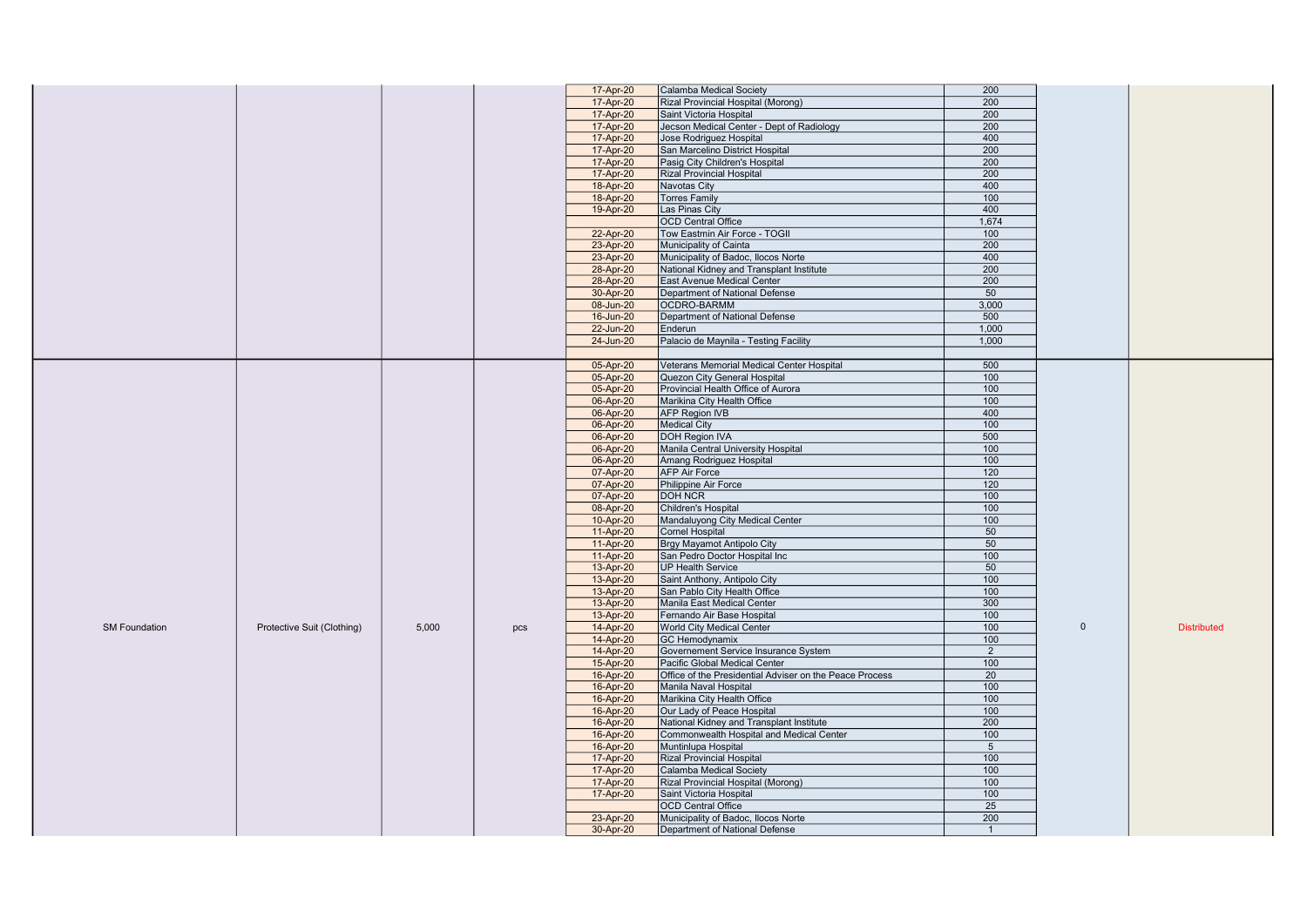|                      |           |        |     | 07-May-20 | Ago Medical Center                                            | 14         |              |                    |
|----------------------|-----------|--------|-----|-----------|---------------------------------------------------------------|------------|--------------|--------------------|
|                      |           |        |     | 29-May-20 | Philippine Airlines - Clinic                                  | 20         |              |                    |
|                      |           |        |     | 09-Jun-20 | Department of National Defense                                | 2          |              |                    |
|                      |           |        |     | 18-Jun-20 | Philippine Army, Dental Dispensary - Fort Andres Bonifacio    | 21         |              |                    |
|                      |           |        |     |           |                                                               |            |              |                    |
|                      |           |        |     | 05-Apr-20 | Veterans Memorial Medical Center Hospital                     | 500        |              |                    |
|                      |           |        |     | 05-Apr-20 | Quezon City General Hospital                                  | 100        |              |                    |
|                      |           |        |     | 05-Apr-20 | Provincial Health Office of Aurora                            | 100        |              |                    |
|                      |           |        |     |           | Marikina City Health Office                                   | 100        |              |                    |
|                      |           |        |     | 06-Apr-20 |                                                               | 400        |              |                    |
|                      |           |        |     | 06-Apr-20 | <b>AFP Region IVB</b>                                         |            |              |                    |
|                      |           |        |     | 06-Apr-20 | <b>Medical City</b>                                           | 100        |              |                    |
|                      |           |        |     | 06-Apr-20 | <b>DOH Region IVA</b>                                         | 500        |              |                    |
|                      |           |        |     | 06-Apr-20 | Manila Central University Hospital                            | 100        |              |                    |
|                      |           |        |     | 06-Apr-20 | Amang Rodriguez Hospital                                      | 100        |              |                    |
|                      |           |        |     | 07-Apr-20 | <b>AFP Air Force</b>                                          | 120        |              |                    |
|                      |           |        |     | 07-Apr-20 | Philippine Air Force                                          | 100        |              |                    |
|                      |           |        |     | 07-Apr-20 | <b>DOH NCR</b>                                                | 100        |              |                    |
|                      |           |        |     | 08-Apr-20 | Children's Hospital                                           | 100        |              |                    |
|                      |           |        |     | 10-Apr-20 | Mandaluyong City Medical Center                               | 100        |              |                    |
|                      |           |        |     | 11-Apr-20 | <b>Cornel Hospital</b>                                        | 50         |              |                    |
|                      |           |        |     | 11-Apr-20 | Brgy Mayamot Antipolo City                                    | 50         |              |                    |
|                      |           |        |     | 11-Apr-20 | San Pedro Doctor Hospital Inc                                 | 100        |              |                    |
|                      |           |        |     | 13-Apr-20 | <b>UP Health Service</b>                                      | 50         |              |                    |
|                      |           |        |     | 13-Apr-20 | Saint Anthony, Antipolo City                                  | 100        |              |                    |
|                      |           |        |     | 13-Apr-20 | San Pablo City Health Office                                  | 100        |              |                    |
|                      |           |        |     | 13-Apr-20 | Manila East Medical Center                                    | 300        |              |                    |
|                      |           |        |     | 13-Apr-20 | Fernando Air Base Hospital                                    | 100        |              |                    |
|                      |           |        |     | 14-Apr-20 | World City Medical Center                                     | 100        |              |                    |
|                      |           |        |     | 14-Apr-20 | GC Hemodynamix                                                | 100        |              |                    |
|                      |           |        |     | 14-Apr-20 | Governement Service Insurance System                          | 2          |              |                    |
|                      |           |        |     | 15-Apr-20 | Pacific Global Medical Center                                 | 100        |              |                    |
|                      |           |        |     | 16-Apr-20 | Manila Naval Hospital                                         | 100        |              |                    |
|                      |           |        |     | 16-Apr-20 | Marikina City Health Office                                   | 100        |              |                    |
|                      |           |        |     | 16-Apr-20 | Our Lady of Peace Hospital                                    | 100        |              |                    |
|                      |           |        |     | 16-Apr-20 | National Kidney and Transplant Institute                      | 200        |              |                    |
|                      |           |        |     | 16-Apr-20 | Commonwealth Hospital and Medical Center                      | 100        |              |                    |
|                      |           |        |     | 17-Apr-20 | Calamba Medical Society                                       | 100        |              |                    |
|                      |           |        |     | 17-Apr-20 | Rizal Provincial Hospital (Morong)                            | 100        |              |                    |
|                      |           |        |     | 17-Apr-20 | Saint Victoria Hospital                                       | 100        |              |                    |
|                      |           |        |     | 17-Apr-20 | Jecson Medical Center - Dept of Radiology                     | 100        |              |                    |
|                      |           |        |     | 17-Apr-20 | Jose Rodriguez Hospital                                       | 200        |              |                    |
| <b>SM Foundation</b> | Rain Coat | 10,000 | pcs | 17-Apr-20 | San Marcelino District Hospital                               | 100        | $\mathbf{0}$ | <b>Distributed</b> |
|                      |           |        |     | 17-Apr-20 | Pasig City Children's Hospital                                | 100        |              |                    |
|                      |           |        |     | 17-Apr-20 | <b>Rizal Provincial Hospital</b>                              | 100        |              |                    |
|                      |           |        |     | 18-Apr-20 | Navotas City                                                  | 200        |              |                    |
|                      |           |        |     | 19-Apr-20 | Las Pinas City                                                | 200        |              |                    |
|                      |           |        |     | 19-Apr-20 | <b>OCDRO-VII</b>                                              | 1,000      |              |                    |
|                      |           |        |     | 21-Apr-20 | Navy (for Palawan)                                            | 100        |              |                    |
|                      |           |        |     |           | <b>OCD Central Office</b>                                     | 128        |              |                    |
|                      |           |        |     |           | Philippine Air Force                                          | 250        |              |                    |
|                      |           |        |     | 22-Apr-20 |                                                               | 100        |              |                    |
|                      |           |        |     | 22-Apr-20 | <b>CGEA Station Hospital</b><br>Tow Eastmin Air Force - TOGII | 100        |              |                    |
|                      |           |        |     | 22-Apr-20 |                                                               |            |              |                    |
|                      |           |        |     | 23-Apr-20 | Marine Barracks Gregorio Lim General Hospital                 | 100        |              |                    |
|                      |           |        |     | 23-Apr-20 | Dasmarinas City Medical Center                                | 100<br>200 |              |                    |
|                      |           |        |     | 23-Apr-20 | Sta Cruz Marinduque                                           |            |              |                    |
|                      |           |        |     | 23-Apr-20 | San Pablo City General Hospital                               | 100        |              |                    |
|                      |           |        |     | 23-Apr-20 | Municipality of Badoc, Ilocos Norte                           | 200        |              |                    |
|                      |           |        |     | 23-Apr-20 | Philippine Navy, Philippine Fleet                             | 100        |              |                    |
|                      |           |        |     | 23-Apr-20 | Nagcarlan District Hospital                                   | 100        |              |                    |
|                      |           |        |     | 23-Apr-20 | Magsaysay Memorial Hospital                                   | 100        |              |                    |
|                      |           |        |     | 24-Apr-20 | Rosario Maclang Bautista General Hospital                     | 100        |              |                    |
|                      |           |        |     | 24-Apr-20 | James Gordon Memorial Hospital                                | 100        |              |                    |
|                      |           |        |     | 24-Apr-20 | Pasay City General Hospital                                   | 100        |              |                    |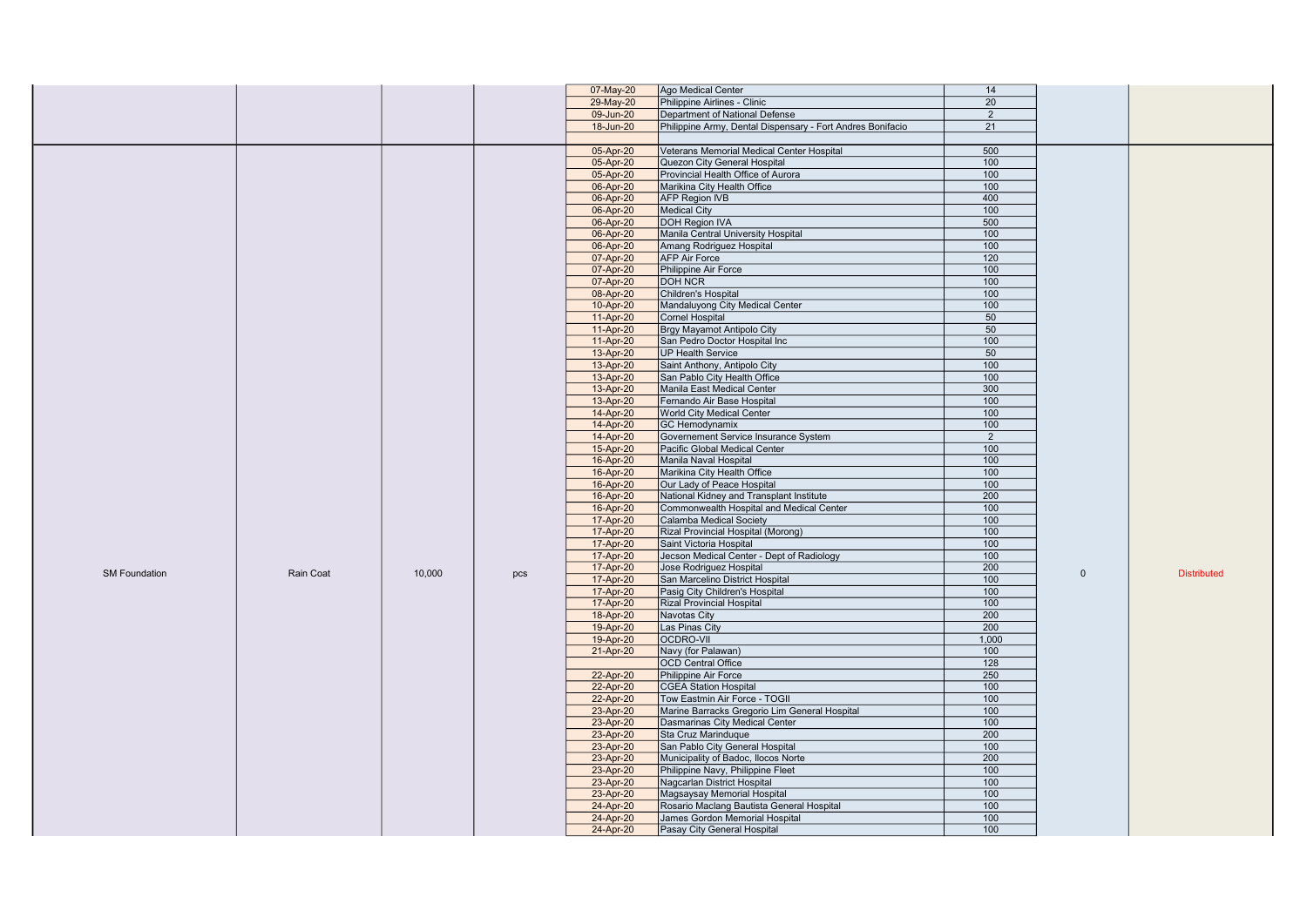|                      |            |        |     | 24-Apr-20 | NSLG Medical Dispensary (Zambales)                      | 100            |              |                    |
|----------------------|------------|--------|-----|-----------|---------------------------------------------------------|----------------|--------------|--------------------|
|                      |            |        |     | 25-Apr-20 | Brgy Highway Hills                                      | 100            |              |                    |
|                      |            |        |     | 25-Apr-20 | Dr Jose Fabella Memorial Hospital                       | 100            |              |                    |
|                      |            |        |     | 25-Apr-20 | Silang Specialist Medical Center                        | 100            |              |                    |
|                      |            |        |     | 25-Apr-20 | Municipality of Taytay                                  | 100            |              |                    |
|                      |            |        |     | 26-Apr-20 | Chinese General Hospital                                | 100            |              |                    |
|                      |            |        |     |           |                                                         | 100            |              |                    |
|                      |            |        |     | 27-Apr-20 | Mary Mediatry Medical Center                            |                |              |                    |
|                      |            |        |     | 27-Apr-20 | Molino Doctors Hospital                                 | 250            |              |                    |
|                      |            |        |     | 28-Apr-20 | OCDRO-IVA                                               | 100            |              |                    |
|                      |            |        |     | 28-Apr-20 | Tondo Medical Center                                    | 100            |              |                    |
|                      |            |        |     | 28-Apr-20 | Jose Reyes Memorial Medical Center                      | 100            |              |                    |
|                      |            |        |     | 28-Apr-20 | Gat Andres Bonifacion Memorial Hospital                 | 100            |              |                    |
|                      |            |        |     | 28-Apr-20 | San Lorenzo Ruiz General Hospital                       | 100            |              |                    |
|                      |            |        |     |           |                                                         |                |              |                    |
|                      |            |        |     | 05-Apr-20 | Veterans Memorial Medical Center Hospital               | 500            |              |                    |
|                      |            |        |     | 05-Apr-20 | Quezon City General Hospital                            | 100            |              |                    |
|                      |            |        |     | 05-Apr-20 | Provincial Health Office of Aurora                      | 200            |              |                    |
|                      |            |        |     | 06-Apr-20 | Marikina City Health Office                             | 200            |              |                    |
|                      |            |        |     | 06-Apr-20 | <b>AFP Region IVB</b>                                   | 800            |              |                    |
|                      |            |        |     | 06-Apr-20 | <b>Medical City</b>                                     | 200            |              |                    |
|                      |            |        |     | 06-Apr-20 | <b>DOH Region IVA</b>                                   | 1,000          |              |                    |
|                      |            |        |     | 06-Apr-20 | Manila Central University Hospital                      | 200            |              |                    |
|                      |            |        |     | 06-Apr-20 | Amang Rodriguez Hospital                                | 100            |              |                    |
|                      |            |        |     | 07-Apr-20 | <b>AFP Air Force</b>                                    | 240            |              |                    |
|                      |            |        |     | 07-Apr-20 | Philippine Air Force                                    | 210            |              |                    |
|                      |            |        |     | 07-Apr-20 | <b>DOH NCR</b>                                          | 200            |              |                    |
|                      |            |        |     | 08-Apr-20 | Children's Hospital                                     | 200            |              |                    |
|                      |            |        |     | 10-Apr-20 | Mandaluyong City Medical Center                         | 200            |              |                    |
|                      |            |        |     |           |                                                         | 100            |              |                    |
|                      |            |        |     | 11-Apr-20 | Cornel Hospital                                         | 100            |              |                    |
|                      |            |        |     | 11-Apr-20 | Brgy Mayamot Antipolo City                              | 200            |              |                    |
|                      |            |        |     | 11-Apr-20 | San Pedro Doctor Hospital Inc                           |                |              |                    |
|                      |            |        |     | 13-Apr-20 | <b>UP Health Service</b>                                | 100            |              |                    |
|                      |            |        |     | 13-Apr-20 | Saint Anthony, Antipolo City                            | 200            |              |                    |
|                      |            |        |     | 13-Apr-20 | San Pablo City Health Office                            | 200            |              |                    |
|                      |            |        |     | 13-Apr-20 | Manila East Medical Center                              | 600            |              |                    |
|                      |            |        |     | 13-Apr-20 | Fernando Air Base Hospital                              | 200            |              |                    |
|                      |            |        |     | 13-Apr-20 | World City Medical Center                               | 200            |              |                    |
|                      |            |        |     | 14-Apr-20 | <b>GC Hemodynamix</b>                                   | 200            |              |                    |
|                      |            |        |     | 14-Apr-20 | Governement Service Insurance System                    | $\overline{4}$ |              |                    |
|                      |            |        |     | 15-Apr-20 | Pacific Global Medical Center                           | 200            |              |                    |
|                      |            |        |     | 16-Apr-20 | Office of the Presidential Adviser on the Peace Process | 50             |              |                    |
|                      |            |        |     | 16-Apr-20 | Manila Naval Hospital                                   | 200            |              |                    |
|                      |            |        |     | 16-Apr-20 | Marikina City Health Office                             | 200            |              |                    |
|                      |            |        |     | 16-Apr-20 | Our Lady of Peace Hospital                              | 200            |              |                    |
|                      |            |        |     | 16-Apr-20 | National Kidney and Transplant Institute                | 400            |              |                    |
|                      |            |        |     | 16-Apr-20 | Commonwealth Hospital and Medical Center                | 200            |              |                    |
|                      |            |        |     | 17-Apr-20 | Calamba Medical Society                                 | 200            |              |                    |
|                      |            |        |     | 17-Apr-20 | Rizal Provincial Hospital (Morong)                      | 200            |              |                    |
|                      |            |        |     | 17-Apr-20 | Saint Victoria Hospital                                 | 200            |              |                    |
|                      |            |        |     | 17-Apr-20 | Jecson Medical Center - Dept of Radiology               | 200            |              |                    |
|                      |            |        |     | 17-Apr-20 | Jose Rodriguez Hospital                                 | 400            |              |                    |
|                      |            |        |     | 17-Apr-20 | San Marcelino District Hospital                         | 200            |              |                    |
|                      |            |        |     |           |                                                         |                |              |                    |
|                      |            |        |     | 17-Apr-20 | Pasig City Children's Hospital                          | 200<br>200     |              |                    |
|                      |            |        |     | 17-Apr-20 | <b>Rizal Provincial Hospital</b>                        |                |              |                    |
| <b>SM Foundation</b> | Shoe Cover | 20,000 | pcs | 18-Apr-20 | Navotas City                                            | 400            | $\mathbf{0}$ | <b>Distributed</b> |
|                      |            |        |     | 19-Apr-20 | Las Pinas City                                          | 400            |              |                    |
|                      |            |        |     | 19-Apr-20 | <b>OCDRO-VII</b>                                        | 2,000          |              |                    |
|                      |            |        |     | 21-Apr-20 | Navy (for Palawan)                                      | 200            |              |                    |
|                      |            |        |     |           | OCD Central Office                                      | 86             |              |                    |
|                      |            |        |     | 22-Apr-20 | Philippine Air Force                                    | 400            |              |                    |
|                      |            |        |     | 22-Apr-20 | <b>CGEA Station Hospital</b>                            | 200            |              |                    |
|                      |            |        |     | 22-Apr-20 | Tow Eastmin Air Force - TOGII                           | 200            |              |                    |
|                      |            |        |     | 23-Apr-20 | Marine Barracks Gregorio Lim General Hospital           | 200            |              |                    |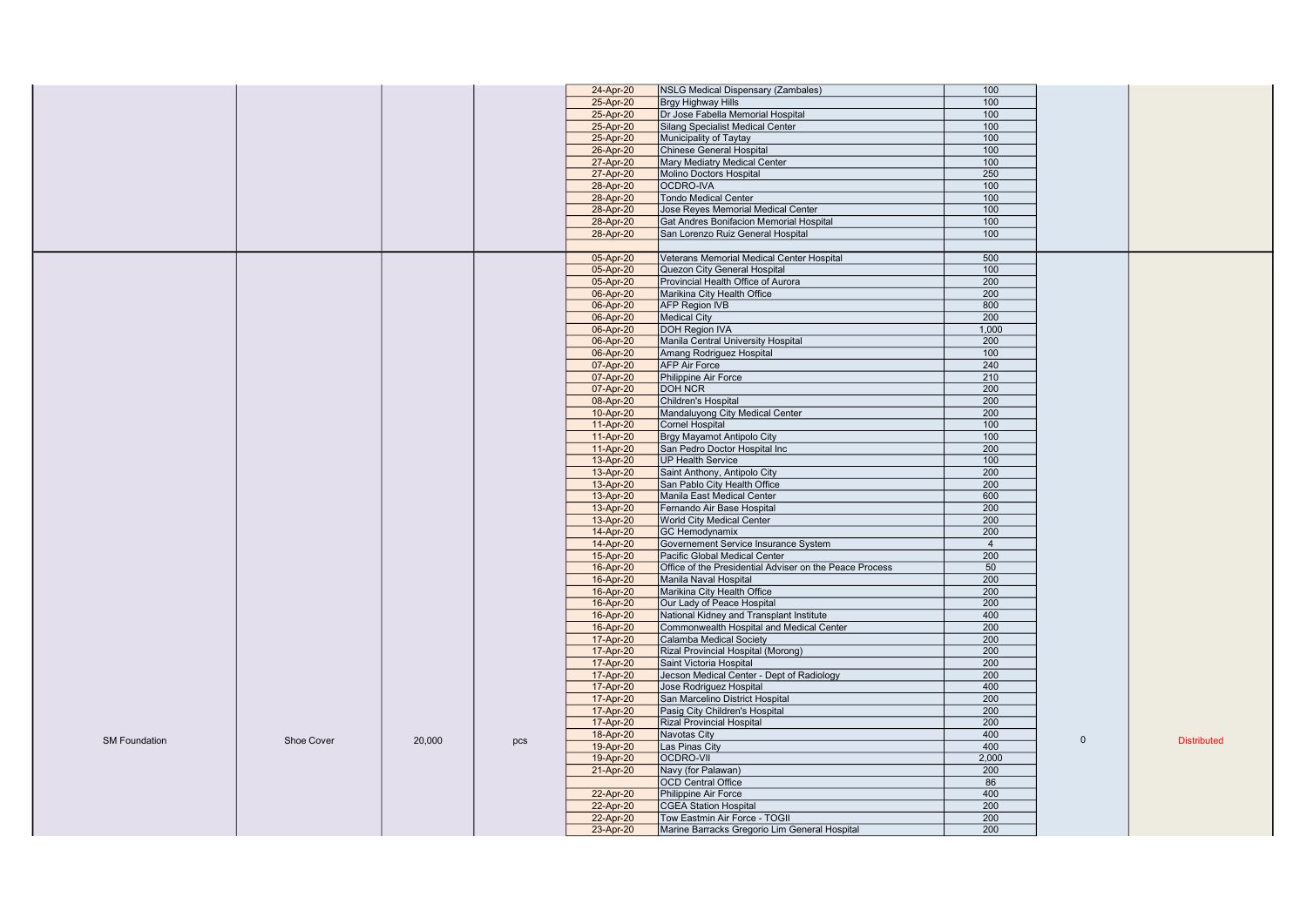|                      |                  |        |     | 23-Apr-20              | Dasmarinas City Medical Center                                        | 200             |              |                    |
|----------------------|------------------|--------|-----|------------------------|-----------------------------------------------------------------------|-----------------|--------------|--------------------|
|                      |                  |        |     | 23-Apr-20              | Municipality of Cainta                                                | 100             |              |                    |
|                      |                  |        |     | 23-Apr-20              | Sta Cruz Marinduque                                                   | 400             |              |                    |
|                      |                  |        |     | 23-Apr-20              | Cavite Naval Hospital                                                 | 200             |              |                    |
|                      |                  |        |     | 23-Apr-20              | San Pablo City General Hospital                                       | 200             |              |                    |
|                      |                  |        |     | 23-Apr-20              | Municipality of Badoc, Ilocos Norte                                   | 400             |              |                    |
|                      |                  |        |     |                        |                                                                       | 200             |              |                    |
|                      |                  |        |     | 23-Apr-20              | Philippine Navy, Philippine Fleet                                     |                 |              |                    |
|                      |                  |        |     | 23-Apr-20              | Nagcarlan District Hospital                                           | 200             |              |                    |
|                      |                  |        |     | 23-Apr-20              | Magsaysay Memorial Hospital                                           | 200             |              |                    |
|                      |                  |        |     | 24-Apr-20              | Rosario Maclang Bautista General Hospital                             | 200             |              |                    |
|                      |                  |        |     | 24-Apr-20              | James Gordon Memorial Hospital                                        | 200             |              |                    |
|                      |                  |        |     | 24-Apr-20              | Pasay City General Hospital                                           | 200             |              |                    |
|                      |                  |        |     | 24-Apr-20              | NSLG Medical Dispensary (Zambales)                                    | 200             |              |                    |
|                      |                  |        |     | 25-Apr-20              | Brgy Highway Hills                                                    | 200             |              |                    |
|                      |                  |        |     | 25-Apr-20              | Dr Jose Fabella Memorial Hospital                                     | 200             |              |                    |
|                      |                  |        |     |                        |                                                                       |                 |              |                    |
|                      |                  |        |     | 25-Apr-20              | Silang Specialist Medical Center                                      | 200             |              |                    |
|                      |                  |        |     | 25-Apr-20              | Municipality of Taytay                                                | 200             |              |                    |
|                      |                  |        |     | 26-Apr-20              | <b>Chinese General Hospital</b>                                       | 200             |              |                    |
|                      |                  |        |     | 27-Apr-20              | Mary Mediatry Medical Center                                          | 200             |              |                    |
|                      |                  |        |     | 27-Apr-20              | Molino Doctors Hospital                                               | 300             |              |                    |
|                      |                  |        |     | 28-Apr-20              | OCDRO-IVA                                                             | 200             |              |                    |
|                      |                  |        |     | 28-Apr-20              | Valenzuela General Hospital                                           | 200             |              |                    |
|                      |                  |        |     | 28-Apr-20              | National Kidney and Transplant Institute                              | 200             |              |                    |
|                      |                  |        |     | 28-Apr-20              | <b>Tondo Medical Center</b>                                           | 200             |              |                    |
|                      |                  |        |     | 28-Apr-20              | Jose Reyes Memorial Medical Center                                    | 200             |              |                    |
|                      |                  |        |     | 28-Apr-20              | Gat Andres Bonifacion Memorial Hospital                               | 200             |              |                    |
|                      |                  |        |     |                        |                                                                       |                 |              |                    |
|                      |                  |        |     | 28-Apr-20              | San Lorenzo Ruiz General Hospital                                     | 200             |              |                    |
|                      |                  |        |     | 30-Apr-20              | Department of National Defense                                        | 10              |              |                    |
|                      |                  |        |     | 30-Apr-20              | Sta Rosa, Laguna                                                      | 100             |              |                    |
|                      |                  |        |     | 30-Apr-20              | Sta Cruz, Laguna                                                      | 100             |              |                    |
|                      |                  |        |     | 30-Apr-20              | San Pablo, Laguna                                                     | 100             |              |                    |
|                      |                  |        |     | 30-Apr-20              | San Pedro, Laguna                                                     | 100             |              |                    |
|                      |                  |        |     |                        |                                                                       |                 |              |                    |
|                      |                  |        |     | 05-Apr-20              | Veterans Memorial Medical Center Hospital                             | 500             |              |                    |
|                      |                  |        |     |                        |                                                                       |                 |              |                    |
|                      |                  |        |     |                        |                                                                       |                 |              |                    |
|                      |                  |        |     | 05-Apr-20              | Quezon City General Hospital                                          | 100             |              |                    |
|                      |                  |        |     | 05-Apr-20              | Provincial Health Office of Aurora                                    | 100             |              |                    |
| <b>SM Foundation</b> | Masks (KN95)     | 1.000  | pcs | 06-Apr-20              | Amang Rodriguez Hospital                                              | 100             | $\mathbf{0}$ | <b>Distributed</b> |
|                      |                  |        |     |                        | <b>OCD Central Office</b>                                             | $5\overline{)}$ |              |                    |
|                      |                  |        |     | 23-Apr-20              | Marine Barracks Gregorio Lim General Hospital                         | 100             |              |                    |
|                      |                  |        |     | 23-Apr-20              | Cavite Naval Hospital                                                 | 95              |              |                    |
|                      |                  |        |     | 05-Apr-20              | <b>SLCH</b>                                                           | 5,000           |              |                    |
|                      |                  |        |     | 05-Apr-20              | Veterans Memorial Medical Center Hospital                             | 500             |              |                    |
|                      |                  |        |     | 05-Apr-20              | <b>Quezon City General Hospital</b>                                   | 5,000           |              |                    |
|                      |                  |        |     | 06-Apr-20              | Marikina City Health Office                                           | 5,000           |              |                    |
|                      |                  |        |     |                        |                                                                       |                 |              |                    |
|                      |                  |        |     | 06-Apr-20              | <b>AFP Region IVB</b>                                                 | 400             |              |                    |
|                      |                  |        |     | 06-Apr-20              | <b>DOH Region IVA</b>                                                 | 500             |              |                    |
|                      |                  |        |     | 06-Apr-20              | Amang Rodriguez Hospital                                              | 5,000           |              |                    |
|                      |                  |        |     | 07-Apr-20              | <b>AFP Air Force</b>                                                  | 125             |              |                    |
|                      |                  |        |     | 07-Apr-20              | Philippine Air Force                                                  | 150             |              |                    |
|                      |                  |        |     | 07-Apr-20              | <b>DOH NCR</b>                                                        | 100             |              |                    |
|                      |                  |        |     | 08-Apr-20              | Children's Hospital                                                   | 5,000           |              |                    |
|                      |                  |        |     | 09-Apr-20              | Department of Education                                               | 500             |              |                    |
|                      |                  |        |     | 10-Apr-20              | Mandaluyong City Medical Center                                       | 100             |              |                    |
|                      |                  |        |     | 11-Apr-20              | <b>Cornel Hospital</b>                                                | 1.000           |              |                    |
|                      |                  |        |     | 11-Apr-20              | Brgy Mayamot Antipolo City                                            | 1,000           |              |                    |
|                      |                  |        |     | 11-Apr-20              | San Pedro Doctor Hospital Inc                                         | 1.000           |              |                    |
|                      |                  |        |     | 13-Apr-20              | <b>UP Health Service</b>                                              | 1,000           |              |                    |
|                      |                  |        |     | 13-Apr-20              |                                                                       | 500             |              |                    |
| <b>SM Foundation</b> |                  | 50,000 |     |                        | Saint Anthony, Antipolo City<br>San Pablo City Health Office          | 1.000           | $\mathbf{0}$ | <b>Distributed</b> |
|                      | Masks (Surgical) |        | pcs | 13-Apr-20              |                                                                       |                 |              |                    |
|                      |                  |        |     | 13-Apr-20              | Manila East Medical Center                                            | 1,000           |              |                    |
|                      |                  |        |     | 13-Apr-20              | Fernando Air Base Hospital                                            | 1,000           |              |                    |
|                      |                  |        |     | 13-Apr-20<br>14-Apr-20 | Defense, Intelligence and Security Group<br>World City Medical Center | 1.000<br>1,000  |              |                    |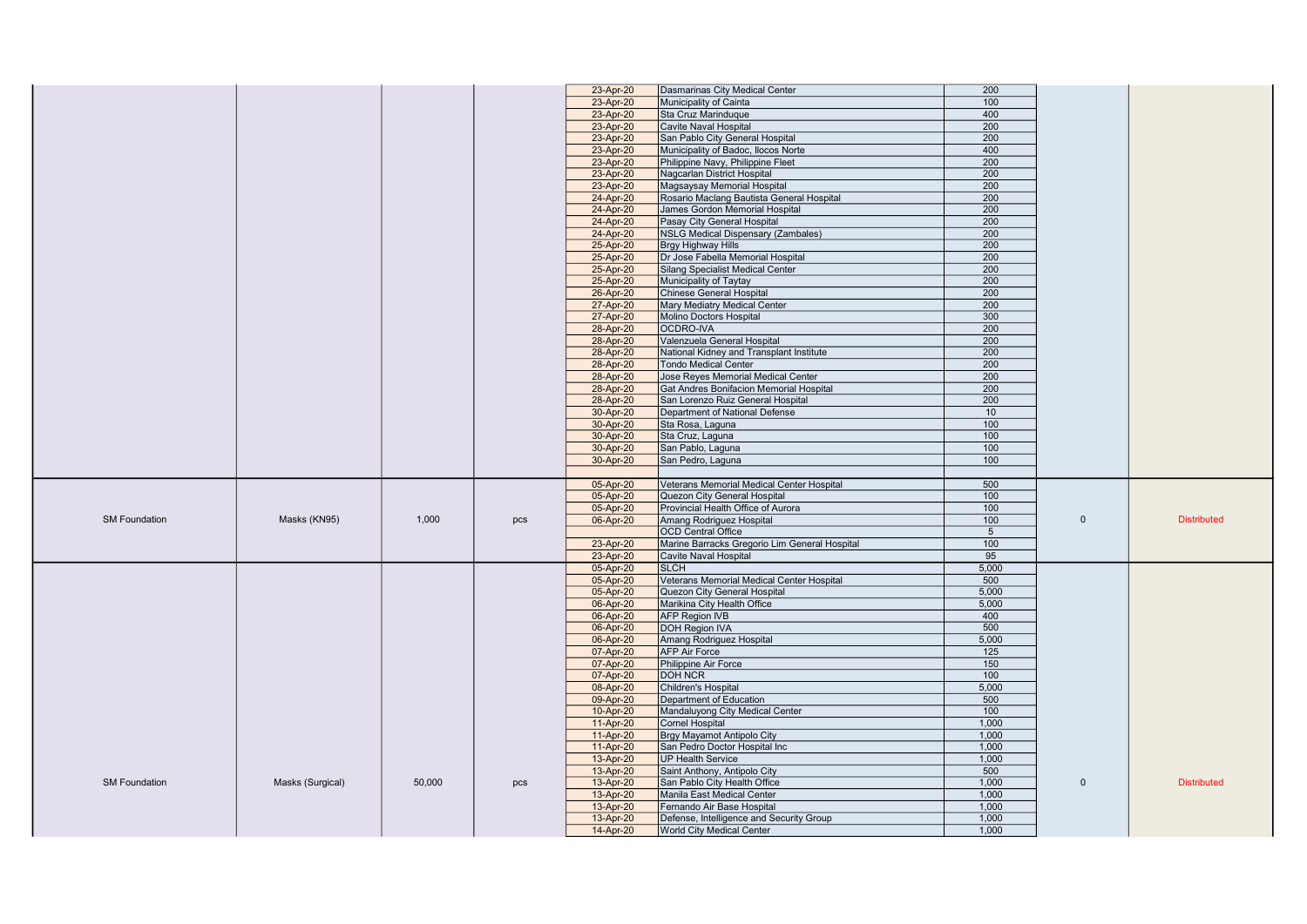|                      |                   |     |     | 14-Apr-20              | <b>GC Hemodynamix</b>                                                                | 1,000                 |              |                    |
|----------------------|-------------------|-----|-----|------------------------|--------------------------------------------------------------------------------------|-----------------------|--------------|--------------------|
|                      |                   |     |     | 14-Apr-20              | Governement Service Insurance System                                                 | 1,000                 |              |                    |
|                      |                   |     |     | 15-Apr-20              | Pacific Global Medical Center                                                        | 1,000                 |              |                    |
|                      |                   |     |     | 16-Apr-20              | Office of the Presidential Adviser on the Peace Process                              | 50                    |              |                    |
|                      |                   |     |     | 16-Apr-20              | Manila Naval Hospital                                                                | 1,000                 |              |                    |
|                      |                   |     |     | 16-Apr-20              | National Kidney and Transplant Institute                                             | 2,000                 |              |                    |
|                      |                   |     |     | 16-Apr-20              | Commonwealth Hospital and Medical Center                                             | 1.000                 |              |                    |
|                      |                   |     |     | 17-Apr-20              | Rizal Provincial Hospital (Morong)                                                   | 1,000                 |              |                    |
|                      |                   |     |     | 17-Apr-20              | Brgy San Jose Antipolo City                                                          | 500                   |              |                    |
|                      |                   |     |     | 17-Apr-20              | <b>Rizal Provincial Hospital</b>                                                     | 1.000                 |              |                    |
|                      |                   |     |     |                        | <b>OCD Central Office</b>                                                            | 2,775                 |              |                    |
|                      |                   |     |     | 28-Apr-20              | <b>Rizal Medical Center</b>                                                          | 500                   |              |                    |
|                      |                   |     |     | Aril 28, 2020          | Ospital ng Makati                                                                    | 300                   |              |                    |
|                      |                   |     |     |                        |                                                                                      |                       |              |                    |
|                      |                   |     |     | 06-Apr-20              | Marikina City Health Office                                                          | $\overline{8}$        |              |                    |
|                      |                   |     |     | 06-Apr-20              | AFP Region IVB                                                                       | 50                    |              |                    |
|                      |                   |     |     | 06-Apr-20              | DOH Region IVA                                                                       | 50                    |              |                    |
|                      |                   |     |     | 10-Apr-20              | Philippine Air Force                                                                 | 5 <sup>5</sup>        |              |                    |
|                      |                   |     |     | 11-Apr-20              | Brgy Mayamot Antipolo City                                                           | 8                     |              |                    |
|                      |                   |     |     | 13-Apr-20              | Saint Anthony, Antipolo City                                                         | 10                    |              |                    |
|                      |                   |     |     | 13-Apr-20              | San Pablo City Health Office                                                         | 10                    |              |                    |
|                      |                   |     |     | 13-Apr-20              | Manila East Medical Center                                                           | 10                    |              |                    |
|                      |                   |     |     | 14-Apr-20              | <b>World City Medical Center</b>                                                     | 10                    |              |                    |
|                      |                   |     |     | 14-Apr-20              | <b>GC Hemodynamix</b>                                                                | 10 <sup>°</sup>       |              |                    |
|                      |                   |     |     | 14-Apr-20              | Governement Service Insurance System                                                 | $\mathbf{1}$          |              |                    |
|                      |                   |     |     | 15-Apr-20              | Philippine Army                                                                      | $\overline{4}$        |              |                    |
|                      |                   |     |     | 15-Apr-20              | Pacific Global Medical Center                                                        | $\overline{20}$       |              |                    |
|                      |                   |     |     | 16-Apr-20              | Manila Naval Hospital                                                                | 20                    |              |                    |
|                      |                   |     |     | 16-Apr-20              | Marikina City Health Office                                                          | 10<br>10 <sup>1</sup> |              |                    |
|                      |                   |     |     | 16-Apr-20              | Our Lady of Peace Hospital                                                           | 20                    |              |                    |
|                      |                   |     |     | 16-Apr-20<br>16-Apr-20 | National Kidney and Transplant Institute<br>Commonwealth Hospital and Medical Center | 20                    |              |                    |
|                      |                   |     |     | 17-Apr-20              | Calamba Medical Society                                                              | 10                    |              |                    |
|                      |                   |     |     | 17-Apr-20              | Rizal Provincial Hospital (Morong)                                                   | 20                    |              |                    |
|                      |                   |     |     | 17-Apr-20              | Jecson Medical Center - Dept of Radiology                                            | 10                    |              |                    |
|                      |                   |     |     | 17-Apr-20              | San Marcelino District Hospital                                                      | 20                    |              |                    |
|                      |                   |     |     | 17-Apr-20              | Pasig City Children's Hospital                                                       | 10                    |              |                    |
|                      |                   |     |     | 17-Apr-20              | <b>Rizal Provincial Hospital</b>                                                     | 10 <sup>1</sup>       |              |                    |
|                      |                   |     |     | 18-Apr-20              | Navotas City                                                                         | 10 <sup>1</sup>       |              |                    |
|                      |                   |     |     | 18-Apr-20              | <b>Military Police</b>                                                               | 20                    |              |                    |
|                      |                   |     |     | 18-Apr-20              | <b>Torres Family</b>                                                                 | 2                     |              |                    |
|                      |                   |     |     | 19-Apr-20              | Las Pinas City                                                                       | 10 <sup>°</sup>       |              |                    |
|                      |                   |     |     | 21-Apr-20              | Navy (for Palawan)                                                                   | 5 <sup>5</sup>        |              |                    |
| <b>SM Foundation</b> | Alcohol (Gallons) | 878 | gal | 21-Apr-20              | <b>B&amp;C Medical Center</b>                                                        | $\mathbf{1}$          | $\mathbf{0}$ | <b>Distributed</b> |
|                      |                   |     |     | 22-Apr-20              | Brgy San Luis, Antipolo City                                                         | 2                     |              |                    |
|                      |                   |     |     |                        | <b>OCD Central Office</b>                                                            | 134                   |              |                    |
|                      |                   |     |     | 23-Apr-20              | Sta Cruz Marinduque                                                                  | 10                    |              |                    |
|                      |                   |     |     | 23-Apr-20              | San Pablo City General Hospital                                                      | 12                    |              |                    |
|                      |                   |     |     | 23-Apr-20              | Municipality of Badoc, Ilocos Norte                                                  | 20                    |              |                    |
|                      |                   |     |     | 23-Apr-20              | Philippine Navy, Philippine Fleet                                                    | 8                     |              |                    |
|                      |                   |     |     | 24-Apr-20              | APMC, Philippine Army                                                                | $\mathbf{1}$          |              |                    |
|                      |                   |     |     | 24-Apr-20              | OA-A HPAF                                                                            | 16                    |              |                    |
|                      |                   |     |     | 24-Apr-20              | <b>OCDRO-II</b>                                                                      | $\overline{4}$        |              |                    |
|                      |                   |     |     | 24-Apr-20              | GHQ HSC Armed Forces of the Philippines GHQ HSC                                      | $\mathbf{1}$          |              |                    |
|                      |                   |     |     | 25-Apr-20              | <b>OCDRO-II</b>                                                                      | 32                    |              |                    |
|                      |                   |     |     | 27-Apr-20              | <b>Coast Guard</b>                                                                   | $\mathbf{1}$          |              |                    |
|                      |                   |     |     | 28-Apr-20              | Philippine National Police                                                           | $\mathbf{1}$          |              |                    |
|                      |                   |     |     | 29-Apr-20              | Jose B Lingad Memorial Regional Hospital                                             | $\mathbf{3}$          |              |                    |
|                      |                   |     |     | 29-Apr-20              | Armed Forces of the Philippines                                                      | 20<br>$\overline{20}$ |              |                    |
|                      |                   |     |     | 30-Apr-20              | San Antonio Hospital, Ilagan, Isabela                                                | 12                    |              |                    |
|                      |                   |     |     | 30-Apr-20              | Brgy Katuparan, Taguig City                                                          | 12                    |              |                    |
|                      |                   |     |     | 30-Apr-20              | Sta Rosa, Laguna                                                                     | 12                    |              |                    |
|                      |                   |     |     | 30-Apr-20              | Sta Cruz, Laguna                                                                     |                       |              |                    |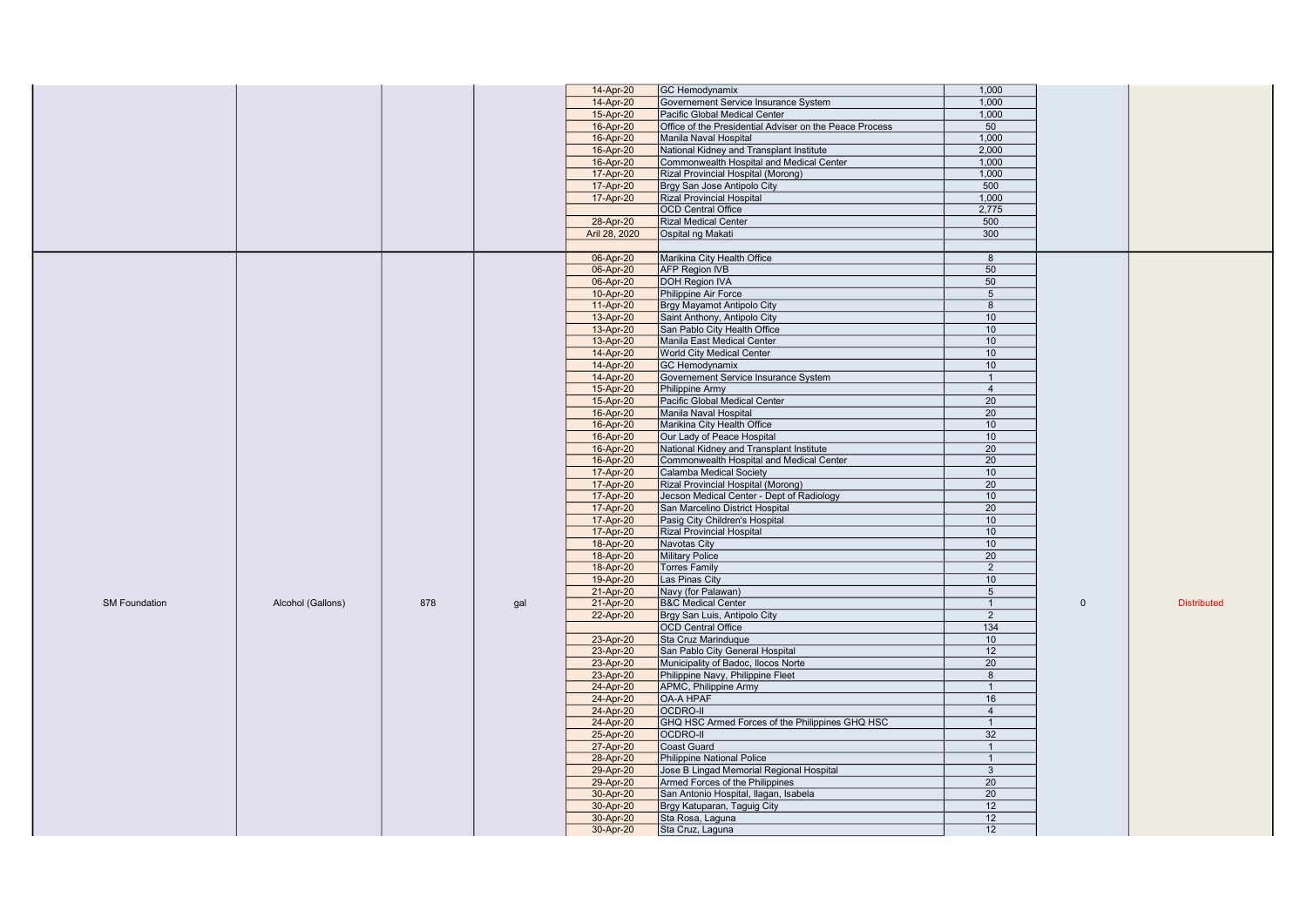|                                   |                   |        |     | 30-Apr-20 | San Pablo, Laguna                                       | 12             |              |                           |
|-----------------------------------|-------------------|--------|-----|-----------|---------------------------------------------------------|----------------|--------------|---------------------------|
|                                   |                   |        |     | 30-Apr-20 | San Pedro, Laguna                                       | 12             |              |                           |
|                                   |                   |        |     | 30-Apr-20 | 1 District of Laguna                                    | 12             |              |                           |
|                                   |                   |        |     | 02-May-20 | Municipality of Taytay                                  | 12             |              |                           |
|                                   |                   |        |     |           | Palacio de Maynila - Testing Facility                   | 40             |              |                           |
|                                   |                   |        |     | 05-May-20 |                                                         |                |              |                           |
|                                   |                   |        |     | 05-May-20 | Department of National Defense                          | $\overline{1}$ |              |                           |
|                                   |                   |        |     | 05-May-20 | <b>National Task Force</b>                              | $\overline{1}$ |              |                           |
|                                   |                   |        |     | 07-May-20 | OCDRO-V                                                 | 20             |              |                           |
|                                   |                   |        |     | 07-May-20 | Municipality of Pateros                                 | 10             |              |                           |
|                                   |                   |        |     | 07-May-20 | Palacio de Maynila - Testing Facility                   | 33             |              |                           |
|                                   |                   |        |     | 06-Apr-20 | <b>Medical City</b>                                     | 1.000          |              |                           |
|                                   |                   |        |     | 08-Apr-20 | <b>Red Planet</b>                                       | 2,000          |              |                           |
|                                   |                   |        |     | 08-Apr-20 | <b>OCD Central Office</b>                               | 2,940          |              |                           |
|                                   |                   |        |     | 29-Apr-20 | <b>World Trade</b>                                      | 10,000         |              |                           |
|                                   |                   |        |     | 30-Apr-20 | San Antonio Hospital, Ilagan, Isabela                   | 7,000          |              |                           |
|                                   |                   |        |     | 30-Apr-20 | Brgy Katuparan, Taguig City                             | 2.000          |              |                           |
|                                   |                   |        |     | 02-May-20 | Municipality of Taytay                                  | 2,000          |              |                           |
|                                   |                   |        |     |           | <b>National Task Force</b>                              |                |              |                           |
|                                   |                   |        |     | 04-May-20 |                                                         | 1,000          |              |                           |
|                                   |                   |        |     | 05-May-20 | Department of National Defense                          | 100            |              |                           |
| <b>Philippine National Police</b> | Masks (Surgical)  | 30,000 | pcs | 05-May-20 | Department of National Defense                          | 50             | 10           | For distribution to other |
|                                   |                   |        |     | 05-May-20 | Philippine Coast Guard                                  | 50             |              | beneficiaries             |
|                                   |                   |        |     | 08-May-20 | Armed Forces of the Philippines - Dental Dispensary     | 200            |              |                           |
|                                   |                   |        |     | 10-May-20 | Philippine Coast Guard                                  | 300            |              |                           |
|                                   |                   |        |     | 11-May-20 | Philippine Coast Guard                                  | 50             |              |                           |
|                                   |                   |        |     | 11-May-20 | PSI                                                     | 100            |              |                           |
|                                   |                   |        |     | 11-May-20 | Armed Forces of the Philippines                         | 100            |              |                           |
|                                   |                   |        |     | 11-May-20 | P2RO, Inc.                                              | 50             |              |                           |
|                                   |                   |        |     | 11-May-20 | Task Group - RML                                        | 50             |              |                           |
|                                   |                   |        |     | 11-May-20 | Department of National Defense                          | 1.000          |              |                           |
|                                   |                   |        |     |           |                                                         |                |              |                           |
|                                   |                   |        |     |           |                                                         |                |              |                           |
|                                   |                   |        |     | 08-Apr-20 | <b>Red Planet</b>                                       | 200            |              |                           |
|                                   |                   |        |     | 08-Apr-20 | <b>OCD Central Office</b>                               | 1,850          |              |                           |
|                                   |                   |        |     | 05-May-20 | Ultraquarantine Site                                    | 4,200          |              |                           |
|                                   |                   |        |     | 28-May-20 | Department of National Defense                          | 100            |              |                           |
|                                   |                   |        |     | 29-May-20 | Philippine Airlines - Clinic                            | 100            |              | For distribution to other |
| <b>Philippine National Police</b> | Gloves (Surgical) | 10,000 | pcs | 03-Jun-20 | Brgy Sta Lucia, Pasig City                              | 1,000          | 850          | beneficiaries             |
|                                   |                   |        |     | 09-Jun-20 | Department of National Defense                          | 100            |              |                           |
|                                   |                   |        |     | 16-Jun-20 | Department of National Defense                          | 500            |              |                           |
|                                   |                   |        |     | 17-Jun-20 | Office of the Presidential Adviser on the Peace Process | 100            |              |                           |
|                                   |                   |        |     | 24-Jun-20 | Palacio de Maynila - Testing Facility                   | 1,000          |              |                           |
|                                   |                   |        |     |           |                                                         |                |              |                           |
|                                   |                   |        |     | 14-Apr-20 | Armed Forces of the Philippines                         | $\overline{5}$ |              |                           |
| Fastel Service Inc.               | Rice (25 kls)     | 28     | pcs | 18-Apr-20 | <b>UP Los Banos</b>                                     | 3              | $\mathbf{0}$ | <b>Distributed</b>        |
|                                   |                   |        |     | 18-Apr-20 | UP Los Banos                                            | 20             |              |                           |
|                                   |                   |        |     |           |                                                         |                |              |                           |
| Fastel Service Inc.               | Masks (Surgical)  | 2.000  | pcs | 28-Apr-20 | Ospital ng Makati                                       | 2,000          | $\Omega$     | <b>Distributed</b>        |
|                                   |                   |        |     | 11-Apr-20 | Brgy Mayamot Antipolo City                              | 525            |              |                           |
|                                   |                   |        |     | 11-Apr-20 | San Pedro Doctor Hospital Inc                           | 1.050          |              |                           |
|                                   |                   |        |     | 13-Apr-20 | San Pablo City Health Office                            | 1,050          |              |                           |
|                                   |                   |        |     | 14-Apr-20 | Philippine National Police                              | 1,050          |              |                           |
|                                   |                   |        |     | 14-Apr-20 | Manila East Medical Center                              | 525            |              |                           |
|                                   |                   |        |     | 15-Apr-20 | Philippine Army                                         | 560            |              |                           |
|                                   |                   |        |     | 15-Apr-20 | Pacific Global Medical Center                           | 700            |              |                           |
|                                   |                   |        |     | 16-Apr-20 | Manila Naval Hospital                                   | 1,400          |              |                           |
|                                   |                   |        |     | 16-Apr-20 | <b>Military Police</b>                                  | 700            |              |                           |
|                                   |                   |        |     | 16-Apr-20 | Marikina City Health Office                             | 350            |              |                           |
|                                   |                   |        |     | 16-Apr-20 | National Kidney and Transplant Institute                | 1,050          |              |                           |
|                                   |                   |        |     |           |                                                         |                |              |                           |
|                                   |                   |        |     | 16-Apr-20 | Commonwealth Hospital and Medical Center                | 700            |              |                           |
|                                   |                   |        |     | 17-Apr-20 | Brgy 187 Caloocan City                                  | 1,400          |              |                           |
|                                   |                   |        |     | 17-Apr-20 | Calamba Medical Society                                 | 350            |              |                           |
|                                   |                   |        |     | 17-Apr-20 | Brgy San Jose Antipolo City                             | 700            |              |                           |
|                                   |                   |        |     | 17-Apr-20 | Saint Victoria Hospital                                 | 350            |              |                           |
|                                   |                   |        |     | 17-Apr-20 | <b>Military Police</b>                                  | 1,750          |              |                           |
|                                   |                   |        |     | 17-Apr-20 | Jecson Medical Center - Dept of Radiology               | 175            |              |                           |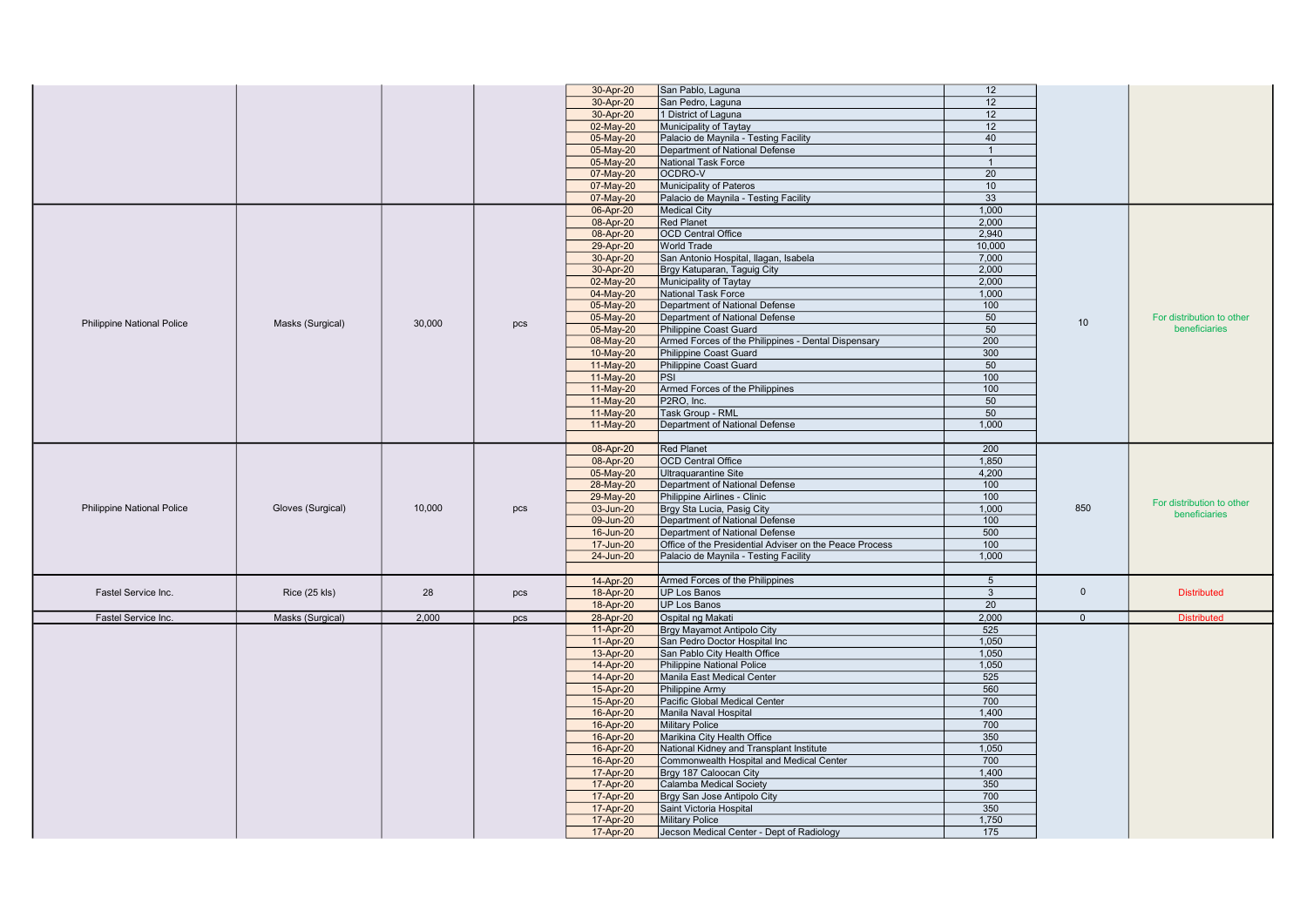|                                        |              |         |     | 17-Apr-20 | <b>Rizal Provincial Hospital</b>              | 700              |       |                           |
|----------------------------------------|--------------|---------|-----|-----------|-----------------------------------------------|------------------|-------|---------------------------|
|                                        |              |         |     | 18-Apr-20 | Philippine National Police                    | 70               |       |                           |
|                                        |              |         |     | 18-Apr-20 | Philippine National Police                    | 1,750            |       |                           |
|                                        |              |         |     | 18-Apr-20 | Navotas City                                  | 700              |       |                           |
|                                        |              |         |     | 18-Apr-20 | UP Los Banos                                  | 105              |       |                           |
|                                        |              |         |     | 18-Apr-20 | <b>Military Police</b>                        | 700              |       |                           |
|                                        |              |         |     | 18-Apr-20 | Torres Family                                 | 105              |       |                           |
|                                        |              |         |     | 18-Apr-20 | Brgy 234, Tondo, Manila                       | 700              |       |                           |
|                                        |              |         |     | 18-Apr-20 | UP Los Banos                                  | 2,450            |       |                           |
|                                        |              |         |     | 19-Apr-20 | Las Pinas City                                | 1,400            |       |                           |
|                                        |              |         |     |           | OCDRO-I                                       | 3,500            |       |                           |
|                                        |              |         |     | 21-Apr-20 |                                               | 700              |       |                           |
|                                        |              |         |     | 21-Apr-20 | Navy (for Palawan)                            |                  |       |                           |
|                                        |              |         |     | 22-Apr-20 | OCDRO-CAR                                     | 3,045            |       |                           |
|                                        |              |         |     | 22-Apr-20 | Brgy Francisco Homes, SJDM                    | 350              |       |                           |
|                                        |              |         |     | 22-Apr-20 | Brgy San Luis, Antipolo City                  | 350              |       |                           |
|                                        |              |         |     | 22-Apr-20 | OCDRO-IVB                                     | 10,570           |       |                           |
|                                        |              |         |     | 08-Apr-20 | <b>OCD Central Office</b>                     | 14,285           |       |                           |
|                                        |              |         |     | 22-Apr-20 | Philippine Air Force                          | 350              |       |                           |
|                                        |              |         |     | 23-Apr-20 | Marine Barracks Gregorio Lim General Hospital | 350              |       |                           |
|                                        |              |         |     | 23-Apr-20 | Dasmarinas City Medical Center                | 350              |       |                           |
|                                        |              |         |     | 23-Apr-20 | Municipality of Cainta                        | 700              |       |                           |
|                                        |              |         |     | 23-Apr-20 | Sta Cruz Marinduque                           | 2,310            |       |                           |
|                                        |              |         |     | 23-Apr-20 | Cavite Naval Hospital                         | 350              |       |                           |
|                                        |              |         |     | 23-Apr-20 | San Pablo City General Hospital               | 1,225            |       |                           |
|                                        |              |         |     | 23-Apr-20 | Philippine Navy, Philippine Fleet             | 350              |       |                           |
| Philippine Spring Water Resources Inc. | Water 500 ml | 120,960 | pcs | 23-Apr-20 | Nagcarlan District Hospital                   | 350              | 4,000 | For distribution to other |
|                                        |              |         |     |           | Magsaysay Memorial Hospital                   | 350              |       | beneficiaries             |
|                                        |              |         |     | 23-Apr-20 |                                               | 350              |       |                           |
|                                        |              |         |     | 24-Apr-20 | Rosario Maclang Bautista General Hospital     |                  |       |                           |
|                                        |              |         |     | 24-Apr-20 | Philippine Coast Guard                        | 70               |       |                           |
|                                        |              |         |     | 24-Apr-20 | OCDRO-VIII                                    | 1,750            |       |                           |
|                                        |              |         |     | 25-Apr-20 | OCDRO-XII                                     | 1,750            |       |                           |
|                                        |              |         |     | 25-Apr-20 | OCDRO-BARMM                                   | 1,750            |       |                           |
|                                        |              |         |     | 27-Apr-20 | Molino Doctors Hospital                       | 350              |       |                           |
|                                        |              |         |     | 27-Apr-20 | Municipality of Pateros                       | 2,000            |       |                           |
|                                        |              |         |     | 28-Apr-20 | Muntinlupa City                               | 2,000            |       |                           |
|                                        |              |         |     | 28-Apr-20 | Mandaluyong City                              | 2,000            |       |                           |
|                                        |              |         |     | 28-Apr-20 | Manila City                                   | 2,000            |       |                           |
|                                        |              |         |     | 28-Apr-20 | Makati City                                   | 2,000            |       |                           |
|                                        |              |         |     | 28-Apr-20 | Las Pinas City                                | 2,000            |       |                           |
|                                        |              |         |     | 28-Apr-20 | Pasay City                                    | 2,000            |       |                           |
|                                        |              |         |     | 28-Apr-20 | Taguig City                                   | 2,000            |       |                           |
|                                        |              |         |     | 28-Apr-20 | Municipality of Pateros                       | 2,000            |       |                           |
|                                        |              |         |     | 28-Apr-20 | Paranaque City                                | 2,000            |       |                           |
|                                        |              |         |     | 28-Apr-20 | Malabon City                                  | 2,000            |       |                           |
|                                        |              |         |     | 28-Apr-20 | Quezon City                                   | 2,000            |       |                           |
|                                        |              |         |     | 28-Apr-20 | Navotas City                                  | 2,000            |       |                           |
|                                        |              |         |     | 28-Apr-20 | Marikina City                                 | 2,000            |       |                           |
|                                        |              |         |     | 28-Apr-20 | Pasig City                                    | 2,000            |       |                           |
|                                        |              |         |     | 28-Apr-20 | Valenzuela City                               | 2,000            |       |                           |
|                                        |              |         |     | 28-Apr-20 | Caloocan City                                 | 2,000            |       |                           |
|                                        |              |         |     | 28-Apr-20 | San Juan City                                 | 2,000            |       |                           |
|                                        |              |         |     | 29-Apr-20 | Armed Forces of the Philippines               | 105              |       |                           |
|                                        |              |         |     | 30-Apr-20 | San Antonio Hospital, Ilagan, Isabela         | 700              |       |                           |
|                                        |              |         |     | 30-Apr-20 | Armed Forces of the Philippines               | $\overline{175}$ |       |                           |
|                                        |              |         |     | 30-Apr-20 | Brgy Katuparan, Taguig City                   | 700              |       |                           |
|                                        |              |         |     | 30-Apr-20 | Bureau of Fire Protection, NHQ                | 4,550            |       |                           |
|                                        |              |         |     |           |                                               |                  |       |                           |
|                                        |              |         |     | 01-May-20 | Armed Forces of the Philippines               | 105              |       |                           |
|                                        |              |         |     | 05-May-20 | Palacio de Maynila - Testing Facility         | 140              |       |                           |
|                                        |              |         |     | 05-May-20 | Armed Forces of the Philippines GHQ HSC       | 140              |       |                           |
|                                        |              |         |     | 07-May-20 | OCDRO-V                                       | 1,750            |       |                           |
|                                        |              |         |     | 07-May-20 | Municipality of Pateros                       | 1,050            |       |                           |
|                                        |              |         |     | 07-May-20 | Palacio de Maynila - Testing Facility         | 700              |       |                           |
|                                        |              |         |     | 07-May-20 | Philippine Army - Logcom                      | 140              |       |                           |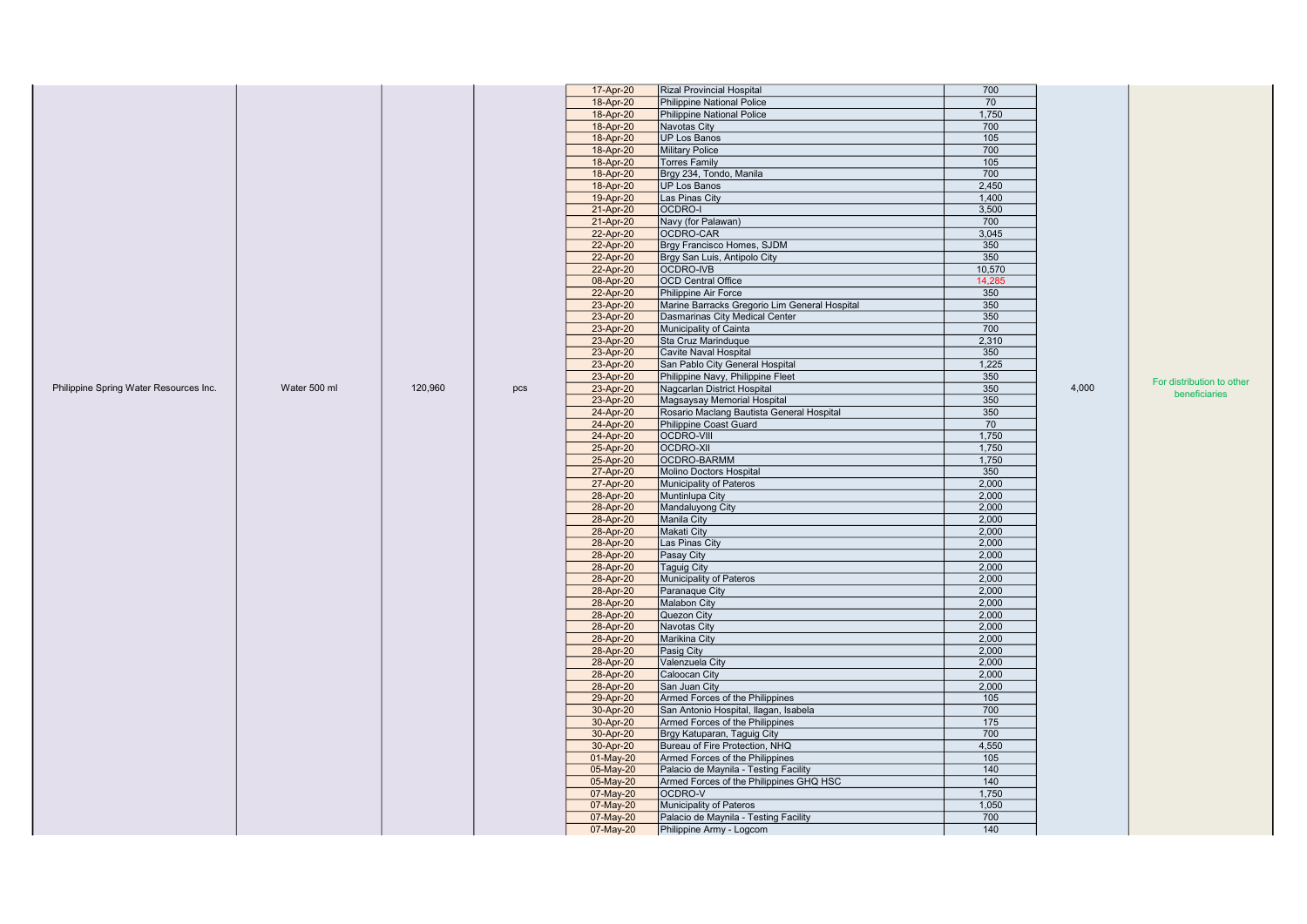|                                              |                     |        |      | 07-May-20 | Philippine Army - Logcom                              | 140             |              |                           |
|----------------------------------------------|---------------------|--------|------|-----------|-------------------------------------------------------|-----------------|--------------|---------------------------|
|                                              |                     |        |      | 09-May-20 | OCDRO-NCR                                             | 70              |              |                           |
|                                              |                     |        |      |           | Deparment of Health                                   | 140             |              |                           |
|                                              |                     |        |      | 10-May-20 |                                                       | 1,750           |              |                           |
|                                              |                     |        |      | 13-May-20 | Philippine Arena                                      |                 |              |                           |
|                                              |                     |        |      | 17-May-20 | Department of Health                                  | 35              |              |                           |
|                                              |                     |        |      | 09-Apr-20 | <b>OCD Central Office</b>                             | 47              |              |                           |
| Department of Social Welfare and Development | <b>Folding Beds</b> | 50     | unit | 08-Jun-20 | Armed Forces of the Philippines - Procurement Service | $\overline{3}$  | $\mathbf{0}$ | <b>Distributed</b>        |
|                                              |                     |        |      |           |                                                       |                 |              | For distribution to other |
| <b>Trend Micro</b>                           | Masks (Surgical)    | 100    | pcs  | 04-May-20 | <b>OCD Central Office</b>                             | 100             | $\mathbf{0}$ | beneficiaries             |
|                                              |                     |        |      | 15-Apr-20 | <b>IDND</b>                                           | 100             |              |                           |
|                                              |                     |        |      | 16-Apr-20 | Marikina City Health Office                           | 100             |              |                           |
|                                              |                     |        |      | 16-Apr-20 | Our Lady of Peace Hospital                            | 100             |              |                           |
|                                              |                     |        |      | 17-Apr-20 | Calamba Medical Society                               | 100             |              |                           |
|                                              |                     |        |      | 17-Apr-20 | Rizal Provincial Hospital (Morong)                    | 100             |              |                           |
|                                              |                     |        |      | 17-Apr-20 | Saint Victoria Hospital                               | 100             |              |                           |
|                                              |                     |        |      | 17-Apr-20 | Jecson Medical Center - Dept of Radiology             | 100             |              |                           |
|                                              |                     |        |      | 17-Apr-20 | San Marcelino District Hospital                       | 100             |              |                           |
|                                              |                     |        |      | 17-Apr-20 | Pasig City Children's Hospital                        | 100             |              |                           |
|                                              |                     |        |      | 17-Apr-20 | <b>Rizal Provincial Hospital</b>                      | 100             |              |                           |
|                                              |                     |        |      | 18-Apr-20 | Navotas City                                          | 200             |              |                           |
|                                              |                     |        |      | 19-Apr-20 | Las Pinas City                                        | 200             |              |                           |
|                                              |                     |        |      | 21-Apr-20 | OCDRO-I                                               | 8,000           |              |                           |
|                                              |                     |        |      | 21-Apr-20 | Navy (for Palawan)                                    | 100             |              |                           |
|                                              |                     |        |      |           | <b>OCD Central Office</b>                             | 40              |              |                           |
|                                              |                     |        |      | 22-Apr-20 | Philippine Air Force                                  | 250             |              |                           |
|                                              |                     |        |      | 22-Apr-20 | CGEA Station Hospital                                 | 100             |              |                           |
|                                              |                     |        |      | 22-Apr-20 | Tow Eastmin Air Force - TOGII                         | 100             |              |                           |
|                                              |                     |        |      | 23-Apr-20 | Dasmarinas City Medical Center                        | 100             |              |                           |
|                                              |                     |        |      | 23-Apr-20 | Municipality of Cainta                                | 100             |              |                           |
|                                              |                     |        |      | 23-Apr-20 | Sta Cruz Marinduque                                   | 200             |              |                           |
|                                              |                     |        |      | 23-Apr-20 | <b>Cavite Naval Hospital</b>                          | $5\overline{5}$ |              |                           |
|                                              |                     |        |      | 23-Apr-20 | San Pablo City General Hospital                       | 100             |              |                           |
| Federation of Indian Chambers of Commerce    | Masks (KN95)        | 75,000 | pcs  | 23-Apr-20 | Municipality of Badoc, Ilocos Norte                   | 500             | $\Omega$     | <b>Distributed</b>        |
| $(PH)$ Inc                                   |                     |        |      | 23-Apr-20 | Philippine Navy, Philippine Fleet                     | 100             |              |                           |
|                                              |                     |        |      | 23-Apr-20 | Nagcarlan District Hospital                           | 100             |              |                           |
|                                              |                     |        |      | 24-Apr-20 | Pasay City General Hospital                           | 100             |              |                           |
|                                              |                     |        |      | 24-Apr-20 | OCDRO-VI                                              | 7,500           |              |                           |
|                                              |                     |        |      | 24-Apr-20 | <b>OCDRO-VII</b>                                      | 7,500           |              |                           |
|                                              |                     |        |      | 24-Apr-20 | <b>OCDRO-VIII</b>                                     | 7,500           |              |                           |
|                                              |                     |        |      | 25-Apr-20 | <b>Taytay Emergency Hospital</b>                      | 5 <sup>5</sup>  |              |                           |
|                                              |                     |        |      | 25-Apr-20 | <b>OCDRO-XII</b>                                      | 7,500           |              |                           |
|                                              |                     |        |      | 25-Apr-20 | OCDRO-X                                               | 7,500           |              |                           |
|                                              |                     |        |      | 25-Apr-20 | OCDRO-IX                                              | 7,500           |              |                           |
|                                              |                     |        |      | 25-Apr-20 | OCDRO-CARAGA                                          | 7,500           |              |                           |
|                                              |                     |        |      | 25-Apr-20 | OCDRO-BARMM                                           | 7,500           |              |                           |
|                                              |                     |        |      | 25-Apr-20 | OCDRO-XI                                              | 2,700           |              |                           |
|                                              |                     |        |      | 26-Apr-20 | <b>Chinese General Hospital</b>                       | 100             |              |                           |
|                                              |                     |        |      | 28-Apr-20 | OCDRO-IVA                                             | 100             |              |                           |
|                                              |                     |        |      | 28-Apr-20 | Valenzuela General Hospital                           | 100             |              |                           |
|                                              |                     |        |      | 28-Apr-20 | National Kidney and Transplant Institute              | 100             |              |                           |
|                                              |                     |        |      | 28-Apr-20 | East Avenue Medical Center                            | 100             |              |                           |
|                                              |                     |        |      | 28-Apr-20 | <b>Tondo Medical Center</b>                           | 100             |              |                           |
|                                              |                     |        |      | 28-Apr-20 | San Lazaro Hospital                                   | 100             |              |                           |
|                                              |                     |        |      | 28-Apr-20 | Gat Andres Bonifacion Memorial Hospital               | 100             |              |                           |
|                                              |                     |        |      | 28-Apr-20 | San Lorenzo Ruiz General Hospital                     | 100             |              |                           |
|                                              |                     |        |      | 29-Apr-20 | Emmanuel Hospital (San Miguel, Bulacan)               | 100             |              |                           |
|                                              |                     |        |      | 15-Apr-20 | DND                                                   | 500             |              |                           |
|                                              |                     |        |      | 18-Apr-20 | Brgy 234, Tondo, Manila                               | 5,000           |              |                           |
|                                              |                     |        |      | 24-Apr-20 | OCDRO-VI                                              | 10,000          |              |                           |
|                                              |                     |        |      | 24-Apr-20 | <b>OCDRO-VII</b>                                      | 10,000          |              |                           |
|                                              |                     |        |      | 24-Apr-20 | <b>OCD</b> Central Office                             | 4,250           |              |                           |
|                                              |                     |        |      |           |                                                       |                 |              |                           |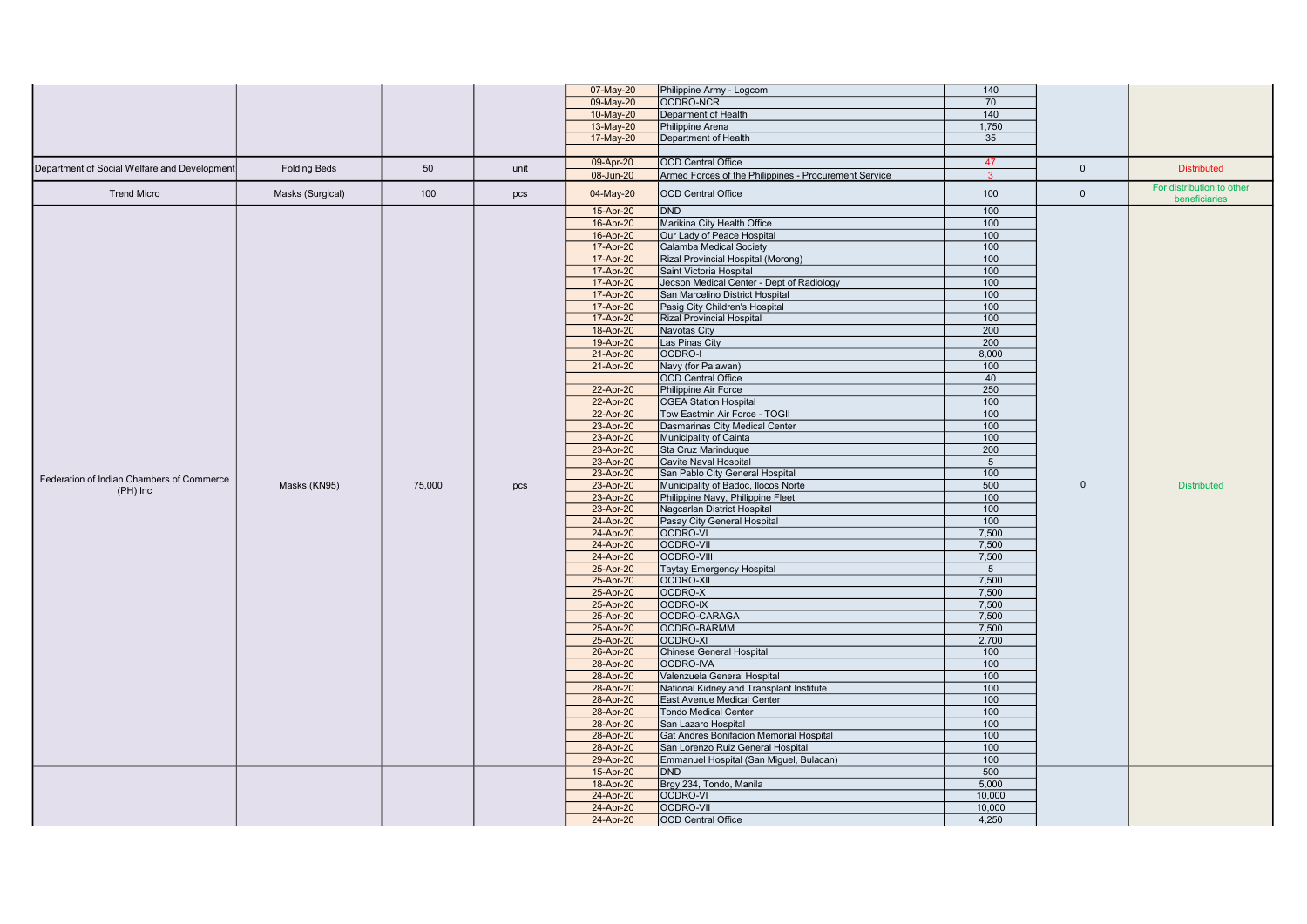| Federation of Indian Chambers of Commerce |                  |        |         | 25-Apr-20 | <b>DND</b>                                              | 50             |                |                           |
|-------------------------------------------|------------------|--------|---------|-----------|---------------------------------------------------------|----------------|----------------|---------------------------|
| $(PH)$ Inc                                | Masks (Surgical) | 75,000 | pcs     | 25-Apr-20 | OCDRO-XII                                               | 10,000         | $\Omega$       | <b>Distributed</b>        |
|                                           |                  |        |         | 25-Apr-20 | OCDRO-X                                                 | 10,000         |                |                           |
|                                           |                  |        |         | 25-Apr-20 | OCDRO-IX                                                | 10,000         |                |                           |
|                                           |                  |        |         | 25-Apr-20 | OCDRO-BARMM                                             | 10,000         |                |                           |
|                                           |                  |        |         | 29-Apr-20 | Emmanuel Hospital (San Miguel, Bulacan)                 | 5,000          |                |                           |
|                                           |                  |        |         | 15-May-20 |                                                         | 200            |                |                           |
|                                           |                  |        |         |           | Armed Forces of the Philippines - Finance Unit          |                |                |                           |
|                                           |                  |        |         | 17-Apr-20 | Brgy San Jose Antipolo City                             | 48             |                |                           |
|                                           |                  |        |         | 17-Apr-20 | Saint Victoria Hospital                                 | 48             |                |                           |
|                                           |                  |        |         | 17-Apr-20 | Jecson Medical Center - Dept of Radiology               | 48             |                |                           |
|                                           |                  |        |         | 17-Apr-20 | Jose Rodriguez Hospital                                 | 240            |                |                           |
|                                           |                  |        |         | 17-Apr-20 | Pasig City Children's Hospital                          | 96             |                |                           |
|                                           |                  |        |         | 17-Apr-20 | <b>Rizal Provincial Hospital</b>                        | 48             |                |                           |
|                                           |                  |        |         |           | <b>OCD Central Office</b>                               | 384            |                |                           |
|                                           |                  |        |         | 22-Apr-20 | <b>CGEA Station Hospital</b>                            | 168            |                |                           |
|                                           |                  |        |         | 23-Apr-20 | Marine Barracks Gregorio Lim General Hospital           | 168            |                |                           |
|                                           |                  |        |         | 23-Apr-20 | Dasmarinas City Medical Center                          | 168            |                |                           |
|                                           |                  |        |         | 23-Apr-20 | Cavite Naval Hospital                                   | 168            |                |                           |
|                                           |                  |        |         | 23-Apr-20 | San Pablo City General Hospital                         | 168            |                |                           |
|                                           |                  |        |         | 23-Apr-20 | Philippine Navy, Philippine Fleet                       | 168            |                |                           |
|                                           |                  |        |         | 23-Apr-20 | Nagcarlan District Hospital                             | 168            |                |                           |
|                                           |                  |        |         | 23-Apr-20 | Magsaysay Memorial Hospital                             | 48             | $\mathbf{0}$   |                           |
| Otsuka - Solar Philippines                | Water 500 ml     | 4,800  | bott    | 24-Apr-20 | Rosario Maclang Bautista General Hospital               | 168            |                | <b>Distributed</b>        |
|                                           |                  |        |         | 24-Apr-20 | James Gordon Memorial Hospital                          | 168            |                |                           |
|                                           |                  |        |         | 24-Apr-20 | Pasay City General Hospital                             | 168            |                |                           |
|                                           |                  |        |         | 24-Apr-20 | <b>NSLG Medical Dispensary (Zambales)</b>               | 168            |                |                           |
|                                           |                  |        |         | 25-Apr-20 | Dr Jose Fabella Memorial Hospital                       | 120            |                |                           |
|                                           |                  |        |         | 25-Apr-20 | Silang Specialist Medical Center                        | 120            |                |                           |
|                                           |                  |        |         | 25-Apr-20 | Municipality of Taytay                                  | 120            |                |                           |
|                                           |                  |        |         | 26-Apr-20 | Chinese General Hospital                                | 120            |                |                           |
|                                           |                  |        |         | 27-Apr-20 | Mary Mediatry Medical Center                            | 120            |                |                           |
|                                           |                  |        |         | 27-Apr-20 | Delsa                                                   | 864            |                |                           |
|                                           |                  |        |         |           | Molino Doctors Hospital                                 | 120            |                |                           |
|                                           |                  |        |         | 27-Apr-20 |                                                         |                |                |                           |
|                                           |                  |        |         | 28-Apr-20 | President Ramon Magsaysay Memorial Hospital             | 168            |                |                           |
|                                           |                  |        |         | 29-Apr-20 | Emmanuel Hospital (San Miguel, Bulacan)                 | 120            |                |                           |
|                                           |                  |        |         | 29-Apr-20 | San Antonio Hospital, Ilagan, Isabela                   | 120            |                |                           |
|                                           |                  |        |         |           |                                                         |                |                |                           |
|                                           |                  |        |         | 02-May-20 | Municipality of Taytay                                  | 1,000          |                |                           |
| One Marikina MRRD and Lions Club          | Medicines        | 10,000 | bottles | 07-May-20 | OCDRO-V                                                 | 5,000          | $\mathbf 0$    | <b>Distributed</b>        |
|                                           |                  |        |         | 07-May-20 | Municipality of Pateros                                 | 4.000          |                |                           |
|                                           |                  |        |         | 02-May-20 | Municipality of Taytay                                  | 300            |                |                           |
| One Marikina MRRD and Lions Club          | <b>Medicines</b> | 3,000  | sachets | 07-May-20 | OCDRO-V                                                 | 1,500          | $\Omega$       | <b>Distributed</b>        |
|                                           |                  |        |         | 07-May-20 | Municipality of Pateros                                 | 1,200          |                |                           |
| Hytera Communications Corp Ltd            | Masks (Surgical) | 2,000  | pcs     | 29-Apr-20 | San Antonio Hospital, Ilagan, Isabela                   | 2,000          | $\overline{0}$ | <b>Distributed</b>        |
|                                           |                  |        |         | 15-Apr-20 | DND                                                     | 30             |                |                           |
|                                           |                  |        |         | 16-Apr-20 | Office of the Presidential Adviser on the Peace Process | 20             |                |                           |
|                                           |                  |        |         | 16-Apr-20 | Marikina City Health Office                             | 100            |                |                           |
|                                           |                  |        |         | 16-Apr-20 | Our Lady of Peace Hospital                              | 100            |                |                           |
|                                           |                  |        |         | 17-Apr-20 | Calamba Medical Society                                 | 100            |                |                           |
|                                           |                  |        |         | 17-Apr-20 | Rizal Provincial Hospital (Morong)                      | 100            |                |                           |
|                                           |                  |        |         | 17-Apr-20 | Saint Victoria Hospital                                 | 100            |                |                           |
|                                           |                  |        |         | 17-Apr-20 | Jecson Medical Center - Dept of Radiology               | 100            |                |                           |
|                                           |                  |        |         | 17-Apr-20 | Jose Rodriguez Hospital                                 | 200            |                |                           |
|                                           |                  |        |         | 17-Apr-20 | San Marcelino District Hospital                         | 100            |                |                           |
|                                           |                  |        |         | 17-Apr-20 | Pasig City Children's Hospital                          | 100            |                |                           |
|                                           |                  |        |         | 17-Apr-20 | <b>Rizal Provincial Hospital</b>                        | 100            |                |                           |
|                                           |                  |        |         | 18-Apr-20 | Navotas City                                            | 200            |                |                           |
|                                           |                  |        |         | 19-Apr-20 | Las Pinas City                                          | 200            |                |                           |
|                                           |                  |        |         | 19-Apr-20 | OCDRO-VII                                               | 1,000          |                |                           |
|                                           |                  |        |         |           |                                                         | 100            |                |                           |
|                                           |                  |        |         | 21-Apr-20 | Navy (for Palawan)                                      | 15             |                | For distribution to other |
| Philippine Qipao Cultural Association     | Face Shield      | 5,100  | pcs     | 21-Apr-20 | USND                                                    |                | 338            |                           |
|                                           |                  |        |         | 21-Apr-20 | <b>B&amp;C Medical Center</b>                           | $\overline{4}$ |                | beneficiaries             |
|                                           |                  |        |         |           | <b>OCD Central Office</b>                               | 236            |                |                           |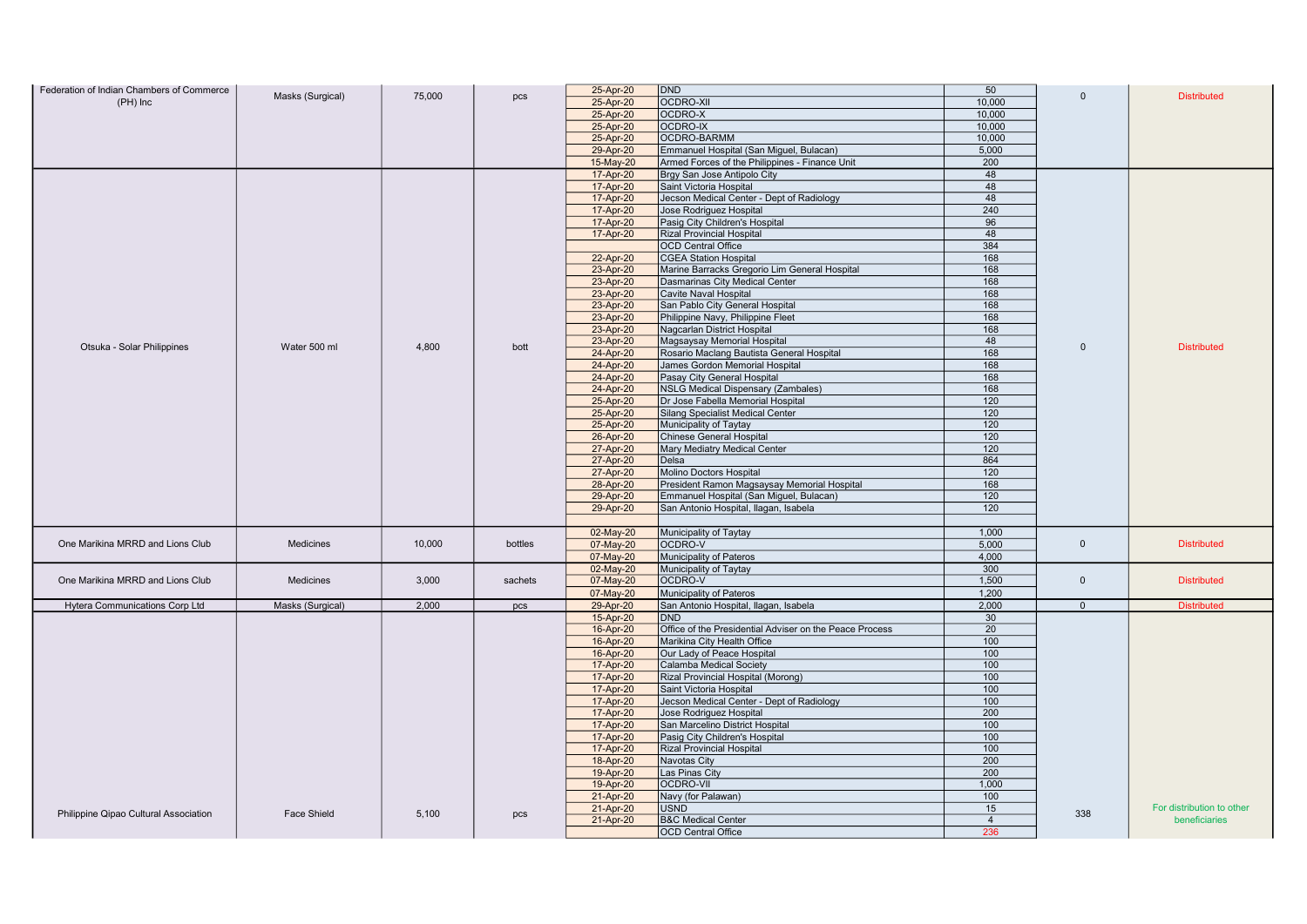|                                       |                            |        |     | 22-Apr-20              | Philippine Air Force                                    | 250        |              |                           |
|---------------------------------------|----------------------------|--------|-----|------------------------|---------------------------------------------------------|------------|--------------|---------------------------|
|                                       |                            |        |     |                        |                                                         |            |              |                           |
|                                       |                            |        |     | 23-Apr-20              | Sta Cruz Marinduque                                     | 200        |              |                           |
|                                       |                            |        |     | 23-Apr-20              | Municipality of Badoc, Ilocos Norte                     | 200        |              |                           |
|                                       |                            |        |     | 05-May-20              | Palacio de Maynila - Testing Facility                   | 350        |              |                           |
|                                       |                            |        |     | 08-May-20              | Armed Forces of the Philippines - Dental Dispensary     | 50         |              |                           |
|                                       |                            |        |     | 09-May-20              | Enderun                                                 | 300        |              |                           |
|                                       |                            |        |     |                        |                                                         |            |              |                           |
|                                       |                            |        |     | 14-May-20              | <b>MOA Swabbing Center</b>                              | 400        |              |                           |
|                                       |                            |        |     | 17-May-20              | Sec Galvez                                              | 10         |              |                           |
|                                       |                            |        |     | 03-Jun-20              | Government Arsenal                                      | 10         |              |                           |
|                                       |                            |        |     | 09-Jun-20              | Department of National Defense                          | 2          |              |                           |
|                                       |                            |        |     | 12-Jun-20              | OCDRO-NCR                                               | 25         |              |                           |
|                                       |                            |        |     | 17-Jun-20              | Office of the Presidential Adviser on the Peace Process | 10         |              |                           |
|                                       |                            |        |     |                        |                                                         |            |              |                           |
|                                       |                            |        |     | 18-Jun-20              | Office of Senior Military Assistance                    | 30         |              |                           |
|                                       |                            |        |     | 24-Jun-20              | Philippine Coast Guard                                  | 20         |              |                           |
|                                       |                            |        |     |                        |                                                         |            |              |                           |
|                                       |                            |        |     | 16-Apr-20              | Marikina City Health Office                             | 5,000      |              |                           |
|                                       |                            |        |     | 16-Apr-20              | Our Lady of Peace Hospital                              | 10,000     |              |                           |
|                                       |                            |        |     | 17-Apr-20              | Calamba Medical Society                                 | 5,000      |              |                           |
|                                       |                            |        |     |                        | Saint Victoria Hospital                                 | 5,000      |              |                           |
|                                       |                            |        |     | 17-Apr-20              |                                                         |            |              |                           |
|                                       |                            |        |     | 17-Apr-20              | Jecson Medical Center - Dept of Radiology               | 1,000      |              |                           |
| Philippine Qipao Cultural Association | Masks (Surgical)           | 60,000 | pcs | 17-Apr-20              | Brgy 187 Caloocan City                                  | 10.000     | $\mathbf{0}$ | <b>Distributed</b>        |
|                                       |                            |        |     | 17-Apr-20              | Jose Rodriguez Hospital                                 | 10,000     |              |                           |
|                                       |                            |        |     | 17-Apr-20              | San Marcelino District Hospital                         | 1,000      |              |                           |
|                                       |                            |        |     | 17-Apr-20              | Pasig City Children's Hospital                          | 1,000      |              |                           |
|                                       |                            |        |     | 18-Apr-20              | Navotas City                                            | 1,000      |              |                           |
|                                       |                            |        |     |                        |                                                         |            |              |                           |
|                                       |                            |        |     | 19-Apr-20              | Las Pinas City                                          | 1.000      |              |                           |
|                                       |                            |        |     | 23-Apr-20              | Municipality of Badoc, Ilocos Norte                     | 10,000     |              |                           |
|                                       |                            |        |     | 17-Apr-20              | Jecson Medical Center - Dept of Radiology               | 100        |              |                           |
|                                       |                            |        |     | 17-Apr-20              | Jose Rodriguez Hospital                                 | 200        |              |                           |
|                                       |                            |        |     | 17-Apr-20              | San Marcelino District Hospital                         | 100        |              |                           |
| Philippine Qipao Cultural Association | Protective Suit (Clothing) | 900    | pcs | 17-Apr-20              | Pasig City Children's Hospital                          | 100        | $\Omega$     | <b>Distributed</b>        |
|                                       |                            |        |     | 18-Apr-20              | Navotas City                                            | 200        |              |                           |
|                                       |                            |        |     |                        |                                                         |            |              |                           |
|                                       |                            |        |     | 19-Apr-20              | Las Pinas City                                          | 200        |              |                           |
|                                       |                            |        |     | 17-Apr-20              | Brgy San Jose Antipolo City                             | 40         |              |                           |
|                                       |                            |        |     | 17-Apr-20              | Brgy 187 Caloocan City                                  | 80         |              |                           |
|                                       |                            |        |     | 18-Apr-20              | Brgy 234, Tondo, Manila                                 | 100        |              |                           |
|                                       |                            |        |     | 19-Apr-20              | Las Pinas City                                          | 100        |              |                           |
|                                       |                            |        |     | 19-Apr-20              | <b>OCDRO-VII</b>                                        | 100        |              |                           |
|                                       |                            |        |     | 22-Apr-20              | Brgy Francisco Homes, SJDM                              | 100        |              |                           |
|                                       |                            |        |     |                        |                                                         | 100        |              |                           |
|                                       |                            |        |     | 22-Apr-20              | Brgy San Luis, Antipolo City                            |            |              |                           |
|                                       |                            |        |     |                        | <b>OCD</b> Central Office                               | 62         |              |                           |
|                                       |                            |        |     | 23-Apr-20              | Municipality of Cainta                                  | 100        |              |                           |
|                                       |                            |        |     | 23-Apr-20              | Sta Cruz Marinduque                                     | 22         |              |                           |
|                                       |                            |        |     | 28-Apr-20              | Muntinlupa City                                         | 100        |              |                           |
|                                       |                            |        |     | 28-Apr-20              | Mandaluyong City                                        | 150        |              |                           |
|                                       |                            |        |     | 28-Apr-20              | Manila City                                             | 100        |              |                           |
|                                       |                            |        |     | 28-Apr-20              | Makati City                                             | 100        |              |                           |
|                                       |                            |        |     |                        |                                                         |            |              |                           |
|                                       |                            |        |     | 28-Apr-20              | Las Pinas City                                          | 100        |              |                           |
|                                       |                            |        |     | 28-Apr-20              | Pasay City                                              | 100        |              |                           |
|                                       |                            |        |     | 28-Apr-20              | Taguig City                                             | 100        |              |                           |
|                                       |                            |        |     | 28-Apr-20              | Municipality of Pateros                                 | 100        |              |                           |
|                                       |                            |        |     | 28-Apr-20              | Paranaque City                                          | 100        |              |                           |
|                                       |                            |        |     | 28-Apr-20              | Malabon City                                            | 100        |              |                           |
|                                       |                            |        |     | 28-Apr-20              | Quezon City                                             | 100        |              |                           |
|                                       |                            | 3.900  | pcs |                        |                                                         | 100        | 43           | For distribution to other |
| Philippine Rovin Development Corp     | Protective Suit (Jacket)   |        |     | 28-Apr-20              | Navotas City                                            |            |              | beneficiaries             |
|                                       |                            |        |     |                        |                                                         |            |              |                           |
|                                       |                            |        |     | 28-Apr-20              | Marikina City                                           | 100        |              |                           |
|                                       |                            |        |     | 28-Apr-20              | Pasig City                                              | 100        |              |                           |
|                                       |                            |        |     | 28-Apr-20              | Valenzuela City                                         | 100        |              |                           |
|                                       |                            |        |     | 28-Apr-20              | Caloocan City                                           | 100        |              |                           |
|                                       |                            |        |     | 28-Apr-20              | San Juan City                                           | 100        |              |                           |
|                                       |                            |        |     |                        |                                                         |            |              |                           |
|                                       |                            |        |     | 30-Apr-20              | Brgy Katuparan, Taguig City                             | 100        |              |                           |
|                                       |                            |        |     | 30-Apr-20<br>30-Apr-20 | Sta Rosa, Laguna<br>Sta Cruz, Laguna                    | 100<br>100 |              |                           |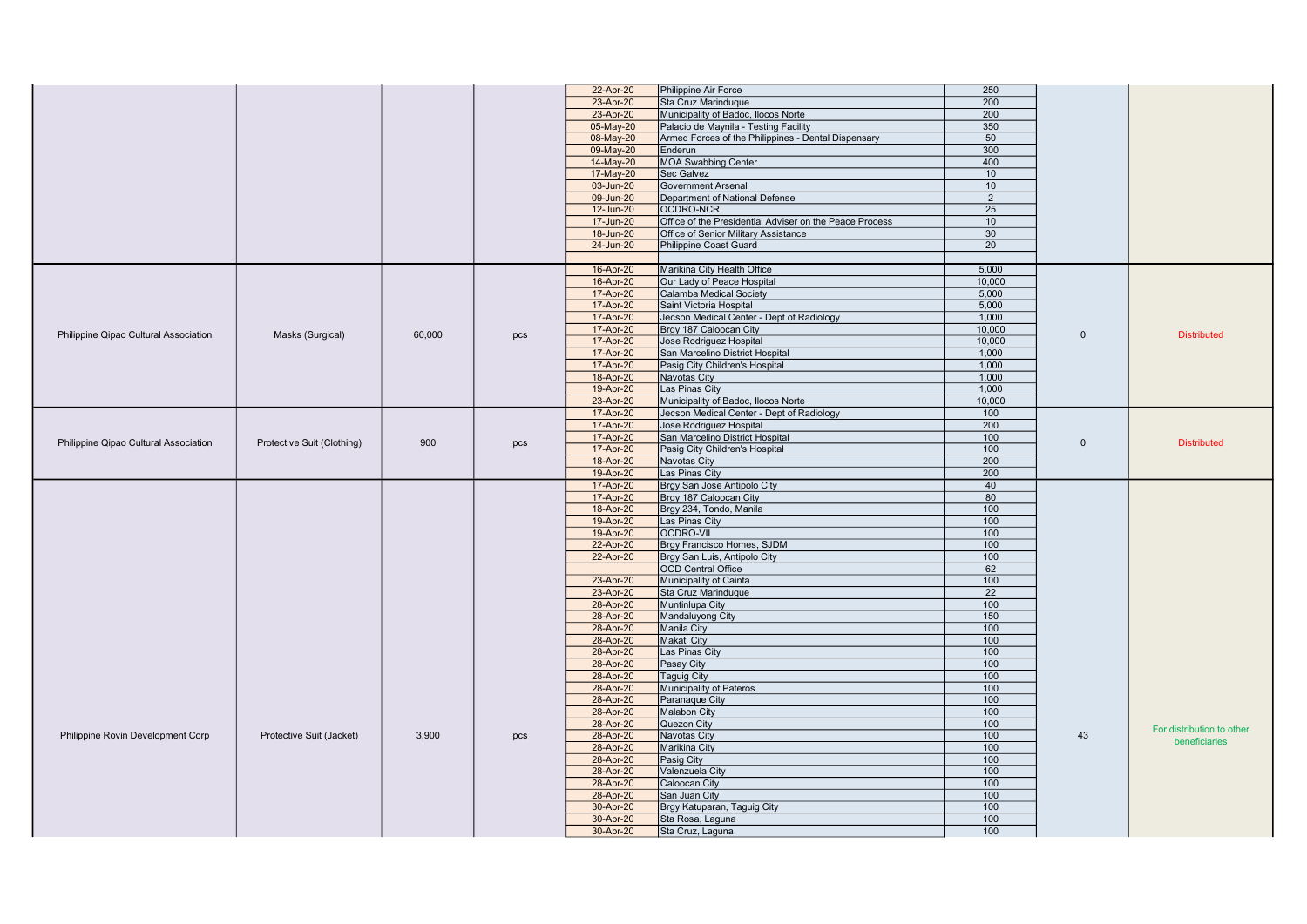|                                    |                               |        |      | 30-Apr-20              | San Pablo, Laguna                                                   | 100             |              |                           |
|------------------------------------|-------------------------------|--------|------|------------------------|---------------------------------------------------------------------|-----------------|--------------|---------------------------|
|                                    |                               |        |      | 30-Apr-20              | San Pedro, Laguna                                                   | 100             |              |                           |
|                                    |                               |        |      | 30-Apr-20              | 1 District of Laguna                                                | 100             |              |                           |
|                                    |                               |        |      | 02-May-20              | Municipality of Taytay                                              | 100             |              |                           |
|                                    |                               |        |      |                        | Municipality of Pateros                                             | 200             |              |                           |
|                                    |                               |        |      | 07-May-20              |                                                                     |                 |              |                           |
|                                    |                               |        |      | 14-May-20              | OCDRO-I                                                             | 300             |              |                           |
|                                    |                               |        |      | 29-May-20              | San Jose Del Monte Health Office                                    | $\overline{20}$ |              |                           |
|                                    |                               |        |      | 30-May-20              | Panghulo, Malabon Health Center                                     | 20              |              |                           |
|                                    |                               |        |      | 01-Jun-20              | Supply Unit - Logcom                                                | 22              |              |                           |
|                                    |                               |        |      | 10-Jun-20              | Brgy Mulawin, San Jose del Monte, Bulacan                           | 20              |              |                           |
|                                    |                               |        |      | 11-Jun-20              | Delsa                                                               | $\overline{1}$  |              |                           |
|                                    |                               |        |      | 19-Jun-20              | Brgy San Jose, Rodriguez, Rizal                                     | 20              |              |                           |
|                                    |                               |        |      |                        |                                                                     |                 |              |                           |
|                                    |                               |        |      | 30-Apr-20              | Sta Rosa, Laguna                                                    | 100             |              |                           |
|                                    |                               |        |      | 30-Apr-20              | Sta Cruz, Laguna                                                    | 100             |              |                           |
| <b>Diamond Motors</b>              | Protective Suit (Clothing)    | 500    | pcs  | 30-Apr-20              | San Pablo, Laguna                                                   | 100             | $\mathbf{0}$ | <b>Distributed</b>        |
|                                    |                               |        |      | 30-Apr-20              | San Pedro, Laguna                                                   | 100             |              |                           |
|                                    |                               |        |      | 30-Apr-20              | 1 District of Laguna                                                | 100             |              |                           |
|                                    |                               |        |      | 05-May-20              | Joint Task Force - NCR                                              | 30              |              |                           |
| <b>Diamond Motors</b>              | Masks (N95)                   | 500    | pcs  |                        |                                                                     |                 | 470          | For distribution to other |
|                                    |                               |        |      |                        |                                                                     |                 |              | beneficiaries             |
|                                    |                               |        |      | 14-Apr-20              | <b>Philippine National Police</b>                                   | 85              |              |                           |
|                                    |                               |        |      | 19-Apr-20              | Armed Forces of the Philippines                                     | 38              |              |                           |
|                                    |                               |        |      | 22-Apr-20              | <b>OCD Central Office</b>                                           | 6               |              |                           |
|                                    |                               |        |      | 22-Apr-20              | Veterans Memorial Medical Center Hospital                           | 70              |              |                           |
|                                    |                               |        |      | 23-Apr-20              | Philippine National Police                                          | 40              |              |                           |
|                                    |                               |        |      | 06-May-20              | Veterans Memorial Medical Center Hospital                           | 20              | 713          | For distribution to other |
| Joint US Military Assistance Group | Folding Bed with Air Mattress | 1,040  | unit | 09-May-20              | <b>Philippine National Police</b>                                   | 30              |              | beneficiaries             |
|                                    |                               |        |      | 15-May-20              | Department of National Defense                                      | $\overline{2}$  |              |                           |
|                                    |                               |        |      | 15-May-20              | Department of National Defense                                      | 6               |              |                           |
|                                    |                               |        |      | 17-Jun-20              | Filinvest                                                           | $\overline{20}$ |              |                           |
|                                    |                               |        |      | 18-Jun-20              | Office of Senior Military Assistance                                | 10              |              |                           |
|                                    |                               |        |      |                        |                                                                     |                 |              |                           |
|                                    |                               |        |      |                        |                                                                     |                 |              |                           |
|                                    |                               |        |      |                        |                                                                     |                 |              |                           |
| Singapore                          | Masks (Surgical)              | 230    | pcs  | 24-Apr-20              | <b>OCD Central Office</b>                                           | 130             | 100          | For distribution to other |
|                                    |                               |        |      |                        |                                                                     |                 |              | beneficiaries             |
|                                    |                               |        |      | 17-Apr-20              | Jose Rodriguez Hospital                                             | 480             |              |                           |
|                                    |                               |        |      | 28-Apr-20              | OCDRO-IVA                                                           | 100             |              |                           |
|                                    |                               |        |      | 28-Apr-20              | OCDRO-I                                                             | 200             |              |                           |
|                                    |                               |        |      | 29-Apr-20              | <b>OCDRO-III</b>                                                    | 200             |              |                           |
|                                    |                               |        |      | 30-Apr-20              | Sta Rosa, Laguna                                                    | 100             |              |                           |
|                                    |                               |        |      | 30-Apr-20              | Sta Cruz, Laguna                                                    | 100             |              |                           |
|                                    |                               |        |      |                        |                                                                     | 100             |              |                           |
|                                    |                               |        |      | 30-Apr-20              | San Pablo, Laguna<br>San Pedro, Laguna                              | 100             |              |                           |
|                                    |                               |        |      | 30-Apr-20              |                                                                     |                 |              |                           |
|                                    |                               |        |      | 30-Apr-20              | 1 District of Laguna                                                | 100             |              |                           |
|                                    |                               |        |      | 01-May-20              | Philippine General Hospital                                         | 2,000           |              |                           |
|                                    |                               |        |      | 01-May-20              | <b>IATF</b>                                                         | 100             |              |                           |
|                                    |                               |        |      | 02-May-20              | Municipality of Taytay                                              | 100             |              |                           |
| Department of Health               | Masks (N95)                   | 10,000 | pcs  | 03-May-20              | <b>OCD Central Office</b>                                           | 1,565           | $\mathbf{0}$ | <b>Distributed</b>        |
|                                    |                               |        |      | 05-May-20              | Palacio de Maynila - Testing Facility                               | 325             |              |                           |
|                                    |                               |        |      | 05-May-20              | Malacanang                                                          | 1,040           |              |                           |
|                                    |                               |        |      | 05-May-20              | National Task Force                                                 | 60              |              |                           |
|                                    |                               |        |      | 07-May-20              | OCDRO-V                                                             | 300             |              |                           |
|                                    |                               |        |      | 07-May-20              | Ago Medical Center                                                  | 40              |              |                           |
|                                    |                               |        |      | 07-May-20              | Municipality of Pateros                                             | 2,000           |              |                           |
|                                    |                               |        |      | 08-May-20              | Armed Forces of the Philippines - Dental Dispensary                 | 200             |              |                           |
|                                    |                               |        |      |                        | Malacanang                                                          | 500             |              |                           |
|                                    |                               |        |      | 08-May-20              | Department of National Defense                                      | 200             |              |                           |
|                                    |                               |        |      | 15-May-20<br>17-May-20 | Sec Galvez                                                          | 10              |              |                           |
|                                    |                               |        |      |                        |                                                                     | 40              |              |                           |
|                                    |                               |        |      | 18-May-20              | Philippine Security Group<br>Office of the Assistant Chief of Staff | 40              |              |                           |
|                                    |                               |        |      | 21-May-20              |                                                                     |                 |              |                           |
|                                    |                               |        |      |                        |                                                                     |                 |              |                           |
|                                    |                               |        |      | 28-Apr-20              | Quirino Memorial Medical Center                                     | 5,000           |              |                           |
| San Miguel Corp.                   | Masks (Surgical)              | 20,000 | pcs  | 28-Apr-20<br>28-Apr-20 | Medical Center of Manila<br>National Children's Hospital            | 5,000<br>5.000  | $\mathbf{0}$ | <b>Distributed</b>        |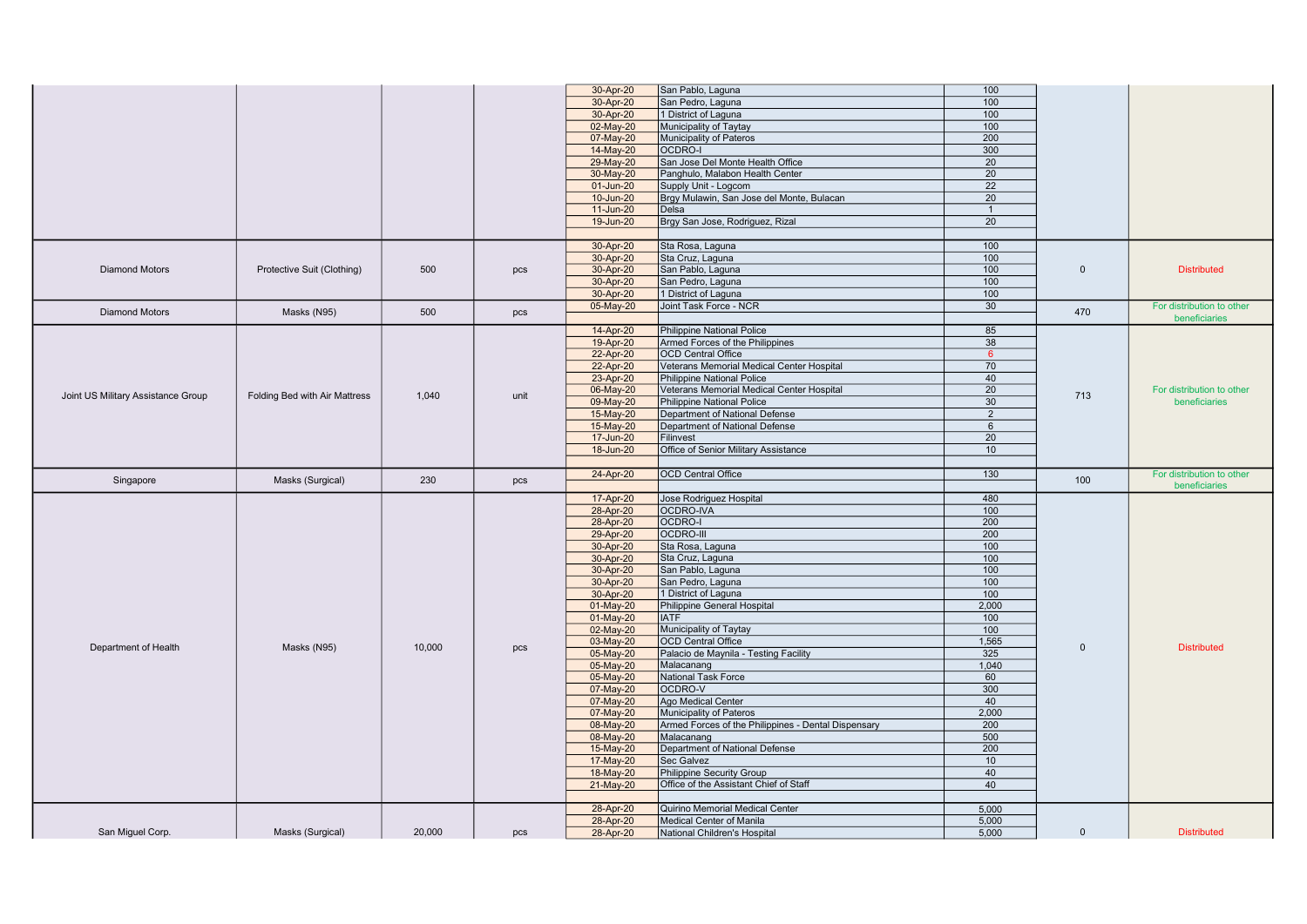|                  |                   |        |     | 28-Apr-20              | Philippine Orthopedic Hospital                                   | 5,000           |          |                           |
|------------------|-------------------|--------|-----|------------------------|------------------------------------------------------------------|-----------------|----------|---------------------------|
|                  |                   |        |     |                        |                                                                  |                 |          |                           |
| San Miguel Corp. | General Hazmat    | 1,000  | pcs | 19-Apr-20              | <b>OCDRO-VII</b>                                                 | 1,000           | $\Omega$ | <b>Distributed</b>        |
|                  |                   |        |     | 23-Apr-20              | Magsaysay Memorial Hospital                                      | 100             |          |                           |
|                  |                   |        |     | 24-Apr-20              | <b>NSLG Medical Dispensary (Zambales)</b>                        | 100             |          |                           |
|                  |                   |        |     | 25-Apr-20              | Dr Jose Fabella Memorial Hospital                                | 100             |          |                           |
|                  |                   |        |     | 25-Apr-20              | Silang Specialist Medical Center                                 | 100             |          |                           |
|                  |                   |        |     | 25-Apr-20              | Municipality of Taytay                                           | 100             |          |                           |
| San Miguel Corp. | <b>ICU Hazmat</b> | 1,000  | pcs | 26-Apr-20              | <b>OCD Central Office</b>                                        | 100             | $\Omega$ | <b>Distributed</b>        |
|                  |                   |        |     | 26-Apr-20              | Chinese General Hospital                                         | 100             |          |                           |
|                  |                   |        |     | 28-Apr-20              | <b>Tondo Medical Center</b>                                      | 100             |          |                           |
|                  |                   |        |     | 28-Apr-20              | Gat Andres Bonifacion Memorial Hospital                          | 100             |          |                           |
|                  |                   |        |     | 28-Apr-20              | San Lorenzo Ruiz General Hospital                                | 100             |          |                           |
|                  |                   |        |     |                        |                                                                  |                 |          |                           |
|                  |                   |        |     | 18-Apr-20              | <b>Torres Family</b>                                             | $5\overline{5}$ |          |                           |
|                  |                   |        |     | 19-Apr-20              | <b>OCDRO-VII</b>                                                 | 1.000           |          |                           |
|                  |                   |        |     | 22-Apr-20              | <b>DND</b>                                                       | $5\overline{5}$ |          |                           |
|                  |                   |        |     | 22-Apr-20              | <b>CGEA Station Hospital</b>                                     | 100             |          |                           |
|                  |                   |        |     | 22-Apr-20              | Tow Eastmin Air Force - TOGII                                    | 100             |          |                           |
|                  |                   |        |     | 23-Apr-20              | Marine Barracks Gregorio Lim General Hospital                    | 100             |          |                           |
|                  |                   |        |     | 23-Apr-20              | Dasmarinas City Medical Center                                   | 100             |          |                           |
|                  |                   |        |     | 23-Apr-20              | Municipality of Cainta                                           | 100             |          |                           |
|                  |                   |        |     | 23-Apr-20              | Cavite Naval Hospital                                            | 100             |          |                           |
|                  |                   |        |     | 23-Apr-20              | San Pablo City General Hospital                                  | 100             |          |                           |
|                  |                   |        |     | 23-Apr-20              | Philippine Navy, Philippine Fleet                                | 100             |          |                           |
|                  |                   |        |     | 23-Apr-20              | Nagcarlan District Hospital                                      | 100             |          |                           |
|                  |                   |        |     | 23-Apr-20              | Magsaysay Memorial Hospital                                      | 100             |          |                           |
|                  |                   |        |     | 24-Apr-20              | Rosario Maclang Bautista General Hospital                        | 100             |          |                           |
|                  |                   |        |     | 24-Apr-20              | James Gordon Memorial Hospital                                   | 100             |          |                           |
|                  |                   |        |     | 24-Apr-20              | Pasay City General Hospital                                      | 100             |          |                           |
|                  |                   |        |     | 24-Apr-20              | <b>NSLG Medical Dispensary (Zambales)</b>                        | 100             |          |                           |
|                  |                   |        |     | 25-Apr-20              | <b>Brgy Highway Hills</b>                                        | 100             |          |                           |
|                  |                   |        |     | 25-Apr-20              | Dr Jose Fabella Memorial Hospital                                | 100             |          |                           |
|                  |                   |        |     | 25-Apr-20              | Silang Specialist Medical Center                                 | 100             |          |                           |
|                  |                   |        |     | 25-Apr-20              | Municipality of Taytay                                           | 100             |          |                           |
|                  |                   |        |     | 25-Apr-20              | <b>OCD Central Office</b>                                        | 19              |          |                           |
|                  |                   |        |     | 26-Apr-20              | Chinese General Hospital                                         | 100             |          |                           |
|                  |                   |        |     | 27-Apr-20              | Mary Mediatry Medical Center                                     | 100             |          |                           |
|                  |                   |        |     | 27-Apr-20              | <b>Molino Doctors Hospital</b>                                   | 250             |          |                           |
|                  |                   |        |     | 28-Apr-20              | <b>OCDRO-IVA</b>                                                 | 200             |          |                           |
|                  |                   |        |     | 28-Apr-20              | Valenzuela General Hospital                                      | 100             |          |                           |
|                  |                   |        |     | 28-Apr-20              | Veterans Memorial Medical Center Hospital                        | 100             |          |                           |
|                  |                   |        |     | 28-Apr-20              | Quezon City General Hospital                                     | 100             |          |                           |
|                  |                   |        |     | 28-Apr-20              | Philippine Children Medical Center                               | 100             |          |                           |
|                  |                   |        |     | 28-Apr-20              | National Kidney and Transplant Institute                         | 100             |          |                           |
|                  |                   |        |     | 28-Apr-20              | Lung Center of the Philippines                                   | 100             |          |                           |
|                  |                   |        |     | 28-Apr-20              | East Avenue Medical Center                                       | 100             |          |                           |
|                  |                   |        |     | 28-Apr-20              | <b>Rizal Medical Center</b>                                      | 100             |          |                           |
|                  |                   |        |     | 28-Apr-20              | Quirino Memorial Medical Center                                  | 100<br>100      |          |                           |
|                  |                   |        |     | 28-Apr-20              | Amang Rodriguez Hospital                                         | 100             |          |                           |
|                  |                   |        |     | 28-Apr-20              | Pasig General Hospital                                           | 100             |          |                           |
|                  |                   |        |     | 28-Apr-20<br>28-Apr-20 | National Center for Mental Health<br><b>Tondo Medical Center</b> | 100             |          |                           |
|                  |                   |        |     | 28-Apr-20              | Jose Reyes Memorial Medical Center                               | 100             |          |                           |
|                  |                   |        |     | 28-Apr-20              | San Lazaro Hospital                                              | 100             |          |                           |
|                  |                   |        |     | 28-Apr-20              | San Lorenzo Ruiz General Hospital                                | 100             |          |                           |
|                  |                   |        |     | 28-Apr-20              | Sta Ana Hospital                                                 | 100             |          |                           |
|                  |                   |        |     | 28-Apr-20              | Quezon Institute                                                 | 100             |          |                           |
|                  |                   |        |     | 28-Apr-20              | Victoriano Luna Hospital                                         | 100             |          |                           |
|                  |                   |        |     | 28-Apr-20              | Medical Center of Manila                                         | 100             |          |                           |
| San Miguel Corp. | Goggles           | 20,000 | pcs | 28-Apr-20              | National Children's Hospital                                     | 100             | 3,290    | For distribution to other |
|                  |                   |        |     | 28-Apr-20              | Philippine Orthopedic Hospital                                   | 100             |          | beneficiaries             |
|                  |                   |        |     | 28-Apr-20              | Ospital ng Maynila                                               | 100             |          |                           |
|                  |                   |        |     |                        |                                                                  |                 |          |                           |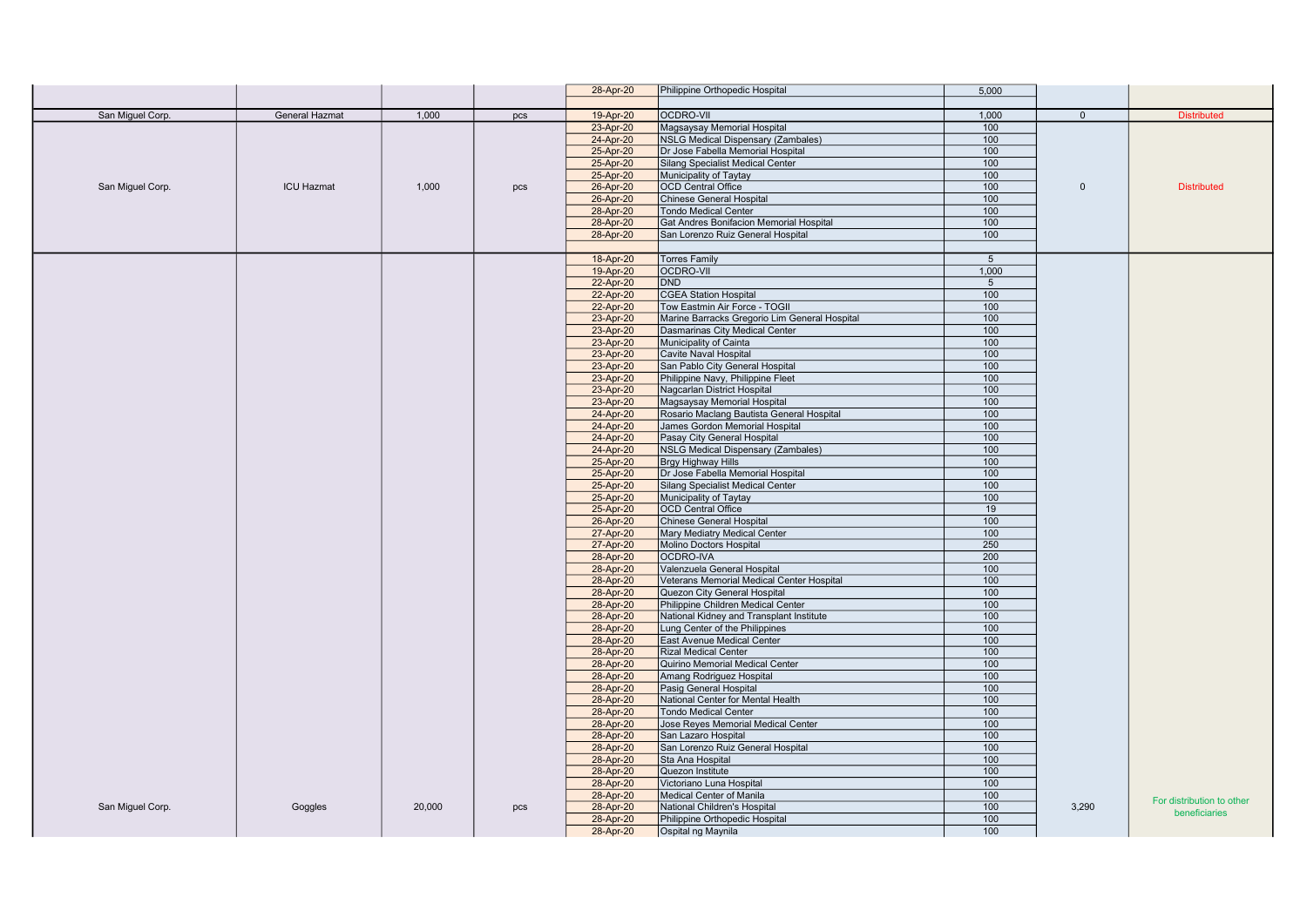|  |  | 28-Apr-20              | Philippine General Hospital                                | 100              |
|--|--|------------------------|------------------------------------------------------------|------------------|
|  |  | 28-Apr-20              | Perpetual Help Hospital                                    | 100              |
|  |  | 28-Apr-20              | Las Pinas General Hospital                                 | 100              |
|  |  | 28-Apr-20              | Ospital ng Makati                                          | 100              |
|  |  | 28-Apr-20              | Mandaluyong CDRRMO                                         | 100              |
|  |  |                        |                                                            | 100              |
|  |  | 28-Apr-20              | President Ramon Magsaysay Memorial Hospital                |                  |
|  |  | 28-Apr-20              | OCDRO-I                                                    | 200              |
|  |  | 28-Apr-20              | Gat Andres Bonifacion Memorial Hospital                    | 100              |
|  |  | 29-Apr-20              | Emmanuel Hospital (San Miguel, Bulacan)                    | 100              |
|  |  | 29-Apr-20              | Jose B Lingad Memorial Regional Hospital                   | 100              |
|  |  | 29-Apr-20              | <b>OCDRO-III</b>                                           | 200              |
|  |  |                        |                                                            | 100              |
|  |  | 30-Apr-20              | San Antonio Hospital, Ilagan, Isabela                      |                  |
|  |  | 30-Apr-20              | Sta Rosa, Laguna                                           | 300              |
|  |  | 30-Apr-20              | Sta Cruz, Laguna                                           | 300              |
|  |  | 30-Apr-20              | San Pablo, Laguna                                          | 300              |
|  |  | 30-Apr-20              | San Pedro, Laguna                                          | 300              |
|  |  |                        |                                                            | 300              |
|  |  | 30-Apr-20              | 1 District of Laguna                                       |                  |
|  |  | 30-Apr-20              | Department of National Defense                             | $\overline{1}$   |
|  |  | 02-May-20              | Municipality of Taytay                                     | 300              |
|  |  | 05-May-20              | Joint Task Force - NCR                                     | 200              |
|  |  | 05-May-20              | Palacio de Maynila - Testing Facility                      | 322              |
|  |  | 05-May-20              | Department of National Defense                             | 8                |
|  |  |                        |                                                            |                  |
|  |  | 07-May-20              | OCDRO-V                                                    | 500              |
|  |  | 07-May-20              | Ago Medical Center                                         | 40               |
|  |  | 07-May-20              | Municipality of Pateros                                    | 500              |
|  |  | 11-May-20              | PSI                                                        | 100              |
|  |  | 11-May-20              | P2RO, Inc.                                                 | $\overline{20}$  |
|  |  |                        | Department of National Defense                             |                  |
|  |  | 11-May-20              |                                                            | 1,000            |
|  |  | 13-May-20              | Philippine Air Force                                       | 1,000            |
|  |  | 15-May-20              | Armed Forces of the Philippines - Procurement Service      | 200              |
|  |  | 15-May-20              | <b>Opthalmological Foudnation</b>                          | 400              |
|  |  | 29-May-20              | Philippine Airlines - Clinic                               | 20               |
|  |  |                        |                                                            |                  |
|  |  |                        |                                                            |                  |
|  |  | 29-May-20              | San Jose Del Monte Health Office                           | 200              |
|  |  | 30-May-20              | Panghulo, Malabon Health Center                            | 200              |
|  |  | 01-Jun-20              | Office of the Presidential Adviser on Peace Process        | 20               |
|  |  |                        |                                                            |                  |
|  |  | 03-Jun-20              | Bocaue, Bulacan                                            | 1,000            |
|  |  | 03-Jun-20              | Brgy Sta Lucia, Pasig City                                 | 500              |
|  |  | 04-Jun-20              | Camp General Emilio Aguinaldo - Dental Dispensary          | 100              |
|  |  | 05-Jun-20              | <b>Bulacan Medical Center</b>                              | 100              |
|  |  | 08-Jun-20              | Mall of Asia                                               | 1,000            |
|  |  | 09-Jun-20              | Office of the Chief Air Force Dental Service               | 100              |
|  |  |                        |                                                            |                  |
|  |  | 10-Jun-20              | Philippine Army, Dental Dispensary - Capas, Tarlac         | 100              |
|  |  | 18-Jun-20              | Philippine Army, Dental Dispensary - Fort Andres Bonifacio | 100              |
|  |  |                        |                                                            |                  |
|  |  | 19-Apr-20              | <b>OCDRO-VII</b>                                           | 2,000            |
|  |  |                        | <b>OCD Central Office</b>                                  | 1,260            |
|  |  |                        |                                                            |                  |
|  |  | 22-Apr-20              | Philippine Air Force                                       | 300              |
|  |  | 22-Apr-20              | <b>CGEA Station Hospital</b>                               | 100              |
|  |  | 23-Apr-20              | Marine Barracks Gregorio Lim General Hospital              | 200              |
|  |  | 23-Apr-20              | Dasmarinas City Medical Center                             | 200              |
|  |  | 23-Apr-20              | Magsaysay Memorial Hospital                                | 200              |
|  |  |                        | Rosario Maclang Bautista General Hospital                  | $\overline{200}$ |
|  |  | 24-Apr-20              |                                                            |                  |
|  |  | 24-Apr-20              | James Gordon Memorial Hospital                             | 200              |
|  |  | 24-Apr-20              | Pasay City General Hospital                                | 200              |
|  |  | 24-Apr-20              | <b>NSLG Medical Dispensary (Zambales)</b>                  | 200              |
|  |  | 25-Apr-20              | Brgy Highway Hills                                         | 200              |
|  |  |                        |                                                            | 200              |
|  |  | 25-Apr-20              | Dr Jose Fabella Memorial Hospital                          |                  |
|  |  | 25-Apr-20              | Silang Specialist Medical Center                           | 200              |
|  |  | 25-Apr-20              | Municipality of Taytay                                     | 200              |
|  |  | 26-Apr-20              | Chinese General Hospital                                   | 200              |
|  |  | 27-Apr-20              | Mary Mediatry Medical Center                               | 200              |
|  |  |                        | Molino Doctors Hospital                                    | 300              |
|  |  | 27-Apr-20<br>28-Apr-20 | OCDRO-IVA                                                  | 200              |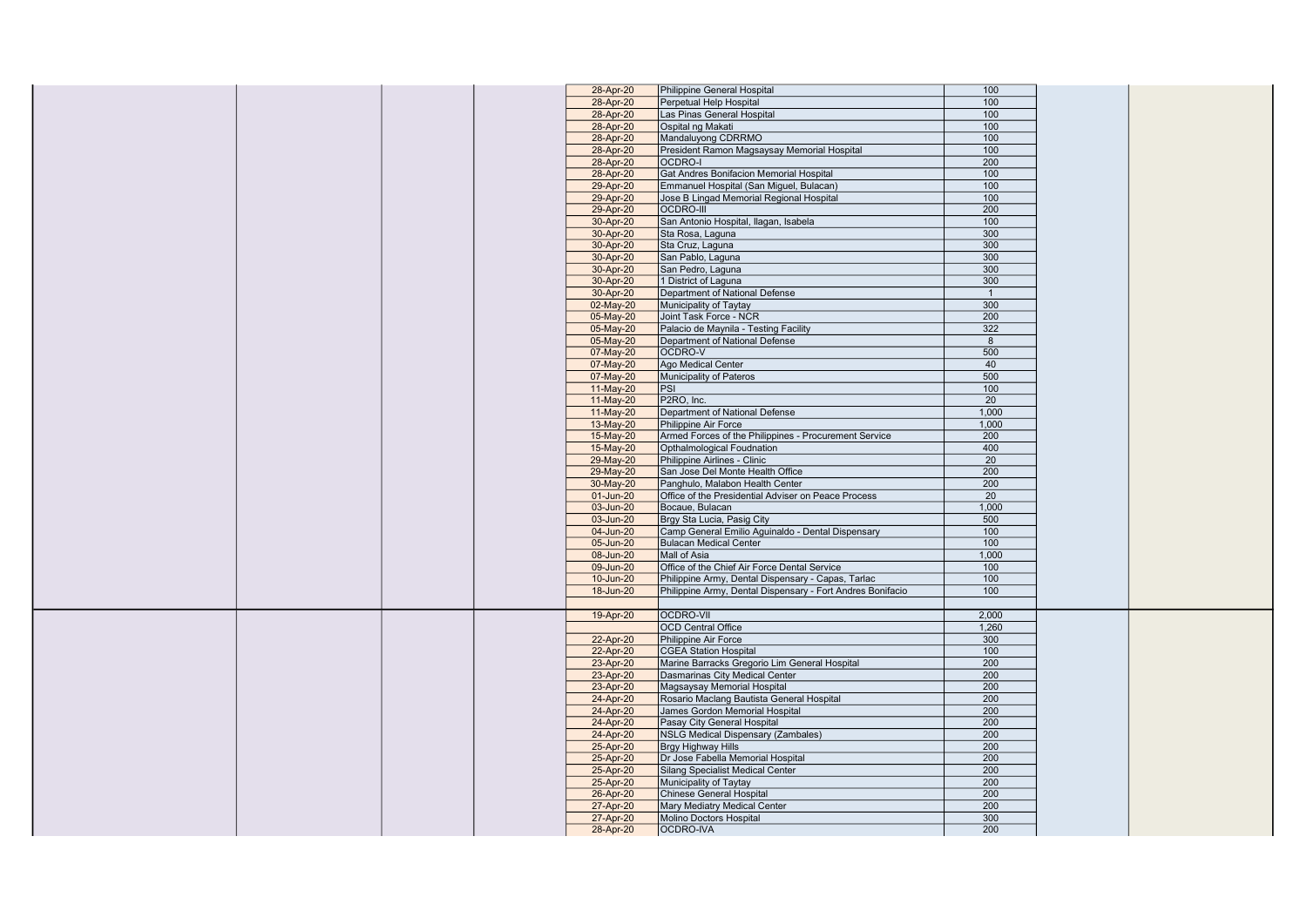|                  |                   |        |     | 28-Apr-20   | Valenzuela General Hospital                             | 200    |       |                           |
|------------------|-------------------|--------|-----|-------------|---------------------------------------------------------|--------|-------|---------------------------|
|                  |                   |        |     | 28-Apr-20   | Veterans Memorial Medical Center Hospital               | 200    |       |                           |
|                  |                   |        |     | 28-Apr-20   | Quezon City General Hospital                            | 200    |       |                           |
|                  |                   |        |     | 28-Apr-20   | Philippine Children Medical Center                      | 200    |       |                           |
|                  |                   |        |     | 28-Apr-20   | Lung Center of the Philippines                          | 200    |       |                           |
|                  |                   |        |     | 28-Apr-20   | <b>Rizal Medical Center</b>                             | 200    |       |                           |
|                  |                   |        |     | 28-Apr-20   | Quirino Memorial Medical Center                         | 200    |       |                           |
|                  |                   |        |     | 28-Apr-20   | Amang Rodriguez Hospital                                | 200    |       |                           |
|                  |                   |        |     | 28-Apr-20   | Pasig General Hospital                                  | 200    |       |                           |
|                  |                   |        |     |             | National Center for Mental Health                       | 200    |       |                           |
|                  |                   |        |     | 28-Apr-20   | <b>Tondo Medical Center</b>                             | 200    |       |                           |
|                  |                   |        |     | 28-Apr-20   |                                                         |        |       |                           |
|                  |                   |        |     | 28-Apr-20   | San Lazaro Hospital                                     | 200    |       |                           |
|                  |                   |        |     | 28-Apr-20   | Gat Andres Bonifacion Memorial Hospital                 | 200    |       |                           |
|                  |                   |        |     | 28-Apr-20   | San Lorenzo Ruiz General Hospital                       | 200    |       |                           |
|                  |                   |        |     | 28-Apr-20   | Sta Ana Hospital                                        | 200    |       |                           |
| San Miguel Corp. | Gloves (Surgical) | 30,000 | pcs | 28-Apr-20   | Quezon Institute                                        | 200    | 1,270 | For distribution to other |
|                  |                   |        |     | 28-Apr-20   | Victoriano Luna Hospital                                | 200    |       | beneficiaries             |
|                  |                   |        |     | 28-Apr-20   | Medical Center of Manila                                | 200    |       |                           |
|                  |                   |        |     | 28-Apr-20   | Nationa Children's Hospital                             | 200    |       |                           |
|                  |                   |        |     | 28-Apr-20   | Philippine Orthopedic Hospital                          | 200    |       |                           |
|                  |                   |        |     | 28-Apr-20   | Ospital ng Maynila                                      | 200    |       |                           |
|                  |                   |        |     | 28-Apr-20   | Philippine General Hospital                             | 200    |       |                           |
|                  |                   |        |     | 28-Apr-20   | Perpetual Help Hospital                                 | 200    |       |                           |
|                  |                   |        |     | 28-Apr-20   | Las Pinas General Hospital                              | 200    |       |                           |
|                  |                   |        |     | 28-Apr-20   | Ospital ng Makati                                       | 200    |       |                           |
|                  |                   |        |     | 28-Apr-20   | Mandaluyong CDRRMO                                      | 200    |       |                           |
|                  |                   |        |     | 28-Apr-20   | President Ramon Magsaysay Memorial Hospital             | 200    |       |                           |
|                  |                   |        |     | 28-Apr-20   | <b>OCDRO-I</b>                                          | 400    |       |                           |
|                  |                   |        |     | 29-Apr-20   | Emmanuel Hospital (San Miguel, Bulacan)                 | 200    |       |                           |
|                  |                   |        |     | 29-Apr-20   | Department of Health                                    | 150    |       |                           |
|                  |                   |        |     | 29-Apr-20   | Jose B Lingad Memorial Regional Hospital                | 200    |       |                           |
|                  |                   |        |     | 29-Apr-20   | <b>OCDRO-III</b>                                        | 400    |       |                           |
|                  |                   |        |     | 30-Apr-20   | San Antonio Hospital, Ilagan, Isabela                   | 200    |       |                           |
|                  |                   |        |     | 30-Apr-20   | Sta Rosa, Laguna                                        | 200    |       |                           |
|                  |                   |        |     | 30-Apr-20   | Sta Cruz, Laguna                                        | 200    |       |                           |
|                  |                   |        |     | 30-Apr-20   | San Pablo, Laguna                                       | 200    |       |                           |
|                  |                   |        |     | 30-Apr-20   | San Pedro, Laguna                                       | 200    |       |                           |
|                  |                   |        |     | 30-Apr-20   | 1 District of Laguna                                    | 200    |       |                           |
|                  |                   |        |     | 02-May-20   | Municipality of Taytay                                  | 100    |       |                           |
|                  |                   |        |     | 05-May-20   | Joint Task Force - NCR                                  | 800    |       |                           |
|                  |                   |        |     | 05-May-20   | Palacio de Maynila - Testing Facility                   | 400    |       |                           |
|                  |                   |        |     | 07-May-20   | OCDRO-V                                                 | 1,000  |       |                           |
|                  |                   |        |     | 07-May-20   | Ago Medical Center                                      | 100    |       |                           |
|                  |                   |        |     | 07-May-20   | Municipality of Pateros                                 | 2,000  |       |                           |
|                  |                   |        |     | 08-May-20   | Office of the Presidential Adviser on the Peace Process | 900    |       |                           |
|                  |                   |        |     | 10-May-20   | Philippine Coast Guard                                  | 7,500  |       |                           |
|                  |                   |        |     | $11-May-20$ | P2RO. Inc.                                              | 100    |       |                           |
|                  |                   |        |     | 11-May-20   | Department of National Defense                          | 1,000  |       |                           |
|                  |                   |        |     | 13-May-20   | Armed Forces of the Philippines                         | 100    |       |                           |
|                  |                   |        |     | 17-May-20   | Sec Galvez                                              | 20     |       |                           |
|                  |                   |        |     |             |                                                         |        |       |                           |
|                  |                   |        |     | 18-Apr-20   | <b>OCDRO II</b>                                         | 10,000 |       |                           |
|                  |                   |        |     | 19-Apr-20   | OCDRO-VII                                               | 20,000 |       |                           |
|                  |                   |        |     | 21-Apr-20   | OCDRO-I                                                 | 20,000 |       |                           |
|                  |                   |        |     | 21-Apr-20   | Navy (for Palawan)                                      | 5,000  |       |                           |
|                  |                   |        |     | 22-Apr-20   | OCDRO-CAR                                               | 20,000 |       |                           |
|                  |                   |        |     |             | OCDRO-IVA                                               | 20,000 |       |                           |
|                  |                   |        |     | 22-Apr-20   |                                                         |        |       |                           |
|                  |                   |        |     | 22-Apr-20   | OCDRO-IVB                                               | 20,000 |       |                           |
|                  |                   |        |     | 22-Apr-20   | Brgy Francisco Homes, SJDM                              | 5,000  |       |                           |
|                  |                   |        |     | 22-Apr-20   | Brgy San Luis, Antipolo City                            | 5,000  |       |                           |
|                  |                   |        |     | 22-Apr-20   | <b>CGEA Station Hospital</b>                            | 5,000  |       |                           |
|                  |                   |        |     | 22-Apr-20   | Tow Eastmin Air Force - TOGII                           | 2,000  |       |                           |
|                  |                   |        |     | 23-Apr-20   | Marine Barracks Gregorio Lim General Hospital           | 5,000  |       |                           |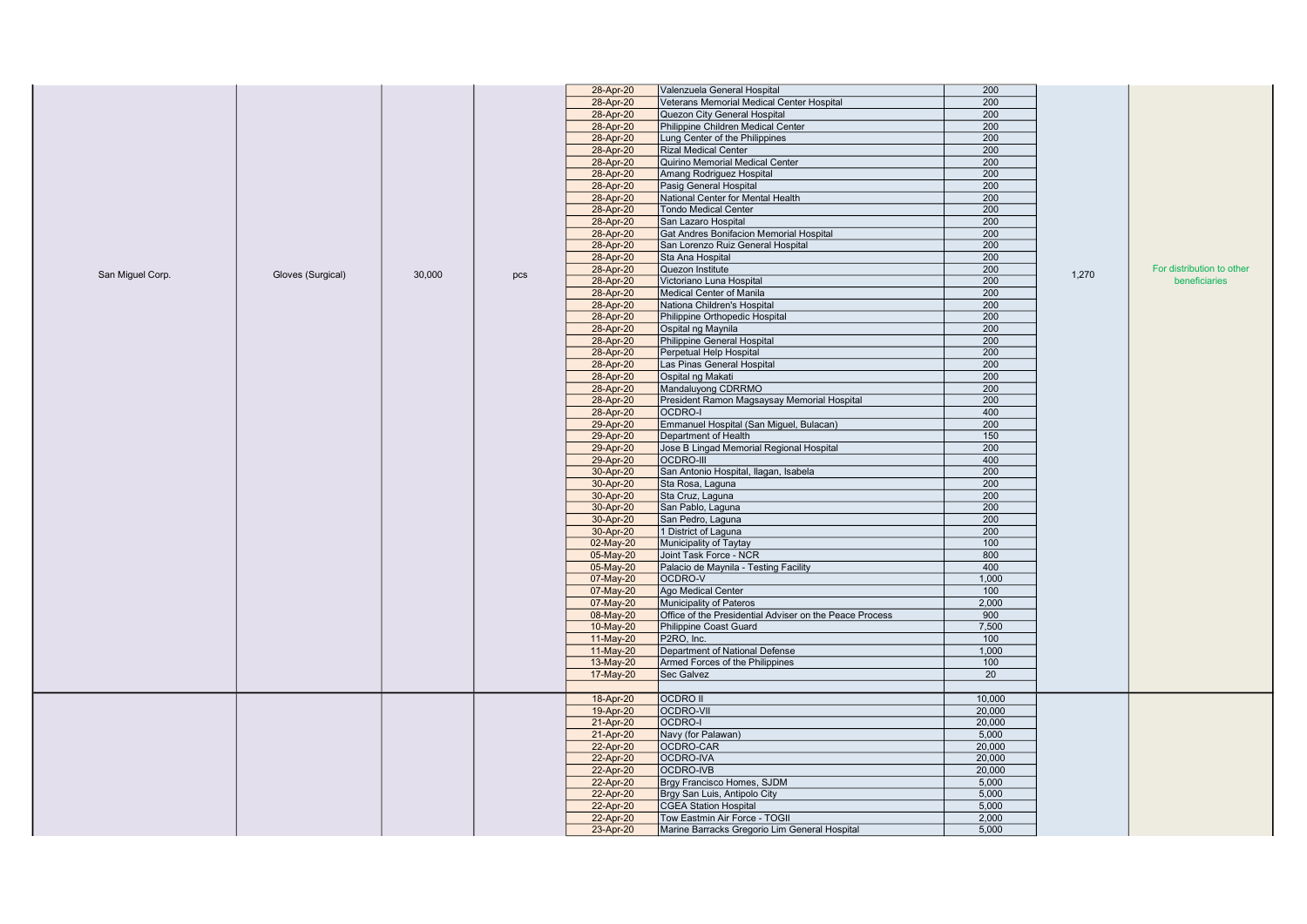|                          |                  |         |           | 23-Apr-20                         | Dasmarinas City Medical Center                   | 10,000 |              |                    |
|--------------------------|------------------|---------|-----------|-----------------------------------|--------------------------------------------------|--------|--------------|--------------------|
|                          |                  |         |           | 23-Apr-20                         | Municipality of Cainta                           | 10,000 |              |                    |
|                          |                  |         |           | 23-Apr-20                         | Sta Cruz Marinduque                              | 10,000 |              |                    |
|                          |                  |         |           | 23-Apr-20                         | Cavite Naval Hospital                            | 5,000  |              |                    |
|                          |                  |         |           | 23-Apr-20                         | San Pablo City General Hospital                  | 10,000 |              |                    |
|                          |                  |         |           | 23-Apr-20                         | Philippine Navy, Philippine Fleet                | 5,000  |              |                    |
|                          |                  |         |           | 23-Apr-20                         | Nagcarlan District Hospital                      | 10,000 |              |                    |
|                          |                  |         |           | 23-Apr-20                         | Magsaysay Memorial Hospital                      | 5,000  |              |                    |
|                          |                  |         |           | 24-Apr-20                         | Rosario Maclang Bautista General Hospital        | 10.000 |              |                    |
|                          |                  |         |           | 24-Apr-20                         | James Gordon Memorial Hospital                   | 10,000 |              |                    |
|                          |                  |         |           | 24-Apr-20                         | Pasay City General Hospital                      | 10,000 |              |                    |
|                          |                  |         |           | 24-Apr-20                         | <b>NSLG Medical Dispensary (Zambales)</b>        | 5,000  |              |                    |
|                          |                  |         |           | 24-Apr-20                         | <b>OCDRO-II</b>                                  | 5,000  |              |                    |
|                          |                  |         |           | 24-Apr-20                         | <b>OCDRO-VIII</b>                                | 20,000 |              |                    |
|                          |                  |         | 25-Apr-20 | Brgy Highway Hills                | 5,000                                            |        |              |                    |
|                          |                  |         | 25-Apr-20 | <b>OCDRO-II</b>                   | 5,000                                            |        |              |                    |
|                          |                  |         | 25-Apr-20 | Dr Jose Fabella Memorial Hospital | 10,000                                           |        |              |                    |
|                          |                  |         | 25-Apr-20 | Silang Specialist Medical Center  | 10,000                                           |        |              |                    |
|                          |                  |         |           | 25-Apr-20                         | Municipality of Taytay                           | 10,000 |              |                    |
|                          |                  |         |           | 25-Apr-20                         | Asian Hospital and Medical Center                | 10.000 |              |                    |
|                          |                  |         |           | 25-Apr-20                         | OCDRO-CARAGA                                     | 20,000 |              |                    |
|                          |                  |         |           | 25-Apr-20                         | OCDRO-XI                                         | 20,000 |              |                    |
|                          |                  |         |           | 26-Apr-20                         | <b>Chinese General Hospital</b>                  | 10,000 |              |                    |
|                          |                  |         |           | 27-Apr-20                         | Mary Mediatry Medical Center                     | 10,000 |              |                    |
|                          |                  |         |           | 27-Apr-20                         | Molino Doctors Hospital                          | 10,000 |              |                    |
|                          |                  |         |           | 27-Apr-20                         | Municipality of Pateros                          | 2,500  |              |                    |
|                          |                  |         |           | 27-Apr-20                         | Makati DRRM                                      | 2,500  |              |                    |
|                          |                  |         |           | 27-Apr-20                         | San Juan City                                    | 2,500  |              |                    |
| Golden ToPPer Group, Inc | Masks (Surgical) | 750,000 | pcs       | 27-Apr-20                         | DRRMO - Malabon                                  | 2,500  | $\mathbf{0}$ | <b>Distributed</b> |
|                          |                  |         |           | 27-Apr-20                         | <b>OCD Central Office</b>                        | 1,350  |              |                    |
|                          |                  |         |           | 28-Apr-20                         | Valenzuela General Hospital                      | 5,000  |              |                    |
|                          |                  |         |           | 28-Apr-20                         | Veterans Memorial Medical Center Hospital        | 5,000  |              |                    |
|                          |                  |         |           | 28-Apr-20                         | Quezon City General Hospital                     | 5,000  |              |                    |
|                          |                  |         |           | 28-Apr-20                         | Philippine Children Medical Center               | 5,000  |              |                    |
|                          |                  |         |           | 28-Apr-20                         | National Kidney and Transplant Institute         | 5,000  |              |                    |
|                          |                  |         |           | 28-Apr-20                         | Lung Center of the Philippines                   | 5,000  |              |                    |
|                          |                  |         |           |                                   | 28-Apr-20<br>East Avenue Medical Center<br>5,000 |        |              |                    |
|                          |                  |         |           | 28-Apr-20                         | <b>Rizal Medical Center</b>                      | 4,500  |              |                    |
|                          |                  |         |           | 28-Apr-20                         | Amang Rodriguez Hospital                         | 5,000  |              |                    |
|                          |                  |         |           | 28-Apr-20                         | <b>Tondo Medical Center</b>                      | 5,000  |              |                    |
|                          |                  |         |           | 28-Apr-20                         | Jose Reyes Memorial Medical Center               | 5,000  |              |                    |
|                          |                  |         |           | 28-Apr-20                         | San Lazaro Hospital                              | 5,000  |              |                    |
|                          |                  |         |           | 28-Apr-20                         | Gat Andres Bonifacion Memorial Hospital          | 5,000  |              |                    |
|                          |                  |         |           | 28-Apr-20                         | San Lorenzo Ruiz General Hospital                | 5,000  |              |                    |
|                          |                  |         |           | 28-Apr-20                         | Sta Ana Hospital                                 | 5,000  |              |                    |
|                          |                  |         |           | 28-Apr-20                         | Quezon Institute                                 | 5,000  |              |                    |
|                          |                  |         |           | 28-Apr-20                         | Victoriano Luna Hospital                         | 5,000  |              |                    |
|                          |                  |         |           | 28-Apr-20                         | Mandaluyong CDRRMO                               | 5,000  |              |                    |
|                          |                  |         |           | 28-Apr-20                         | Muntinlupa City                                  | 15,000 |              |                    |
|                          |                  |         |           | 28-Apr-20                         | Mandaluyong City                                 | 15,000 |              |                    |
|                          |                  |         |           | 28-Apr-20                         | Manila City                                      | 15,000 |              |                    |
|                          |                  |         |           | 28-Apr-20                         | Makati City                                      | 15,000 |              |                    |
|                          |                  |         |           | 28-Apr-20                         | Las Pinas City                                   | 15,000 |              |                    |
|                          |                  |         |           | 28-Apr-20                         | Pasay City                                       | 15,000 |              |                    |
|                          |                  |         |           | 28-Apr-20                         | <b>Taguig City</b>                               | 15,000 |              |                    |
|                          |                  |         |           | 28-Apr-20                         | Municipality of Pateros                          | 15,000 |              |                    |
|                          |                  |         |           | 28-Apr-20                         | Paranaque City                                   | 15,000 |              |                    |
|                          |                  |         |           | 28-Apr-20                         | <b>Malabon City</b>                              | 15,000 |              |                    |
|                          |                  |         |           | 28-Apr-20                         | Quezon City                                      | 15,000 |              |                    |
|                          |                  |         |           | 28-Apr-20                         | <b>Navotas City</b>                              | 15,000 |              |                    |
|                          |                  |         |           | 28-Apr-20                         | <b>Marikina City</b>                             | 15,000 |              |                    |
|                          |                  |         |           | 28-Apr-20                         | Pasig City                                       | 15,000 |              |                    |
|                          |                  |         |           | 28-Apr-20                         | Valenzuela City                                  | 15,000 |              |                    |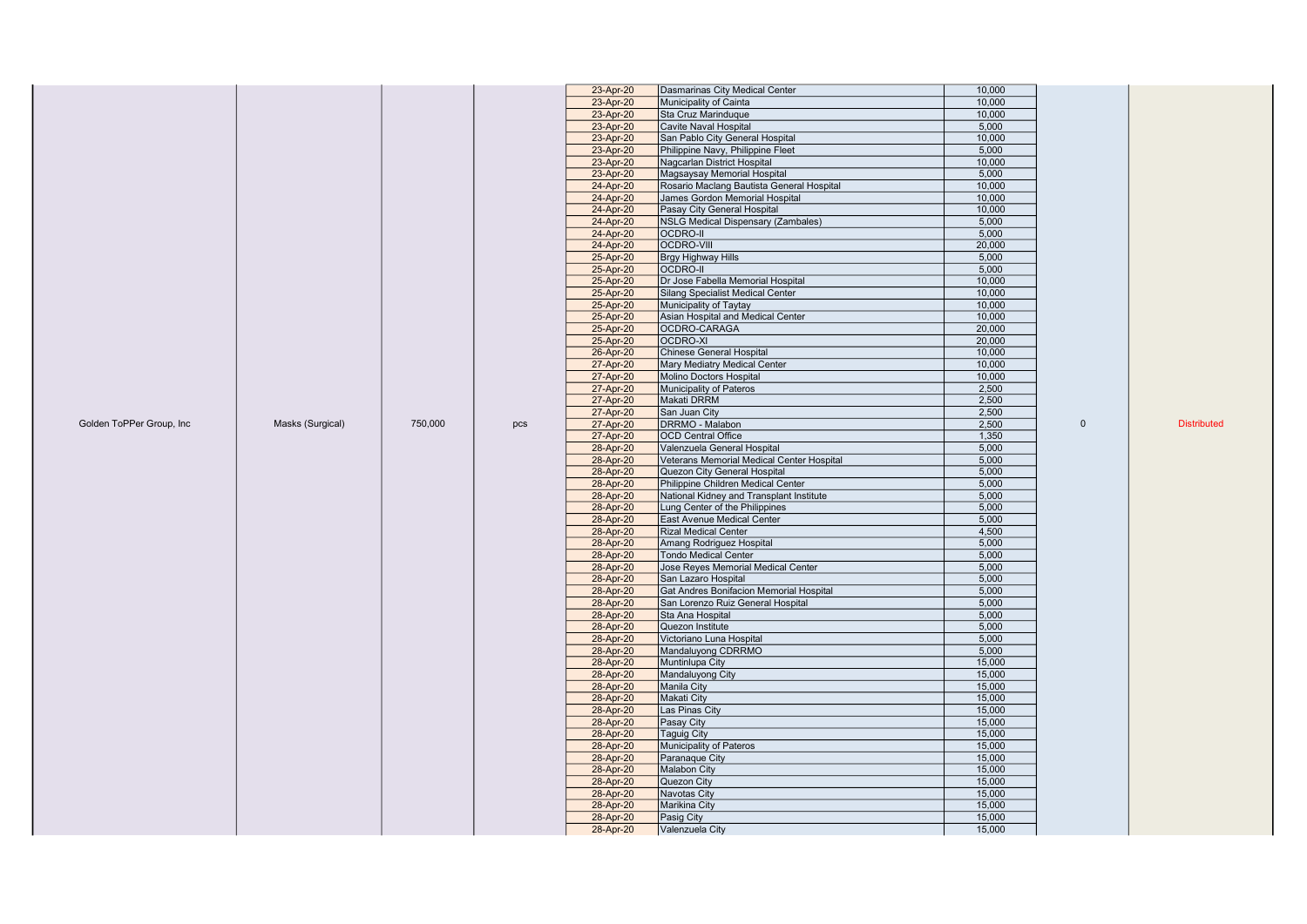|                                               |                            |       |           | 28-Apr-20                         | Caloocan City                                 | 15,000           |                                            |                    |
|-----------------------------------------------|----------------------------|-------|-----------|-----------------------------------|-----------------------------------------------|------------------|--------------------------------------------|--------------------|
|                                               |                            |       |           | 28-Apr-20                         | San Juan City                                 | 15,000           |                                            |                    |
|                                               |                            |       |           | 28-Apr-20                         | <b>OCDRO-III</b>                              | 10.000           |                                            |                    |
|                                               |                            |       |           | 28-Apr-20                         | Ospital ng Makati                             | 2,100            |                                            |                    |
|                                               |                            |       |           | 29-Apr-20                         | Department of Health                          | 50               |                                            |                    |
|                                               |                            |       |           |                                   |                                               |                  |                                            |                    |
|                                               |                            |       |           | 24-Apr-20                         | <b>OCD Central Office</b>                     | 30               |                                            |                    |
| Golden ToPPer Group, Inc                      | Masks (KN95)               | 5,000 | pcs       | 25-Apr-20                         | OCDRO-XI                                      | 4.800            | $\mathbf{0}$                               | <b>Distributed</b> |
|                                               |                            |       |           | 05-May-20                         | Joint Task Force - NCR                        | 170              |                                            |                    |
|                                               |                            |       |           | 21-Apr-20                         | Navy (for Palawan)                            | 100              |                                            |                    |
|                                               |                            |       |           | 22-Apr-20                         | Philippine Air Force                          | 250              |                                            |                    |
|                                               |                            |       |           | 22-Apr-20                         | <b>CGEA Station Hospital</b>                  | 100              |                                            |                    |
|                                               |                            |       |           | 22-Apr-20                         | Tow Eastmin Air Force - TOGII                 | 100              |                                            |                    |
|                                               |                            |       |           | 23-Apr-20                         | Marine Barracks Gregorio Lim General Hospital | 100              |                                            |                    |
|                                               |                            |       |           | 23-Apr-20                         | Dasmarinas City Medical Center                | 100              |                                            |                    |
|                                               |                            |       |           | 23-Apr-20                         | Municipality of Cainta                        | 100              |                                            |                    |
|                                               |                            |       |           | 23-Apr-20                         | Sta Cruz Marinduque                           | $\overline{200}$ |                                            |                    |
|                                               |                            |       |           | 23-Apr-20                         | Cavite Naval Hospital                         | 100              |                                            |                    |
|                                               |                            |       |           | 23-Apr-20                         | San Pablo City General Hospital               | 100              |                                            |                    |
| Golden ToPPer Group, Inc                      | Protective Suit (Clothing) | 2,000 | pcs       | 23-Apr-20                         | Philippine Navy, Philippine Fleet             | 100              | $\mathbf{0}$                               | <b>Distributed</b> |
|                                               |                            |       |           | 23-Apr-20                         | Nagcarlan District Hospital                   | 100              |                                            |                    |
|                                               |                            |       |           | 23-Apr-20                         | Muntinlupa Hospital                           | 10               |                                            |                    |
|                                               |                            |       |           | 24-Apr-20                         | Rosario Maclang Bautista General Hospital     | 100              |                                            |                    |
|                                               |                            |       |           | 24-Apr-20                         | James Gordon Memorial Hospital                | 100              |                                            |                    |
|                                               |                            |       |           | 24-Apr-20                         | Pasay City General Hospital                   | 100              |                                            |                    |
|                                               |                            |       |           | 25-Apr-20                         | <b>Brgy Highway Hills</b>                     | 100              |                                            |                    |
|                                               |                            |       |           | 28-Apr-20                         | San Lazaro Hospital                           | 100              |                                            |                    |
|                                               |                            |       |           | 10-May-20                         | Philippine Coast Guard                        | 26               |                                            |                    |
|                                               |                            |       |           | 22-May-20                         | <b>OCD Central Office</b>                     | 14               |                                            |                    |
|                                               |                            |       |           |                                   |                                               |                  |                                            |                    |
|                                               |                            |       |           | 28-Apr-20                         | <b>OCDRO-IVA</b>                              | 200              |                                            |                    |
|                                               |                            |       |           | 28-Apr-20                         | Veterans Memorial Medical Center Hospital     | 200              |                                            |                    |
|                                               |                            |       |           | 28-Apr-20                         | Quezon City General Hospital                  | 200              |                                            |                    |
|                                               |                            |       |           | 28-Apr-20                         | Philippine Children Medical Center            | 200              |                                            |                    |
|                                               |                            |       |           | 28-Apr-20                         | Lung Center of the Philippines                | 200              |                                            |                    |
|                                               |                            |       |           | 28-Apr-20                         | East Avenue Medical Center                    | 200              |                                            |                    |
|                                               |                            |       |           | 28-Apr-20                         | <b>Rizal Medical Center</b>                   | 200              |                                            |                    |
|                                               |                            |       |           | 28-Apr-20                         | Quirino Memorial Medical Center               | 200              |                                            |                    |
|                                               |                            |       |           | 28-Apr-20                         | Amang Rodriguez Hospital                      | 200              |                                            |                    |
|                                               |                            |       |           | 28-Apr-20                         | Pasig General Hospital                        | 200              |                                            |                    |
|                                               |                            |       |           | 28-Apr-20                         | National Center for Mental Health             | 200              |                                            |                    |
|                                               |                            |       |           | 28-Apr-20                         | San Lazaro Hospital                           | 200              |                                            |                    |
| Golden ToPPer Group, Inc                      | Shoe Cover                 | 5.000 | pcs       | 28-Apr-20                         | Sta Ana Hospital                              | 200              | $\Omega$                                   | <b>Distributed</b> |
|                                               |                            |       |           | 28-Apr-20                         | Quezon Institute                              | 200              |                                            |                    |
|                                               |                            |       |           | 28-Apr-20                         | Victoriano Luna Hospital                      | 200              |                                            |                    |
|                                               |                            |       |           | 28-Apr-20                         | Medical Center of Manila                      | 200              |                                            |                    |
|                                               |                            |       |           | 28-Apr-20                         | Nationa Children's Hospital                   | 200              |                                            |                    |
|                                               |                            |       |           | 28-Apr-20                         | Philippine Orthopedic Hospital                | 200              |                                            |                    |
|                                               |                            |       |           | 28-Apr-20                         | Ospital ng Maynila                            | 200              |                                            |                    |
|                                               |                            |       |           | 28-Apr-20                         | Philippine General Hospital                   | 200              |                                            |                    |
|                                               |                            |       |           | 28-Apr-20                         | Perpetual Help Hospital                       | 200              |                                            |                    |
|                                               |                            |       |           | 28-Apr-20                         | Las Pinas General Hospital                    | 200              |                                            |                    |
|                                               |                            |       |           | 28-Apr-20                         | Ospital ng Makati                             | 200              |                                            |                    |
|                                               |                            |       |           | 28-Apr-20                         | Mandaluyong CDRRMO                            | $\overline{200}$ |                                            |                    |
|                                               |                            |       |           | 28-Apr-20                         | President Ramon Magsaysay Memorial Hospital   | 200              |                                            |                    |
|                                               |                            |       |           | 21-Apr-20                         | Navy (for Palawan)                            | 100              |                                            |                    |
|                                               |                            |       |           |                                   | <b>OCD Central Office</b>                     | 100              |                                            |                    |
|                                               |                            |       |           | 23-Apr-20                         | Sta Cruz Marinduque                           | 200              |                                            |                    |
|                                               |                            |       |           | 23-Apr-20                         | <b>Cavite Naval Hospital</b>                  | 200              |                                            |                    |
| Golden ToPPer Group, Inc<br>Gloves (Surgical) |                            | pcs   | 23-Apr-20 | San Pablo City General Hospital   | 200                                           | 400              | For distribution to other<br>beneficiaries |                    |
|                                               | 2.000                      |       | 23-Apr-20 | Philippine Navy, Philippine Fleet | 200                                           |                  |                                            |                    |
|                                               |                            |       |           | 23-Apr-20                         | Nagcarlan District Hospital                   | 200              |                                            |                    |
|                                               |                            |       |           | 28-Apr-20                         | OCDRO-IVA                                     | 200              |                                            |                    |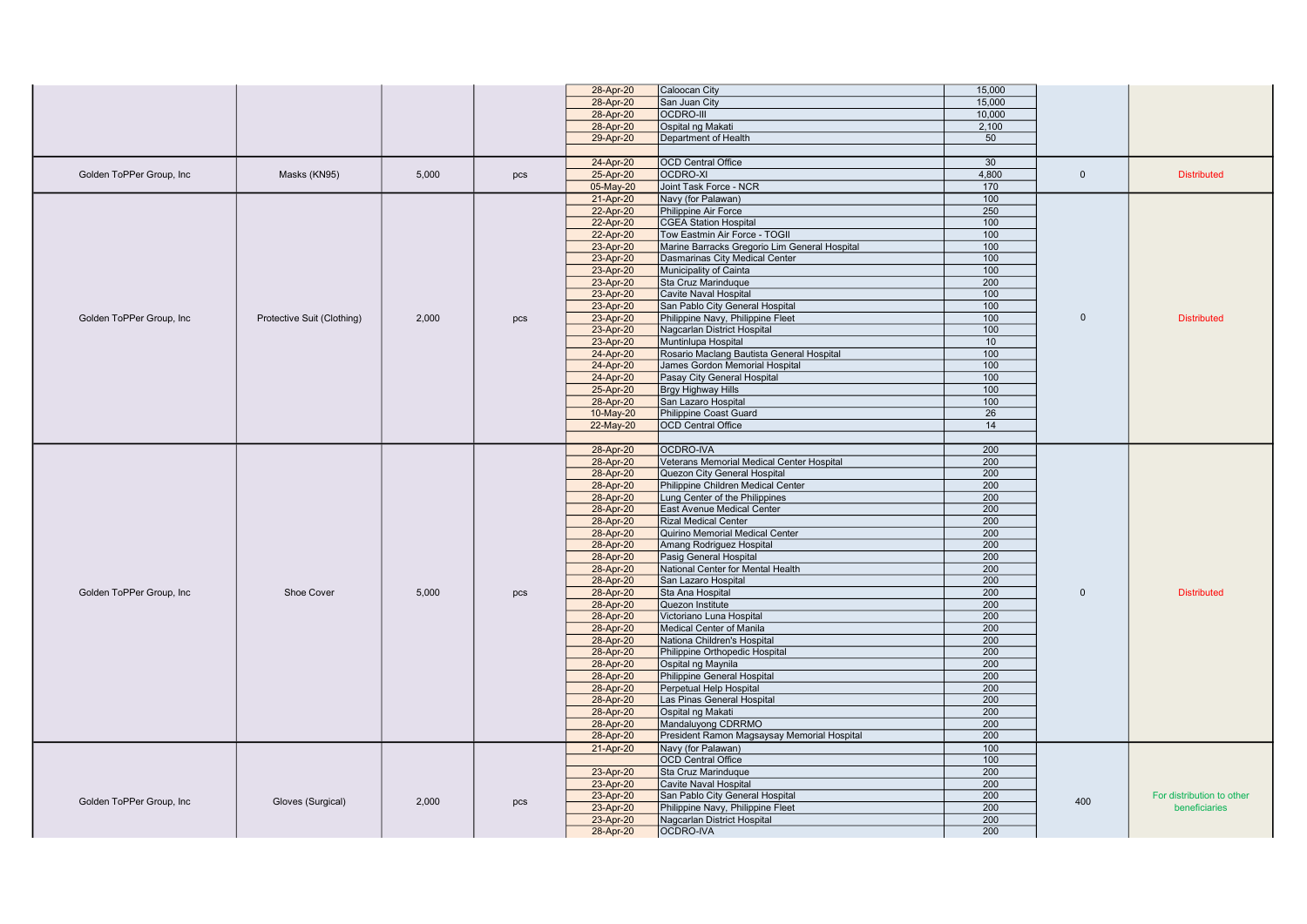|                                           |                            |         |      | 28-Apr-20              | Jose Reyes Memorial Medical Center                                                               | 200            |                |                           |
|-------------------------------------------|----------------------------|---------|------|------------------------|--------------------------------------------------------------------------------------------------|----------------|----------------|---------------------------|
|                                           |                            |         |      |                        |                                                                                                  |                |                |                           |
| Federation of Filipina Chinese Chamber of |                            |         |      | 02-May-20              | Western Visayas Medical Center                                                                   | 30             |                |                           |
| Commerce Industry Inc                     | PPE Set                    | 90      | sets | 02-May-20              | Ramon Tabiana Memorial District Hospital                                                         | 30             | $\Omega$       | <b>Distributed</b>        |
|                                           |                            |         |      | 02-May-20              | Pandan, Antique Inter-Agency Task Force for COVID-19                                             | 30             |                |                           |
| Federation of Filipina Chinese Chamber of |                            |         |      | 02-May-20              | Western Visayas Medical Center                                                                   | 2.000          | $\mathbf{0}$   | <b>Distributed</b>        |
| Commerce Industry Inc                     | Masks (Surgical)           | 6,000   | pcs  | 02-May-20<br>02-May-20 | Ramon Tabiana Memorial District Hospital<br>Pandan, Antique Inter-Agency Task Force for COVID-19 | 2,000<br>2.000 |                |                           |
|                                           |                            |         |      | 21-Apr-20              | <b>Coast Guard</b>                                                                               | 100,000        |                |                           |
| Kim Wong thru Sec Hemorgenes Esperon      | Masks (Surgical)           | 200,000 | pcs  | 23-Apr-20              | Coast Guard                                                                                      | 100,000        | $\Omega$       | <b>Distributed</b>        |
| Kim Wong thru Sec Hemorgenes Esperon      | Goggles                    | 600     | pcs  | 21-Apr-20              | <b>Coast Guard</b>                                                                               | 600            | $\overline{0}$ | <b>Distributed</b>        |
| Kim Wong thru Sec Hemorgenes Esperon      | Protective Suit (Clothing) | 3.000   | pcs  | 23-Apr-20              | Coast Guard                                                                                      | 3.000          | $\Omega$       | <b>Distributed</b>        |
|                                           |                            |         |      | 21-Apr-20              | Coast Guard                                                                                      | 10.000         |                |                           |
| Kim Wong thru Sec Hemorgenes Esperon      | <b>Test Kits</b>           | 20,000  | unit | 22-Apr-20              | <b>Bureau of Quarantine</b>                                                                      | 7.000          | $\mathbf{0}$   | <b>Distributed</b>        |
|                                           |                            |         |      | 22-Apr-20              | Veterans Memorial Medical Center Hospital                                                        | 3,000          |                |                           |
|                                           | Sterilance                 |         | unit | 22-Apr-20              | <b>Bureau of Quarantine</b>                                                                      | 7.000          | $\mathbf{0}$   | <b>Distributed</b>        |
| Kim Wong thru Sec Hemorgenes Esperon      |                            | 10,000  |      | 22-Apr-20              | Veterans Memorial Medical Center Hospital                                                        | 3,000          |                |                           |
|                                           |                            |         |      | 21-Apr-20              | <b>Coast Guard</b>                                                                               | 2,000          |                |                           |
|                                           |                            |         |      | 09-May-20              | <b>OCD Central Office</b>                                                                        | 700            |                |                           |
|                                           |                            |         |      | 11-May-20              | Office of the President                                                                          | 2.000          |                |                           |
|                                           |                            |         |      | 13-May-20              | Philippine Air Force                                                                             | 1,000          |                | For distribution to other |
| Kim Wong thru Sec Hemorgenes Esperon      | Masks (KN95)               | 6,000   | pcs  | 13-May-20              | Office of Sec. Galvez                                                                            | 100            | $\Omega$       | beneficiaries             |
|                                           |                            |         |      | 13-May-20              | Office of Sec. Galvez                                                                            | 100            |                |                           |
|                                           |                            |         |      | 13-May-20<br>15-May-20 | Armed Forces of the Philippines<br>Coast Guard                                                   | 20<br>80       |                |                           |
|                                           |                            |         |      |                        |                                                                                                  |                |                |                           |
|                                           |                            |         |      | 08-May-20              | Armed Forces of the Philippines - Dental Dispensary                                              | 50             |                |                           |
|                                           |                            |         |      | 11-May-20              | <b>PSI</b>                                                                                       | 100            |                |                           |
|                                           |                            |         |      | 11-May-20              | P2RO, Inc.                                                                                       | 20             |                |                           |
| Road Engineering Association of the       | Protective Suit (Clothing) | 300     | pcs  | 13-May-20              | <b>OCD Central Office</b>                                                                        | $\overline{1}$ | $\Omega$       | <b>Distributed</b>        |
| Philippines Inc                           |                            |         |      | 10-Jun-20              | Philippine Army, Dental Dispensary - Capas, Tarlac                                               | 50             |                |                           |
|                                           |                            |         |      | 18-Jun-20              | Philippine Army, Dental Dispensary - Fort Andres Bonifacio                                       | 79             |                |                           |
|                                           |                            |         |      |                        |                                                                                                  |                |                |                           |
|                                           |                            |         |      | 23-Apr-20              | Magsaysay Memorial Hospital                                                                      | 100            |                |                           |
|                                           |                            |         |      | 24-Apr-20              | Rosario Maclang Bautista General Hospital                                                        | 100            |                |                           |
|                                           |                            |         |      | 24-Apr-20              | James Gordon Memorial Hospital                                                                   | 100            |                |                           |
|                                           |                            |         |      | 24-Apr-20              | NSLG Medical Dispensary (Zambales)                                                               | 100            |                |                           |
|                                           |                            |         |      | 25-Apr-20              | <b>Brgy Highway Hills</b>                                                                        | 100            |                |                           |
|                                           |                            |         |      | 25-Apr-20<br>25-Apr-20 | Dr Jose Fabella Memorial Hospital<br><b>Silang Specialist Medical Center</b>                     | 100<br>100     |                |                           |
|                                           |                            |         |      | 25-Apr-20              | Municipality of Taytay                                                                           | 100            |                |                           |
|                                           |                            |         |      | 25-Apr-20              | Asian Hospital and Medical Center                                                                | 750            |                |                           |
|                                           |                            |         |      | 26-Apr-20              | <b>OCD Central Office</b>                                                                        | 515            |                |                           |
|                                           |                            |         |      | 27-Apr-20              | Mary Mediatry Medical Center                                                                     | 100            |                |                           |
|                                           |                            |         |      | 27-Apr-20              | Molino Doctors Hospital                                                                          | 250            |                |                           |
| Road Engineering Association of the       | Masks (N95)                | 3,585   |      | 28-Apr-20              | Veterans Memorial Medical Center Hospital                                                        | 100            | $\Omega$       | <b>Distributed</b>        |
| Philippines Inc                           |                            |         | pcs  | 28-Apr-20              | Quezon City General Hospital                                                                     | 100            |                |                           |
|                                           |                            |         |      | 28-Apr-20              | Philippine Children Medical Center                                                               | 100            |                |                           |
|                                           |                            |         |      | 28-Apr-20              | Jose Reyes Memorial Medical Center                                                               | 100            |                |                           |
|                                           |                            |         |      | 28-Apr-20              | Sta Ana Hospital                                                                                 | 100            |                |                           |
|                                           |                            |         |      | 28-Apr-20              | Quezon Institute                                                                                 | 100            |                |                           |
|                                           |                            |         |      | 28-Apr-20<br>28-Apr-20 | Victoriano Luna Hospital<br>Mandaluyong CDRRMO                                                   | 100<br>100     |                |                           |
|                                           |                            |         |      | 29-Apr-20              | Jose B Lingad Memorial Regional Hospital                                                         | 100            |                |                           |
|                                           |                            |         |      | 30-Apr-20              | San Antonio Hospital, Ilagan, Isabela                                                            | 100            |                |                           |
|                                           |                            |         |      | 01-Jun-20              | Office of the Presidential Adviser on Peace Process                                              | 20             |                |                           |
|                                           |                            |         |      | 10-May-20              | <b>Bureau of Fire Protection</b>                                                                 | 100            |                |                           |
|                                           |                            |         |      | 17-May-20              | Armed Forces of the Philippines                                                                  | 50             |                |                           |
|                                           |                            |         |      |                        |                                                                                                  |                |                |                           |
|                                           |                            |         |      | 28-Apr-20              | <b>OCDRO-IVA</b>                                                                                 | 20,000         |                |                           |
|                                           |                            |         |      | 28-Apr-20              | Pasig General Hospital                                                                           | 5,000          |                |                           |
|                                           |                            |         |      | 28-Apr-20              | National Center for Mental Health                                                                | 5,000          |                |                           |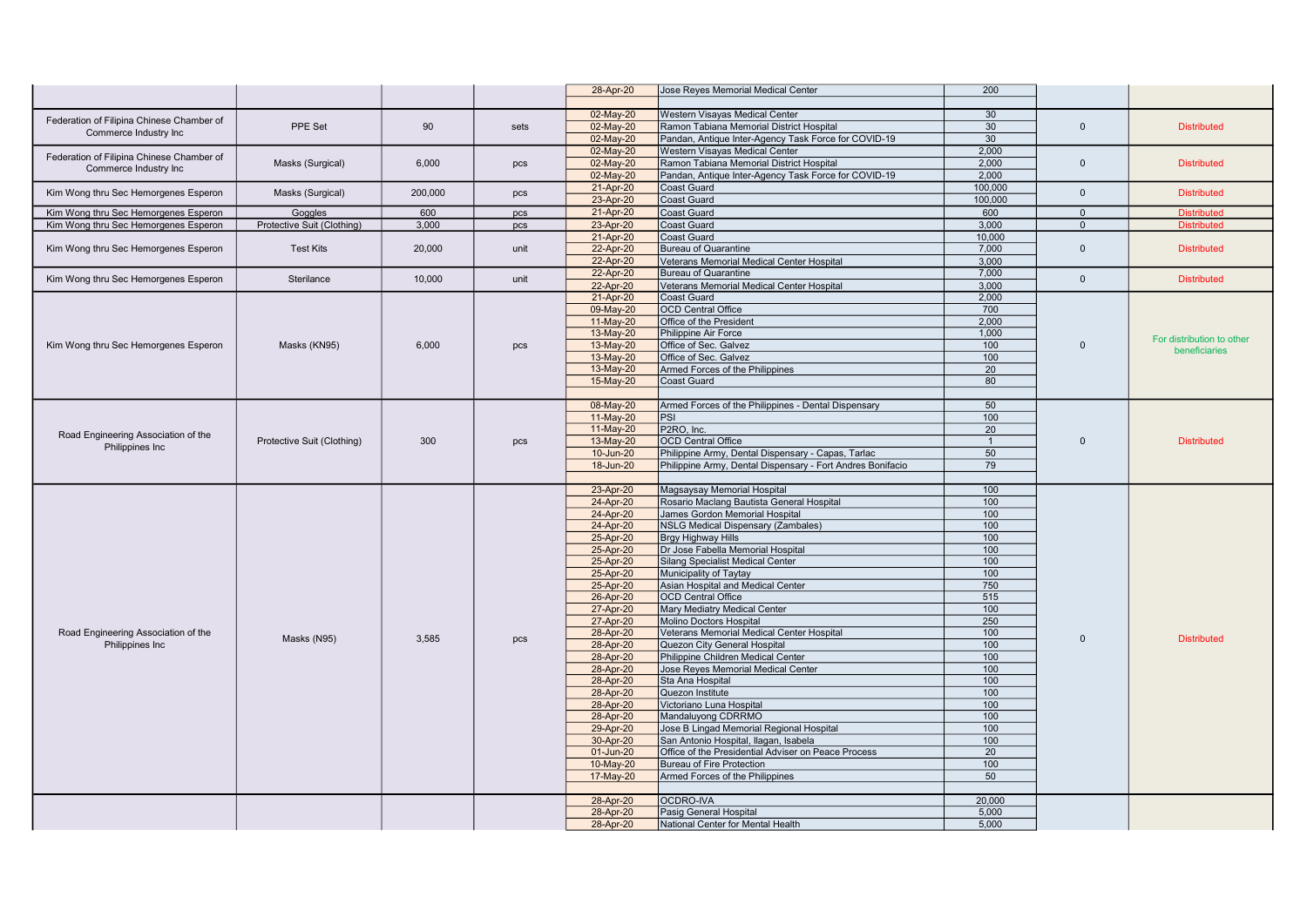|                   |                            |        |      | 28-Apr-20 | Perpetual Help Hospital                     | 5,000           |              |                    |
|-------------------|----------------------------|--------|------|-----------|---------------------------------------------|-----------------|--------------|--------------------|
| Wilcon Depot Inc. | Masks (Surgical)           | 80,000 | pcs  | 28-Apr-20 | Las Pinas General Hospital                  | 5,000           | $\mathbf{0}$ | <b>Distributed</b> |
|                   |                            |        |      | 28-Apr-20 | President Ramon Magsaysay Memorial Hospital | 5,000           |              |                    |
|                   |                            |        |      | 28-Apr-20 | OCDRO-I                                     | 20,000          |              |                    |
|                   |                            |        |      | 28-Apr-20 | Philippine General Hospital                 | 5,000           |              |                    |
|                   |                            |        |      | 28-Apr-20 | <b>OCDRO-III</b>                            | 10,000          |              |                    |
|                   |                            |        |      | 26-Apr-20 | <b>OCD Central Office</b>                   | $\overline{2}$  |              |                    |
|                   |                            |        |      | 27-Apr-20 | Mary Mediatry Medical Center                | 100             |              |                    |
|                   |                            |        |      | 27-Apr-20 | Molino Doctors Hospital                     | 250             |              |                    |
|                   |                            |        |      | 28-Apr-20 | <b>OCDRO-IVA</b>                            | 200             |              |                    |
|                   |                            |        |      | 28-Apr-20 | Valenzuela General Hospital                 | 100             |              |                    |
|                   |                            |        |      | 28-Apr-20 | Veterans Memorial Medical Center Hospital   | 100             |              |                    |
|                   |                            |        |      | 28-Apr-20 | <b>Quezon City General Hospital</b>         | 100             |              |                    |
|                   |                            |        |      | 28-Apr-20 | Philippine Children Medical Center          | 100             |              |                    |
|                   |                            |        |      | 28-Apr-20 | National Kidney and Transplant Institute    | 100             |              |                    |
|                   |                            |        |      | 28-Apr-20 | Lung Center of the Philippines              | 100             |              |                    |
|                   |                            |        |      | 28-Apr-20 | East Avenue Medical Center                  | 100             |              |                    |
|                   |                            |        |      | 28-Apr-20 | <b>Rizal Medical Center</b>                 | 100             |              |                    |
|                   |                            |        |      | 28-Apr-20 | Quirino Memorial Medical Center             | 100             |              |                    |
|                   |                            |        |      | 28-Apr-20 | Amang Rodriguez Hospital                    | 100             |              |                    |
|                   |                            |        |      | 28-Apr-20 | Pasig General Hospital                      | 100             |              |                    |
|                   |                            |        |      | 28-Apr-20 | National Center for Mental Health           | 100             |              |                    |
|                   |                            |        |      | 28-Apr-20 | Jose Reyes Memorial Medical Center          | 100             |              |                    |
|                   |                            |        |      | 28-Apr-20 | Sta Ana Hospital                            | 100             |              |                    |
|                   |                            |        |      | 28-Apr-20 | Quezon Institute                            | 100             |              |                    |
|                   |                            |        |      | 28-Apr-20 | Victoriano Luna Hospital                    | 100             |              |                    |
| Wilcon Depot Inc. | Protective Suit (Clothing) | 5.000  | pcs  | 28-Apr-20 | Medical Center of Manila                    | 100             | $\Omega$     | <b>Distributed</b> |
|                   |                            |        |      | 28-Apr-20 | Nationa Children's Hospital                 | 100             |              |                    |
|                   |                            |        |      | 28-Apr-20 | Philippine Orthopedic Hospital              | 100             |              |                    |
|                   |                            |        |      | 28-Apr-20 | Ospital ng Maynila                          | 100             |              |                    |
|                   |                            |        |      | 28-Apr-20 | Philippine General Hospital                 | 100             |              |                    |
|                   |                            |        |      | 28-Apr-20 | Perpetual Help Hospital                     | 100             |              |                    |
|                   |                            |        |      | 28-Apr-20 | Las Pinas General Hospital                  | 100             |              |                    |
|                   |                            |        |      | 28-Apr-20 | Ospital ng Makati                           | 100             |              |                    |
|                   |                            |        |      | 28-Apr-20 | Mandaluyong CDRRMO                          | 100             |              |                    |
|                   |                            |        |      | 28-Apr-20 | President Ramon Magsaysay Memorial Hospital | 100             |              |                    |
|                   |                            |        |      | 28-Apr-20 | <b>OCDRO-I</b>                              | 200             |              |                    |
|                   |                            |        |      | 29-Apr-20 | Emmanuel Hospital (San Miguel, Bulacan)     | 100             |              |                    |
|                   |                            |        |      | 29-Apr-20 | Jose B Lingad Memorial Regional Hospital    | 100             |              |                    |
|                   |                            |        |      | 29-Apr-20 | <b>OCDRO-III</b>                            | 200             |              |                    |
|                   |                            |        |      | 30-Apr-20 | San Antonio Hospital, Ilagan, Isabela       | 100             |              |                    |
|                   |                            |        |      | 02-May-20 | Municipality of Taytay                      | 100             |              |                    |
|                   |                            |        |      | 05-May-20 | Joint Task Force - NCR                      | 200             |              |                    |
|                   |                            |        |      | 05-May-20 | Palacio de Maynila - Testing Facility       | 322             |              |                    |
|                   |                            |        |      | 07-May-20 | OCDRO-V                                     | 500             |              |                    |
|                   |                            |        |      | 07-May-20 | Ago Medical Center                          | 26              |              |                    |
|                   |                            |        |      | 28-Apr-20 | OCDRO-IVA                                   | 100             |              |                    |
|                   |                            |        |      | 28-Apr-20 | Muntinlupa City                             | 20              |              |                    |
|                   |                            |        |      | 28-Apr-20 | Mandaluyong City                            | 20              |              |                    |
|                   |                            |        |      | 28-Apr-20 | Manila City                                 | 20              |              |                    |
|                   |                            |        |      | 28-Apr-20 | <b>Makati City</b>                          | 20              |              |                    |
|                   |                            |        |      | 28-Apr-20 | Las Pinas City                              | 20              |              |                    |
|                   |                            |        |      | 28-Apr-20 | Pasay City                                  | 20              |              |                    |
|                   |                            |        |      | 28-Apr-20 | <b>Taguig City</b>                          | 20              |              |                    |
|                   |                            |        |      | 28-Apr-20 | Municipality of Pateros                     | 20              |              |                    |
| Wilcon Depot Inc. | Thermometer                | 600    | unit | 28-Apr-20 | Paranaque City                              | 20              | $\mathbf{0}$ | <b>Distributed</b> |
|                   |                            |        |      | 28-Apr-20 | <b>Malabon City</b>                         | 20              |              |                    |
|                   |                            |        |      | 28-Apr-20 | Quezon City                                 | $\overline{20}$ |              |                    |
|                   |                            |        |      | 28-Apr-20 | Navotas City                                | 20              |              |                    |
|                   |                            |        |      | 28-Apr-20 | Marikina City                               | 20              |              |                    |
|                   |                            |        |      | 28-Apr-20 | Pasig City                                  | 20              |              |                    |
|                   |                            |        |      | 28-Apr-20 | Valenzuela City                             | 20              |              |                    |
|                   |                            |        |      | 28-Apr-20 | Caloocan City                               | 20              |              |                    |
|                   |                            |        |      |           |                                             |                 |              |                    |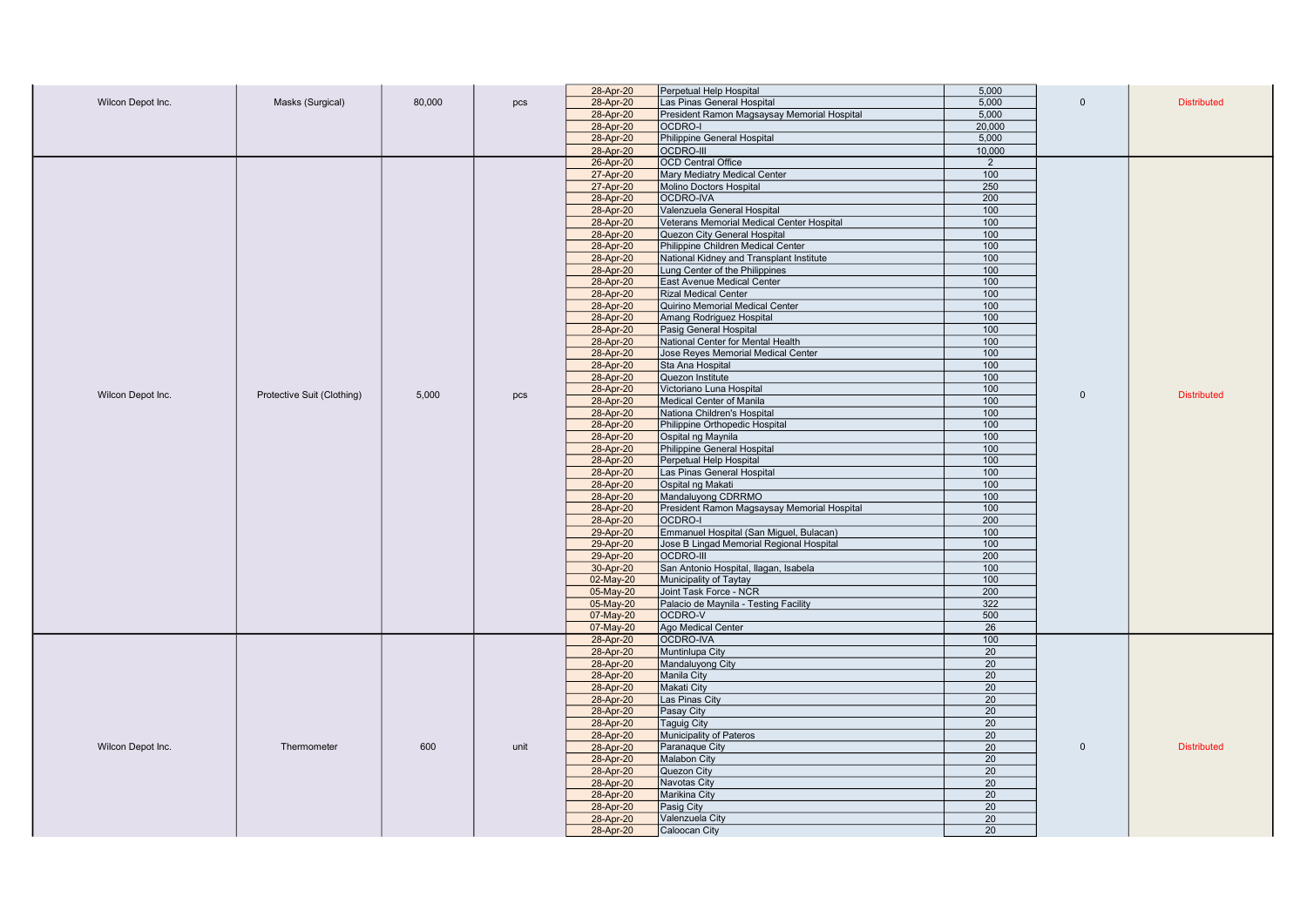|                                                      |                            |         |                               | 28-Apr-20<br>San Juan City                                | 20       |                    |                           |
|------------------------------------------------------|----------------------------|---------|-------------------------------|-----------------------------------------------------------|----------|--------------------|---------------------------|
|                                                      |                            |         |                               | <b>OCD Central Office</b><br>54/2020                      | 160      |                    |                           |
|                                                      |                            |         |                               | 28-Apr-20<br>Lung Center of the Philippines               | 100      |                    |                           |
|                                                      |                            |         |                               | <b>Rizal Medical Center</b>                               | 100      |                    |                           |
|                                                      |                            |         |                               | 28-Apr-20                                                 | 100      |                    |                           |
|                                                      |                            |         |                               | Quirino Memorial Medical Center<br>28-Apr-20              | 100      |                    |                           |
|                                                      |                            |         |                               | 28-Apr-20<br>Amang Rodriguez Hospital                     |          |                    |                           |
|                                                      |                            |         |                               | 28-Apr-20<br>Pasig General Hospital                       | 100      |                    |                           |
|                                                      |                            |         |                               | 28-Apr-20<br>National Center for Mental Health            | 100      |                    |                           |
| Shell Companies thru Pilipinas Shell                 |                            |         |                               | Medical Center of Manila<br>28-Apr-20                     | 100      |                    |                           |
| Foundation Inc                                       | Masks (N95)                | 1,500   | pcs                           | 28-Apr-20<br>National Children's Hospital                 | 100      | $\mathbf{0}$       | <b>Distributed</b>        |
|                                                      |                            |         |                               | Philippine Orthopedic Hospital<br>28-Apr-20               | 100      |                    |                           |
|                                                      |                            |         |                               | 28-Apr-20<br>Ospital ng Maynila                           | 100      |                    |                           |
|                                                      |                            |         |                               | 28-Apr-20<br>Philippine General Hospital                  | 100      |                    |                           |
|                                                      |                            |         |                               | 28-Apr-20<br>Perpetual Help Hospital                      | 100      |                    |                           |
|                                                      |                            |         |                               | 28-Apr-20<br>Las Pinas General Hospital                   | 100      |                    |                           |
|                                                      |                            |         |                               | Ospital ng Makati<br>28-Apr-20                            | 100      |                    |                           |
|                                                      |                            |         |                               | President Ramon Magsaysay Memorial Hospital<br>28-Apr-20  | 100      |                    |                           |
| Anonynous Donor Thru Monica Reyes                    | Masks (Surgical)           | 1,000   | pcs                           | 27-Apr-20<br>DND                                          | 1,000    | $\mathbf{0}$       | <b>Distributed</b>        |
| Anonynous Donor Thru Monica Reyes                    | Medicines                  | 210     | pcs                           | OCDRO-V<br>07-May-20                                      | 210      | $\mathbf{0}$       | <b>Distributed</b>        |
| Department of Labor and Employment                   | Masks (Surgical)           | 5,000   | pcs                           | 29-Apr-20<br>Emmanuel Hospital (San Miguel, Bulacan)      | 5,000    | $\mathbf{0}$       | <b>Distributed</b>        |
|                                                      |                            | 100     |                               | Department of National Defense<br>28-May-20               | 90       | 10 <sup>°</sup>    | For distribution to other |
| Department of Labor and Employment                   | Protective Suit (Clothing) |         | pcs                           |                                                           |          |                    | beneficiaries             |
|                                                      |                            |         |                               | <b>OCDRO-IX</b><br>29-Apr-20                              | 1,200    |                    |                           |
|                                                      |                            |         |                               | OCDRO-X                                                   | 1,200    |                    |                           |
| Senator Win Gatchalian<br>Protective Suit (Clothing) |                            |         | <b>OCDRO-XI</b><br>29-Apr-20  | 2,400                                                     |          |                    |                           |
|                                                      |                            |         | 01-May-20<br>OCDRO-BARMM      | 1,200                                                     |          |                    |                           |
|                                                      |                            |         | 01-May-20<br>OCDRO-CARAGA     | 1,200                                                     | $\Omega$ |                    |                           |
|                                                      | 8.640                      | pcs     | 01-May-20<br><b>OCDRO-XII</b> | 1,200                                                     |          | <b>Distributed</b> |                           |
|                                                      |                            |         |                               | 10-May-20<br>Philippine Coast Guard                       | 40       |                    |                           |
|                                                      |                            |         |                               | 09-Jun-20<br>Sta. Maria, Bulacan                          | 100      |                    |                           |
|                                                      |                            |         |                               | Office of the Chief Air Force Dental Service<br>09-Jun-20 | 100      |                    |                           |
|                                                      |                            |         |                               |                                                           |          |                    |                           |
|                                                      |                            |         |                               | 29-Apr-20<br>OCDRO-IX                                     | 200      |                    |                           |
|                                                      |                            |         |                               | OCDRO-X<br>29-Apr-20                                      | 200      |                    | <b>Distributed</b>        |
|                                                      |                            |         |                               | OCDRO-XI<br>29-Apr-20                                     | 800      |                    |                           |
| Senator Win Gatchalian                               | <b>Face Shield</b>         | 1.800   | pcs                           | OCDRO-BARMM<br>01-May-20                                  | 200      | $\Omega$           |                           |
|                                                      |                            |         |                               | 01-May-20<br>OCDRO-CARAGA                                 | 200      |                    |                           |
|                                                      |                            |         |                               | 01-May-20<br><b>OCDRO-XII</b>                             | 200      |                    |                           |
|                                                      |                            |         |                               | <b>OCDRO-IX</b><br>29-Apr-20                              | 300      |                    |                           |
|                                                      |                            |         |                               | 29-Apr-20<br>OCDRO-X                                      | 300      |                    |                           |
|                                                      |                            |         |                               | 29-Apr-20<br><b>OCDRO-XI</b>                              | 300      |                    |                           |
| Senator Win Gatchalian                               | Goggles                    | 1,800   | pcs                           | 01-May-20<br>OCDRO-BARMM                                  | 300      | $\mathbf{0}$       | <b>Distributed</b>        |
|                                                      |                            |         |                               | 01-May-20<br>OCDRO-CARAGA                                 | 300      |                    |                           |
|                                                      |                            |         |                               | 01-May-20<br><b>OCDRO-XII</b>                             | 300      |                    |                           |
|                                                      |                            |         |                               | <b>OCDRO-IX</b><br>29-Apr-20                              | 9,000    |                    |                           |
|                                                      |                            |         |                               | OCDRO-X<br>29-Apr-20                                      | 9,000    |                    |                           |
|                                                      |                            |         |                               | 29-Apr-20<br>OCDRO-XI                                     | 24,000   |                    |                           |
| Senator Win Gatchalian                               | Gloves (Surgical)          | 69,000  | pcs                           | 01-May-20<br><b>OCDRO-BARMM</b>                           | 9.000    | $\mathbf{0}$       | <b>Distributed</b>        |
|                                                      |                            |         |                               | 01-May-20<br>OCDRO-CARAGA                                 | 9.000    |                    |                           |
|                                                      |                            |         |                               | 01-May-20<br><b>OCDRO-XII</b>                             | 9,000    |                    |                           |
|                                                      |                            |         |                               | <b>OCDRO-IX</b><br>29-Apr-20                              | 3,200    |                    |                           |
|                                                      |                            |         |                               | OCDRO-X<br>29-Apr-20                                      | 3,200    |                    |                           |
|                                                      |                            |         |                               | 29-Apr-20<br>OCDRO-XI                                     | 7,200    |                    |                           |
| Senator Win Gatchalian                               | Masks (KN95)               | 23,200  | pcs                           | OCDRO-BARMM<br>01-May-20                                  | 3,200    | $\mathbf{0}$       | <b>Distributed</b>        |
|                                                      |                            |         |                               | 01-May-20<br>OCDRO-CARAGA                                 | 3.200    |                    |                           |
|                                                      |                            |         |                               | 01-May-20<br><b>OCDRO-XII</b>                             | 3,200    |                    |                           |
|                                                      |                            |         |                               | <b>OCDRO-IX</b><br>29-Apr-20                              | 40,000   |                    |                           |
|                                                      |                            |         |                               | 29-Apr-20<br>OCDRO-X                                      | 40,000   |                    |                           |
|                                                      |                            |         |                               | 29-Apr-20<br><b>OCDRO-XI</b>                              | 94,000   |                    | <b>Distributed</b>        |
| Senator Win Gatchalian                               | Masks (Surgical)           | 294.000 | pcs                           | OCDRO-BARMM<br>01-May-20                                  | 40.000   | $\Omega$           |                           |
|                                                      |                            |         |                               | 01-May-20<br>OCDRO-CARAGA                                 | 40,000   |                    |                           |
|                                                      |                            |         |                               | OCDRO-XII<br>01-May-20                                    | 40,000   |                    |                           |
|                                                      |                            |         |                               |                                                           |          |                    |                           |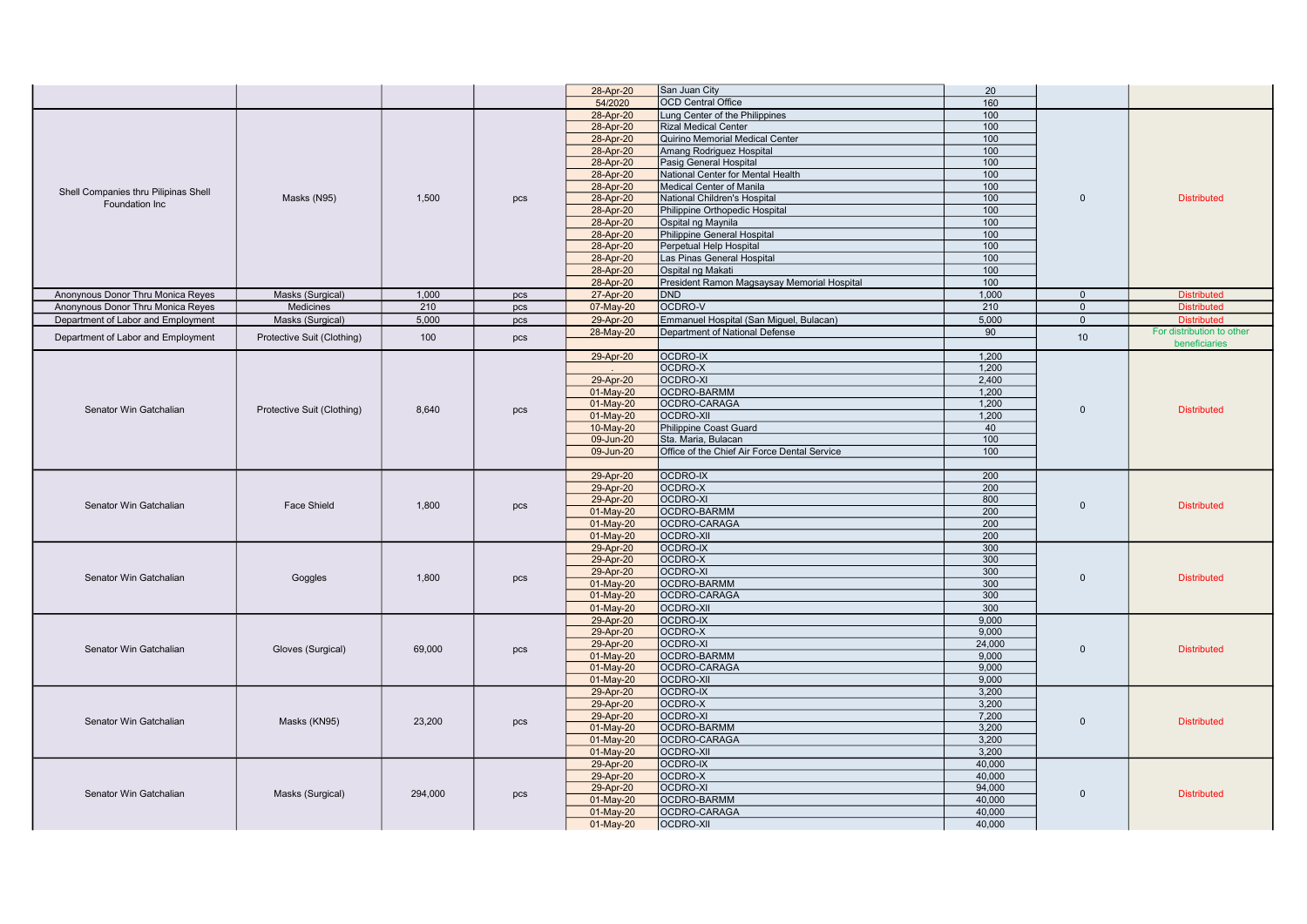| <b>Bryan Huertas Samante</b>     | Masks (Multi-purpose Masks) | 168             | pcs     | 30-Apr-20 | Bureau of Fire Protection, NHQ                        | 168             | $\mathbf{0}$   | <b>Distributed</b>        |
|----------------------------------|-----------------------------|-----------------|---------|-----------|-------------------------------------------------------|-----------------|----------------|---------------------------|
|                                  |                             |                 |         | 07-May-20 | Veterans Memorial Medical Center Hospital             | 10              |                |                           |
| Fastel Service Inc.              | Rice (50kl)                 | 15              | sacks   | 08-May-20 | <b>OCD Central Office</b>                             | 2               | $\mathbf{3}$   | For distribution to other |
|                                  |                             |                 |         |           |                                                       |                 |                | beneficiaries             |
|                                  |                             |                 |         | 11-May-20 | <b>OCD Central Office</b>                             | 2,400           |                |                           |
|                                  |                             |                 |         | 15-May-20 | Coast Guard                                           | 96              |                |                           |
| Fastel Service Inc.              | Water 500 ml                | 2.640           | bottles | 28-May-20 | Philippine National Police                            | 48              | $\mathbf{0}$   | <b>Distributed</b>        |
|                                  |                             |                 |         | 04-Jun-20 | Philippine Army                                       | 96              |                |                           |
|                                  |                             |                 |         | 05-Jun-20 | <b>OCD Central Office</b>                             | 672             |                |                           |
|                                  |                             |                 |         | 06-Jun-20 | Department of Health                                  | 96              |                |                           |
|                                  |                             |                 |         | 10-Jun-20 | Philippine Coast Guard                                | 72              |                |                           |
| Fastel Service Inc.              | Water 350 ml                | 960             | bottles | 10-Jun-20 | Philippine Army                                       | 48              | $\Omega$       | <b>Distributed</b>        |
|                                  |                             |                 |         | 10-Jun-20 | Philippine Army                                       | 24              |                |                           |
|                                  |                             |                 |         | 10-Jun-20 | Philippine Army                                       | 48              |                |                           |
|                                  |                             |                 |         |           |                                                       |                 |                |                           |
| Department of Information and    |                             |                 |         | 05-May-20 | <b>Ultraquarantine Site</b>                           | $\mathbf{3}$    |                | For distribution to other |
| <b>Communications Technology</b> | <b>Cellular Phone</b>       | 10 <sup>1</sup> | unit    |           |                                                       |                 | $\overline{7}$ | beneficiaries             |
|                                  |                             |                 |         | 14-May-20 | <b>OCD Central Office</b>                             | 225             |                |                           |
|                                  |                             |                 |         |           |                                                       |                 |                | For distribution to other |
| Cebuana Lhuillier Foundation Inc | <b>Test Kits</b>            | 2,000           | unit    | 27-May-20 | Philippine Veterans Affairs Office                    | 500<br>75       | 1,200          | beneficiaries             |
|                                  |                             |                 |         | 12-Jun-20 | <b>CGEA Station Hospital</b>                          |                 |                |                           |
|                                  |                             |                 |         |           |                                                       |                 |                |                           |
|                                  |                             |                 |         | 14-May-20 | Department of National Defense                        | 280             |                |                           |
|                                  |                             |                 |         | 15-May-20 | <b>OCDRO-III</b>                                      | 240             |                |                           |
|                                  |                             |                 |         | 15-May-20 | OCDRO-IVA                                             | 240             |                |                           |
|                                  |                             |                 |         | 18-May-20 | OCDRO-CAR                                             | 240             |                |                           |
|                                  |                             |                 |         | 20-May-20 | OCD Central Office                                    | 735             |                |                           |
|                                  |                             |                 |         | 21-May-20 | Philippine Army                                       | 24              |                |                           |
|                                  |                             |                 |         | 21-May-20 | Special Action Force                                  | 24              |                |                           |
|                                  |                             |                 |         | 25-May-20 | Armed Forces of the Philippines GHQ HSC               | 24              |                |                           |
|                                  |                             |                 |         | 26-May-20 | <b>Philippine National Police</b>                     | 14              |                |                           |
|                                  |                             |                 |         | 27-May-20 | Armed Forces of the Philippines - Procurement Service | 48              |                |                           |
|                                  |                             |                 |         | 28-May-20 | <b>Philippine National Police</b>                     | 2               |                |                           |
|                                  |                             |                 |         | 28-May-20 | Department of National Defense                        | 336             |                |                           |
|                                  |                             |                 |         | 29-May-20 | Philippine Army                                       | 15              |                |                           |
|                                  |                             |                 |         | 29-May-20 | Philippine National Police - NHQ                      | 24              |                |                           |
|                                  |                             |                 |         | 29-May-20 | San Jose Del Monte Health Office                      | 240             |                |                           |
|                                  |                             |                 |         | 30-May-20 | Panghulo, Malabon Health Center                       | 240             |                |                           |
|                                  |                             |                 |         | 01-Jun-20 | Civil Service Commission                              | 480             |                |                           |
|                                  |                             |                 |         | 03-Jun-20 | OCDRO-II                                              | 240             |                |                           |
|                                  |                             |                 |         | 03-Jun-20 | Department of Transportation                          | 500             |                |                           |
|                                  |                             |                 |         | 03-Jun-20 | Bocaue, Bulacan                                       | 480             |                |                           |
|                                  |                             |                 |         | 03-Jun-20 | Philippine Coast Guard                                | $\overline{4}$  |                |                           |
|                                  |                             |                 |         | 03-Jun-20 | <b>Government Arsenal</b>                             | 24              |                |                           |
|                                  |                             |                 |         | 03-Jun-20 | Brgy Sta Lucia, Pasig City                            | 240             |                |                           |
|                                  |                             |                 |         | 04-Jun-20 | Civil Service Commission - Field Office               | 48              |                |                           |
|                                  |                             |                 |         | 04-Jun-20 | Philippine Army                                       | 6               |                |                           |
|                                  |                             |                 |         | 04-Jun-20 | Philippine Army                                       | $\overline{2}$  |                |                           |
|                                  |                             |                 |         | 05-Jun-20 | <b>Bulacan Medical Center</b>                         | 240             |                |                           |
| Diageo Philippines               | Alcohol (500 ml)            | 40,008          | bottles | 06-Jun-20 | Philippine Army                                       | $5\overline{5}$ | 33,461         | For distribution to other |
|                                  |                             |                 |         | 08-Jun-20 | Philippine National Police - Special Action Force     | $\overline{4}$  |                | beneficiaries             |
|                                  |                             |                 |         | 08-Jun-20 | Philippine Army                                       | $\overline{4}$  |                |                           |
|                                  |                             |                 |         | 09-Jun-20 | Philippine Army                                       | $\overline{4}$  |                |                           |
|                                  |                             |                 |         | 09-Jun-20 | Department of National Defense                        | 200             |                |                           |
|                                  |                             |                 |         | 09-Jun-20 | Office of the Chief Air Force Dental Service          | 120             |                |                           |
|                                  |                             |                 |         | 10-Jun-20 | Philippine Army                                       | $\mathbf{3}$    |                |                           |
|                                  |                             |                 |         | 10-Jun-20 | Philippine Army                                       | $6\phantom{.}6$ |                |                           |
|                                  |                             |                 |         | 10-Jun-20 | Philippine Army                                       | $\overline{7}$  |                |                           |
|                                  |                             |                 |         | 10-Jun-20 | Philippine Army, Dental Dispensary - Capas, Tarlac    | 120             |                |                           |
|                                  |                             |                 |         | 10-Jun-20 | Brgy Mulawin, San Jose del Monte, Bulacan             | 240             |                |                           |
|                                  |                             |                 |         | 11-Jun-20 | Delsa                                                 | 2               |                |                           |
|                                  |                             |                 |         | 12-Jun-20 | OCDRO-NCR                                             | 48              |                |                           |
|                                  |                             |                 |         | 12-Jun-20 | <b>OCDRO-NCR</b>                                      | 2               |                |                           |
|                                  |                             |                 |         | 16-Jun-20 | Department of National Defense                        | 100             |                |                           |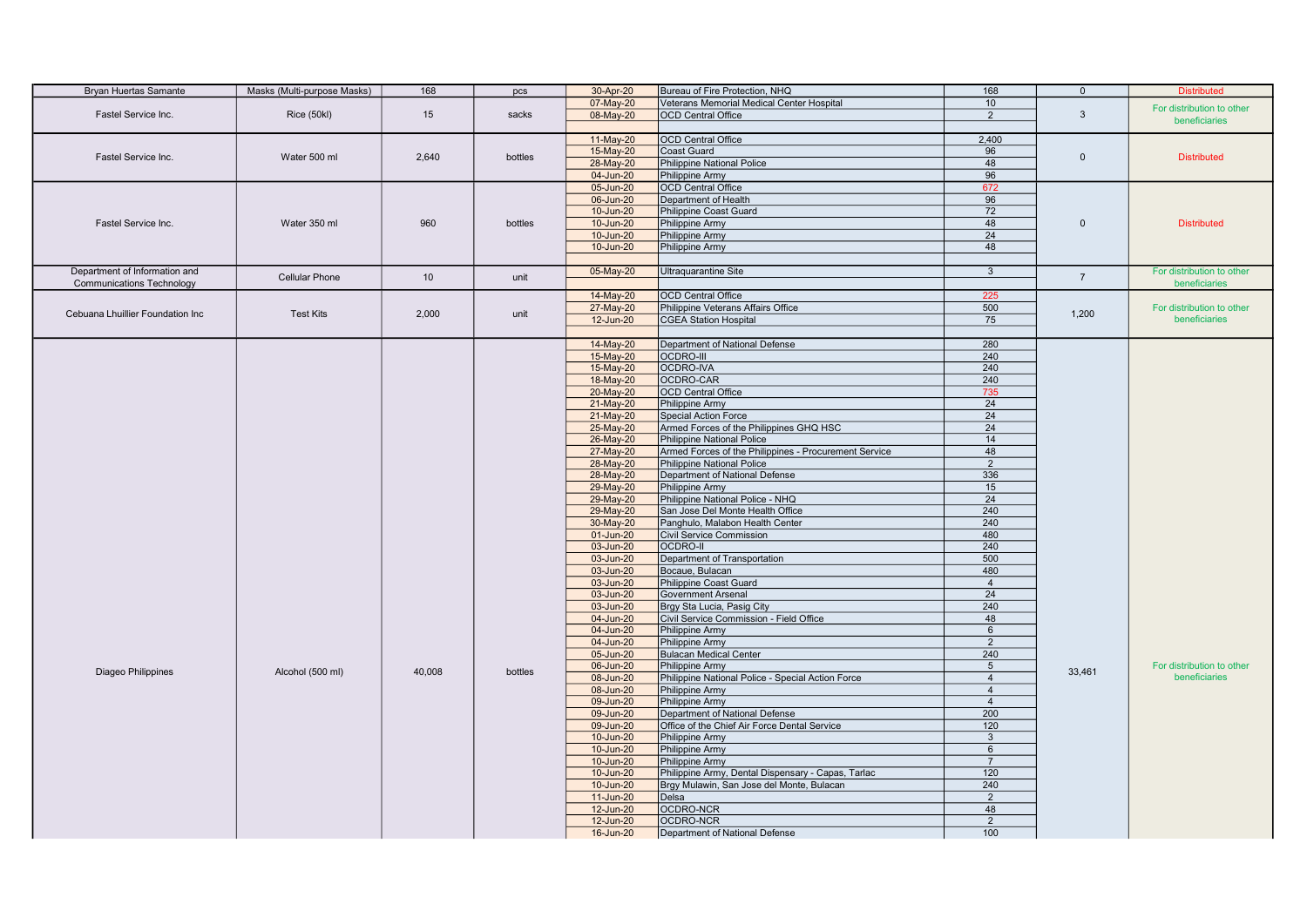|                      |                    |        |     | 16-Jun-20 | Armed Forces of the Philippines                            | 8              |          |                           |
|----------------------|--------------------|--------|-----|-----------|------------------------------------------------------------|----------------|----------|---------------------------|
|                      |                    |        |     | 17-Jun-20 | Philippine Army                                            | $\mathbf{3}$   |          |                           |
|                      |                    |        |     | 17-Jun-20 | Philippine Coast Guard                                     |                |          |                           |
|                      |                    |        |     |           |                                                            | 6              |          |                           |
|                      |                    |        |     | 18-Jun-20 | Philippine Army, Dental Dispensary - Fort Andres Bonifacio | 120            |          |                           |
|                      |                    |        |     | 19-Jun-20 | Philippine Army                                            | 14             |          |                           |
|                      |                    |        |     | 19-Jun-20 | Brgy San Jose, Rodriguez, Rizal                            | 284            |          |                           |
|                      |                    |        |     | 23-Jun-20 | <b>OCDRO-III</b>                                           | 240            |          |                           |
|                      |                    |        |     | 24-Jun-20 | Philippine Army                                            | 8              |          |                           |
|                      |                    |        |     | 24-Jun-20 | Armed Forces of the Philippines                            | 2              |          |                           |
|                      |                    |        |     | 24-Jun-20 | <b>Philippine National Police</b>                          | 2              |          |                           |
|                      |                    |        |     | 24-Jun-20 | Armed Forces of the Philippines                            | 2              |          |                           |
|                      |                    |        |     | 24-Jun-20 | OCDRO-NCR                                                  | $\overline{1}$ |          |                           |
|                      |                    |        |     | 24-Jun-20 | Pagamutan Bayan, Dasmarinas, Makati City                   | 2              |          |                           |
|                      |                    |        |     |           |                                                            |                |          |                           |
|                      |                    |        |     |           |                                                            |                |          | For distribution to other |
| San Miguel Corp.     | <b>Face Shield</b> | 100    | pcs |           |                                                            |                | 100      | beneficiaries             |
|                      |                    |        |     | 16-May-20 | Philippine Arena                                           | 400            |          |                           |
|                      |                    |        |     | 17-May-20 | <b>Philippine National Police</b>                          | 2,000          |          |                           |
|                      |                    |        |     | 18-May-20 | Department of National Defense                             | 1.000          |          |                           |
|                      |                    |        |     | 20-May-20 | Enderun                                                    | 1,000          |          |                           |
|                      |                    |        |     | 28-May-20 | Defense, Intelligence and Security Group                   | 200            |          |                           |
| Department of Health | <b>Face Shield</b> | 10,000 |     |           | <b>Civil Service Commission</b>                            | 1.000          | 2.849    | For distribution to other |
|                      |                    |        | pcs | 01-Jun-20 |                                                            |                |          | beneficiaries             |
|                      |                    |        |     | 03-Jun-20 | Department of Transportation                               | 500            |          |                           |
|                      |                    |        |     | 03-Jun-20 | Department of National Defense                             | 50             |          |                           |
|                      |                    |        |     | 11-Jun-20 | <b>OCD Central Office</b>                                  | $\overline{1}$ |          |                           |
|                      |                    |        |     | 15-Jun-20 | East Avenue Medical Center                                 | 1,000          |          |                           |
|                      |                    |        |     |           |                                                            |                |          |                           |
|                      |                    |        |     | 20-May-20 | <b>OCD Central Office</b>                                  | 3,300          |          |                           |
|                      |                    |        |     | 20-May-20 | <b>OCDRO-III</b>                                           | 4,500          |          |                           |
|                      |                    |        |     | 21-May-20 | Department of National Defense                             | 100            |          |                           |
|                      |                    |        |     | 28-May-20 | Defense, Intelligence and Security Group                   | 1,000          |          |                           |
|                      |                    |        |     | 29-May-20 | San Jose Del Monte Health Office                           | 1,000          |          |                           |
|                      |                    |        |     | 03-Jun-20 | Department of Transportation                               | 1.000          |          |                           |
|                      |                    |        |     | 08-Jun-20 | Enderun                                                    | 5,000          |          | For distribution to other |
| Department of Health | Gloves (Surgical)  | 30,000 | pcs | 09-Jun-20 | Office of the Chief Air Force Dental Service               | 200            | 3,900    | beneficiaries             |
|                      |                    |        |     | 10-Jun-20 | Philippine Army, Dental Dispensary - Capas, Tarlac         | 200            |          |                           |
|                      |                    |        |     | 13-Jun-20 | Mall of Asia                                               | 4,500          |          |                           |
|                      |                    |        |     | 15-Jun-20 | Enderun                                                    | 5,000          |          |                           |
|                      |                    |        |     | 17-Jun-20 | Department of National Defense                             | 100            |          |                           |
|                      |                    |        |     | 18-Jun-20 | Philippine Army, Dental Dispensary - Fort Andres Bonifacio | 200            |          |                           |
|                      |                    |        |     |           |                                                            |                |          |                           |
|                      |                    |        |     | 20-May-20 | OCDRO-IVB                                                  | 40             |          |                           |
|                      |                    |        |     | 21-May-20 | OCD Central Office                                         | 11,610         |          |                           |
|                      |                    |        |     | 21-May-20 | Philippine Army                                            | 200            |          |                           |
|                      |                    |        |     | 21-May-20 | <b>Special Action Force</b>                                | 50             |          |                           |
|                      |                    |        |     |           |                                                            |                |          |                           |
|                      |                    |        |     | 22-May-20 | Office of the Presidential Adviser on the Peace Process    | 300<br>300     |          |                           |
|                      |                    |        |     | 23-May-20 | Philippine Army                                            |                |          |                           |
|                      |                    |        |     | 25-May-20 | Philippine Coast Guard                                     | 50             |          |                           |
|                      |                    |        |     | 27-May-20 | Armed Forces of the Philippines - Procurement Service      | 100            |          |                           |
|                      |                    |        |     | 28-May-20 | Department of National Defense                             | 100            |          |                           |
|                      |                    |        |     | 29-May-20 | Philippine Airlines - Clinic                               | 50             |          |                           |
|                      |                    |        |     | 29-May-20 | Philippine Army                                            | 750            |          |                           |
|                      |                    |        |     | 29-May-20 | San Jose Del Monte Health Office                           | 1,000          |          |                           |
|                      |                    |        |     | 29-May-20 | OCDRO-NCR                                                  | 50             |          |                           |
| Department of Health | Masks (Surgical)   | 25.000 | pcs | 31-May-20 | Philippine Coast Guard                                     | 50             | $\Omega$ | <b>Distributed</b>        |
|                      |                    |        |     | 01-Jun-20 | Civil Service Commission                                   | 2,000          |          |                           |
|                      |                    |        |     | 03-Jun-20 | Department of Transportation                               | 2,500          |          |                           |
|                      |                    |        |     | 05-Jun-20 | <b>Bulacan Medical Center</b>                              | 1,000          |          |                           |
|                      |                    |        |     | 09-Jun-20 | Office of the Chief Air Force Dental Service               | 100            |          |                           |
|                      |                    |        |     | 10-Jun-20 | Philippine Army, Dental Dispensary - Capas, Tarlac         | 50             |          |                           |
|                      |                    |        |     | 15-Jun-20 | East Avenue Medical Center                                 | 2,000          |          |                           |
|                      |                    |        |     | 16-Jun-20 | Office of the Presidential Adviser on the Peace Process    | 1,000          |          |                           |
|                      |                    |        |     | 17-Jun-20 | Philippine Coast Guard                                     | 200            |          |                           |
|                      |                    |        |     |           |                                                            |                |          |                           |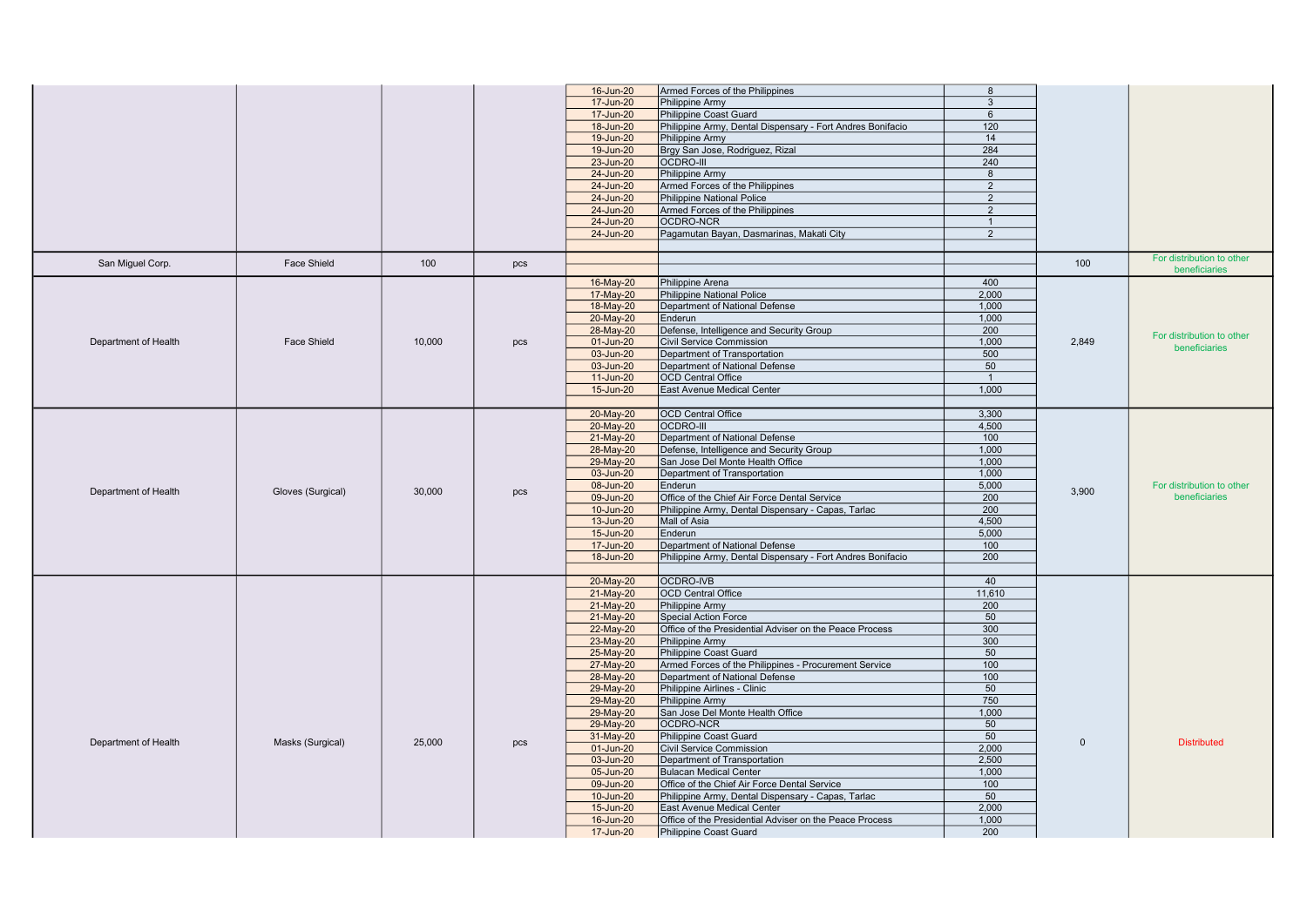|                                        |                        |        |      | 17-Jun-20              | Department of National Defense                                            | 50             |             |                           |
|----------------------------------------|------------------------|--------|------|------------------------|---------------------------------------------------------------------------|----------------|-------------|---------------------------|
|                                        |                        |        |      | 18-Jun-20              | Philippine Army, Dental Dispensary - Fort Andres Bonifacio                | 100            |             |                           |
|                                        |                        |        |      | 18-Jun-20              | Veterans Memorial Medical Center                                          | 1.000          |             |                           |
|                                        |                        |        |      | 18-Jun-20              | Office of Senior Military Assistance                                      | 200            |             |                           |
|                                        |                        |        |      | 19-Jun-20              | Philippine Army                                                           | 150            |             |                           |
|                                        |                        |        |      |                        |                                                                           |                |             |                           |
|                                        |                        |        |      | 20-May-20              | Armed Forces of the Philippines                                           | 100            |             |                           |
|                                        |                        |        |      | 21-May-20              | OCD Central Office                                                        | 32             |             |                           |
| Hafid N' Remus Corporation             | Masks (KN95)           | 3.800  | pcs  | 03-Jun-20              | <b>OCDRO-II</b>                                                           | 1.800          | 968         | For distribution to other |
|                                        |                        |        |      | 03-Jun-20              | Bocaue, Bulacan                                                           | 1,000          |             | beneficiaries             |
|                                        |                        |        |      |                        |                                                                           |                |             |                           |
|                                        |                        |        |      | 20-May-20              | Rizal Memorial Coliseum Quarantine Facility                               | $\overline{1}$ |             |                           |
|                                        |                        |        |      | 21-May-20              | Philippine Army - 51st Engineering Brigade                                | $\overline{1}$ |             |                           |
|                                        |                        |        |      | 21-May-20              | Lung Center of the Philippines                                            | $\overline{4}$ |             |                           |
|                                        |                        |        |      | 22-May-20              | Office of the Vice President                                              | $\overline{4}$ |             | For distribution to other |
| <b>IKEA Philippines</b>                | <b>Shelter Tent</b>    | 25     | unit | 26-May-20              | Office of the Vice President                                              | 11             |             | beneficiaries             |
|                                        |                        |        |      | 23-Jun-20              | <b>World Trade Center</b>                                                 | $\mathbf{1}$   |             |                           |
|                                        |                        |        |      | 24-Jun-20              | Office of the Vice President                                              | $\overline{2}$ |             |                           |
|                                        |                        |        |      |                        |                                                                           |                |             |                           |
|                                        |                        |        |      |                        |                                                                           |                |             | For distribution to other |
| Wilcon Depot Inc.                      | <b>Protective Gown</b> | 9,000  | pcs  |                        |                                                                           |                | 9,000       | beneficiaries             |
|                                        |                        |        |      | 06-Jun-20              | <b>OCD</b> Central Office                                                 | 2,262          |             |                           |
|                                        |                        |        |      | 08-Jun-20              | Mall of Asia                                                              | 300            |             |                           |
|                                        |                        |        |      | 11-Jun-20              | Inter-Agency Task Force                                                   | 1.200          |             |                           |
|                                        |                        |        |      | 11-Jun-20              | Delsa                                                                     | 100            |             |                           |
|                                        |                        |        |      | 13-Jun-20              | Mall of Asia                                                              | 2,000          |             |                           |
|                                        |                        |        |      | 15-Jun-20              | Office of the Presidential Adviser on the Peace Process                   | 300            |             |                           |
| San Miguel Corp.                       | Masks (KN95)           | 20,000 | pcs  | 15-Jun-20              | East Avenue Medical Center                                                | 3,000          | 4.838       | For distribution to other |
|                                        |                        |        |      | 15-Jun-20              | Inter-Agency Task Force                                                   | 2,000          |             | beneficiaries             |
|                                        |                        |        |      | 16-Jun-20              | Office of the Presidential Adviser on the Peace Process                   | 1,000          |             |                           |
|                                        |                        |        |      |                        |                                                                           | 1,000          |             |                           |
|                                        |                        |        |      | 17-Jun-20<br>18-Jun-20 | Palacio de Maynila - Testing Facility<br>Veterans Memorial Medical Center | 1,000          |             |                           |
|                                        |                        |        |      |                        |                                                                           |                |             |                           |
|                                        |                        |        |      |                        |                                                                           |                |             |                           |
|                                        |                        |        |      | 22-Jun-20              | Office of the Presidential Adviser on the Peace Process                   | 1,000          |             |                           |
|                                        |                        |        |      |                        |                                                                           |                |             |                           |
| <b>NLEX Corp</b>                       | Washable Masks         | 495    | pcs  | 29-May-20              | <b>OCDRO-III</b>                                                          | 495            | $\mathbf 0$ | <b>Distributed</b>        |
| <b>NLEX Corp</b>                       | <b>Face Shield</b>     | 50     | pcs  | 29-May-20              | <b>OCDRO-III</b>                                                          | 50             | $\Omega$    | <b>Distributed</b>        |
|                                        |                        |        |      | 30-May-20              | OCDRO-NCR                                                                 | 1,500          |             |                           |
|                                        |                        |        |      | 01-Jun-20              | OCD Central Office                                                        | 12.350         |             |                           |
|                                        |                        |        |      | 01-Jun-20              | Government Arsenal                                                        | 200            |             |                           |
|                                        |                        |        |      | 02-Jun-20              | Defense, Intelligence and Security Group                                  | 1,500          |             |                           |
|                                        |                        |        |      | 02-Jun-20              | Philippine Coast Guard                                                    | 100            |             |                           |
|                                        |                        |        |      | 03-Jun-20              | Philippine Coast Guard                                                    | 50             |             |                           |
|                                        |                        |        |      | 03-Jun-20              | Philippine Coast Guard                                                    | 50             |             |                           |
|                                        |                        |        |      | 03-Jun-20              | Philippine Army                                                           | 250            |             |                           |
|                                        |                        |        |      | 03-Jun-20              | Government Arsenal                                                        | 200            |             |                           |
|                                        |                        |        |      | 03-Jun-20              | Brgy Sta Lucia, Pasig City                                                | 1,000          |             |                           |
|                                        |                        |        |      | 04-Jun-20              | Philippine Coast Guard                                                    | 50             |             |                           |
|                                        |                        |        |      | 04-Jun-20              | Civil Service Commission - Field Office                                   | 200            |             |                           |
|                                        |                        |        |      | 04-Jun-20              | Philippine Army                                                           | 100            |             |                           |
|                                        |                        |        |      | 04-Jun-20              | Philippine Army                                                           | 50             |             |                           |
|                                        |                        |        |      | 08-Jun-20              | Philippine Coast Guard                                                    | 100            |             |                           |
| Department of Environment and National |                        |        |      | 08-Jun-20              | Philippine National Police - Special Action Force                         | 100            |             |                           |
| Resources                              | Masks (Surgical)       | 25,000 | pcs  | 08-Jun-20              | Philippine Army                                                           | 100            | $\Omega$    | <b>Distributed</b>        |
|                                        |                        |        |      | 09-Jun-20              | Office of the Presidential Adviser on the Peace Process                   | 1.000          |             |                           |
|                                        |                        |        |      | 09-Jun-20              | Philippine Army                                                           | 250            |             |                           |
|                                        |                        |        |      | 10-Jun-20              | Philippine Army                                                           | 50             |             |                           |
|                                        |                        |        |      | 10-Jun-20              | Philippine Army                                                           | 100            |             |                           |
|                                        |                        |        |      | 10-Jun-20              | Brgy Mulawin, San Jose del Monte, Bulacan                                 | 1,000          |             |                           |
|                                        |                        |        |      | 10-Jun-20              | Philippine Coast Guard                                                    | 100            |             |                           |
|                                        |                        |        |      | 11-Jun-20              | Delsa                                                                     | 100            |             |                           |
|                                        |                        |        |      | 11-Jun-20              | Philippine National Police - Special Action Force                         | 800            |             |                           |
|                                        |                        |        |      | 12-Jun-20<br>13-Jun-20 | OCDRO-NCR<br>Mall of Asia                                                 | 200<br>2,000   |             |                           |